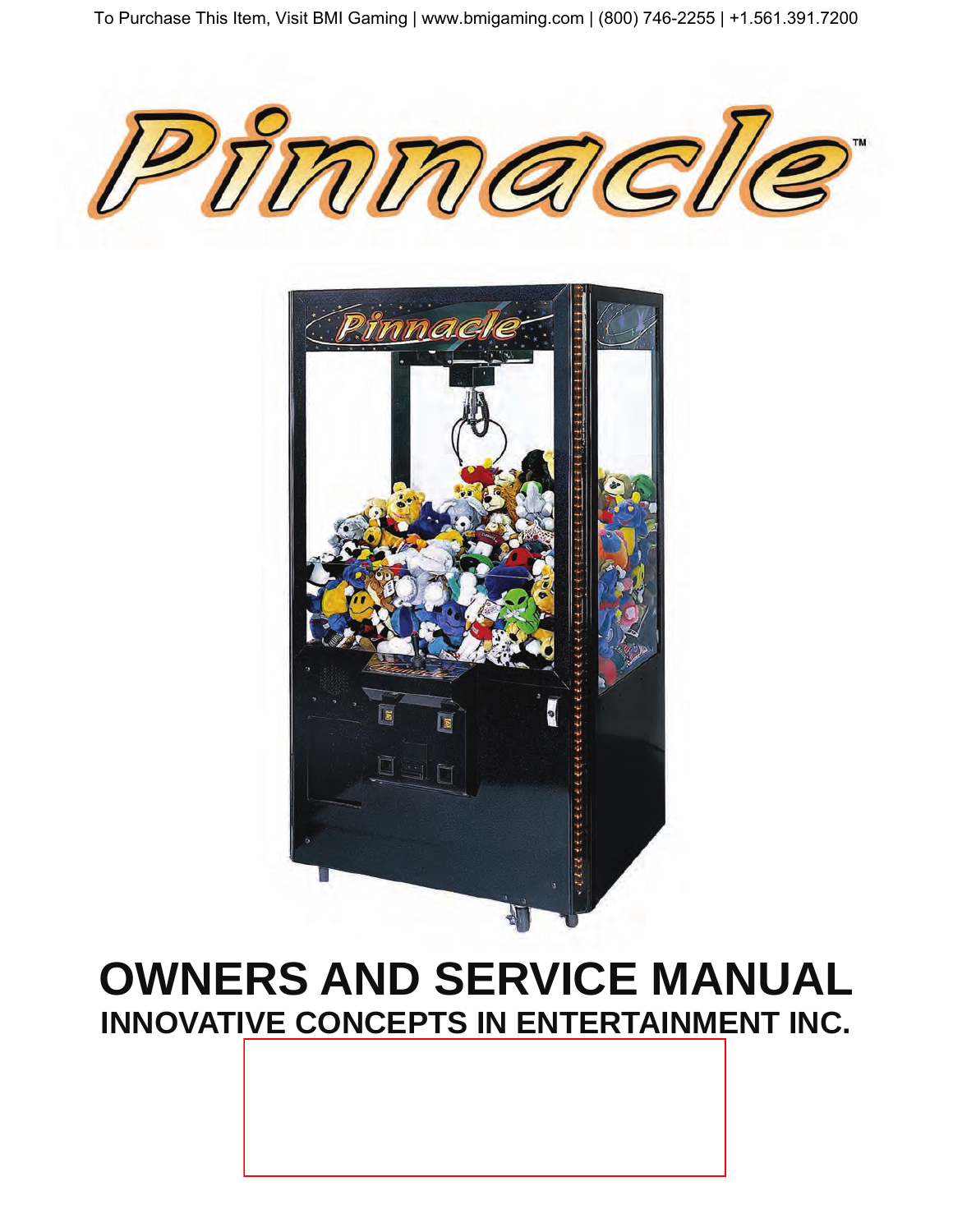# TABLE OF CONTENTS

| • GAME FEATURES<br>• GAME PLAY                                                      |  |
|-------------------------------------------------------------------------------------|--|
|                                                                                     |  |
| • SAFETY PRECAUTIONS<br>• GAME SET-UP<br>• ASSEMBLY<br>• TESTING<br>• CLEANING      |  |
|                                                                                     |  |
| • OPTION MODES<br>• ERROR CODES                                                     |  |
|                                                                                     |  |
| • PROBLEMS AND SOLUTIONS                                                            |  |
|                                                                                     |  |
| • GLASS REPLACEMENT<br>• MECHANICAL REPAIR<br><b>ELECTRICAL / ELECTRONIC REPAIR</b> |  |
|                                                                                     |  |
|                                                                                     |  |
| SCHEMATICS / WIRING DIAGRAMSPAGE 29-47                                              |  |
|                                                                                     |  |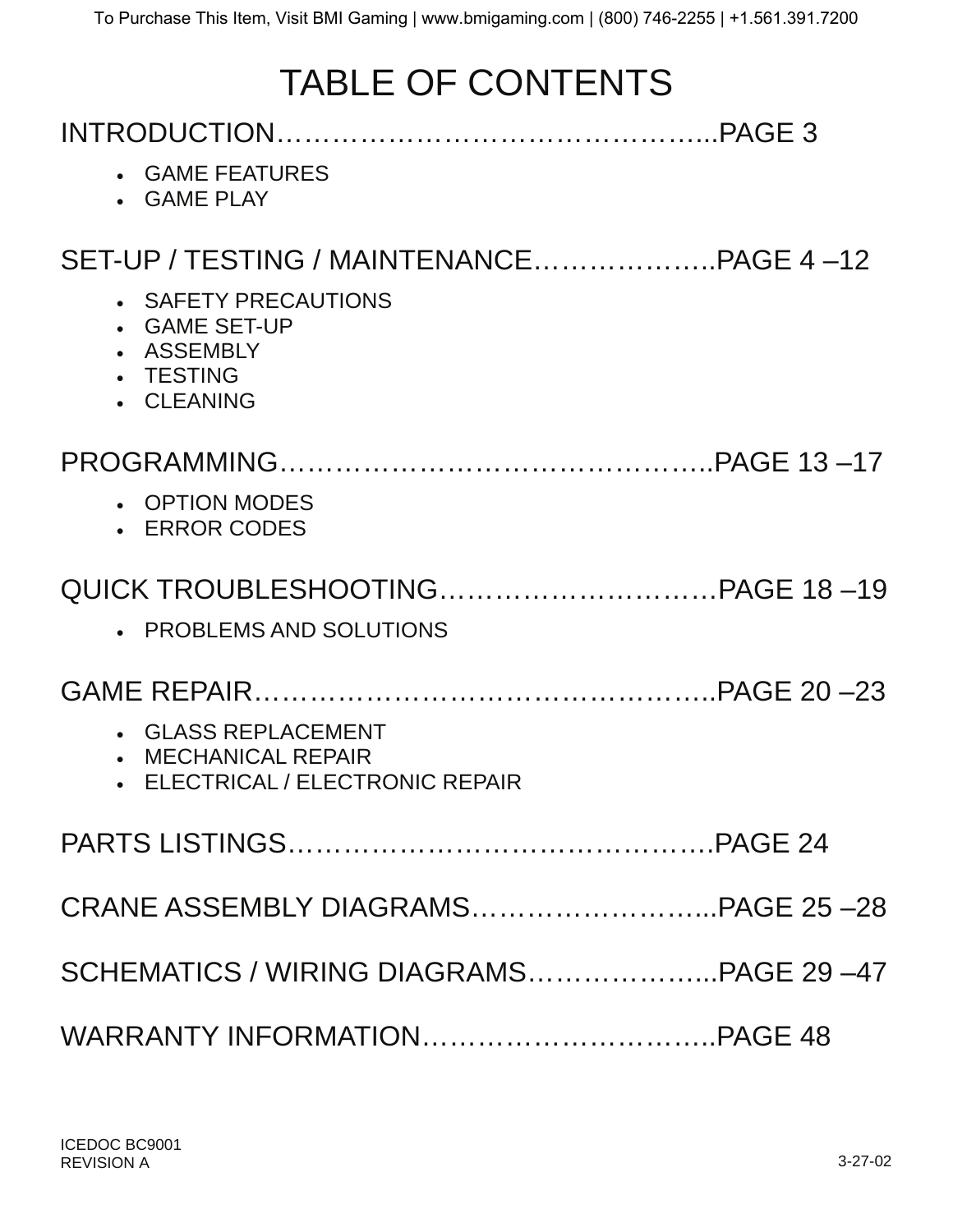### INTRODUCTION GAME FEATURES **GAME PLAY**

Thank you for your purchase of the new **PINNACLE CRANE**™ game from I.C.E.

The brand new **PINNACLE CRANE**™ all metal crane game by I.C.E. was designed with the operator in mind. Reliability, low maintenance, themed cabinetry and all metal construction are the key design features, exactly what is needed to ensure a combination of long life and high profit.

With nearly the entire construction made of metal, it was only natural to Powder Epoxy Coat everything, inside and out. This provides the owner-operator with a game that will certainly outlast its wooden counterparts for many years to come. The major advantages of all metal construction include:

- − Vault like security
- − Long service life
- − Low maintenance
- − High durability

All windows of the **PINNACLE CRANE**™, are 1/4" tempered plate glass to provide an easy to clean, maximum safety, scratch resistant surface. Other features include: 41 strand conductor cables (to prevent fatigue), a full range of operator adjustable software and a newly designed crane mechanism.

The first step in I.C.E.'s new crane design was to select several leading cranes available on the market today, observe and determine what problems can be or are causes of failure and costly down time. I.C.E. then surveyed operators nation wide, requesting information like:

- − What are the leading causes of crane failures in your locations
- − What are some problems in servicing cranes
- − What changes would you make to current cranes to create a better machine

I.C.E.'s engineers then compiled all critical data, addressed and corrected each problem and used this information to greate what we now call the **PINNACLE CRANE**™.

This method of design ensures that the needs of the owner-operators dictate the final design parameters, for who knows a cranes attributes and faults better than a crane operator.

As coins are inserted into the **PINNACLE CRANE**™ all metal game, a "Ding" is heard for each coin inserted. When sufficient coins have been inserted, the claws click closed and then reopen, which signals the start of the game. The crane will then position itself in the middle of the "play field\*" and remain there, until the player is ready.

When the player has moved the joystick or pressed the buttons to move the crane, the timer on the right display will begin to count down. The player will then position the crane above the prize they are attempting to win and press the drop button to lower the claw.

If the nudging option is on, then the player will have the ability to keep "nudging" the claw each time the button is pressed to home in on the chosen prize. If the nudging option is off, then the player will have only one chance to drop the claw.

When the claw has fully dropped, it will close and retract to its uppermost position. The crane will then automatically position itself over the prize chute at the rear of the cabinet. The claw will then open, releasing the prize into the prize chamber. The player can now remove the prize from the chamber through the prize door located in the front, lower left corner of the game. The game is now at its home position and is ready for the next player in line.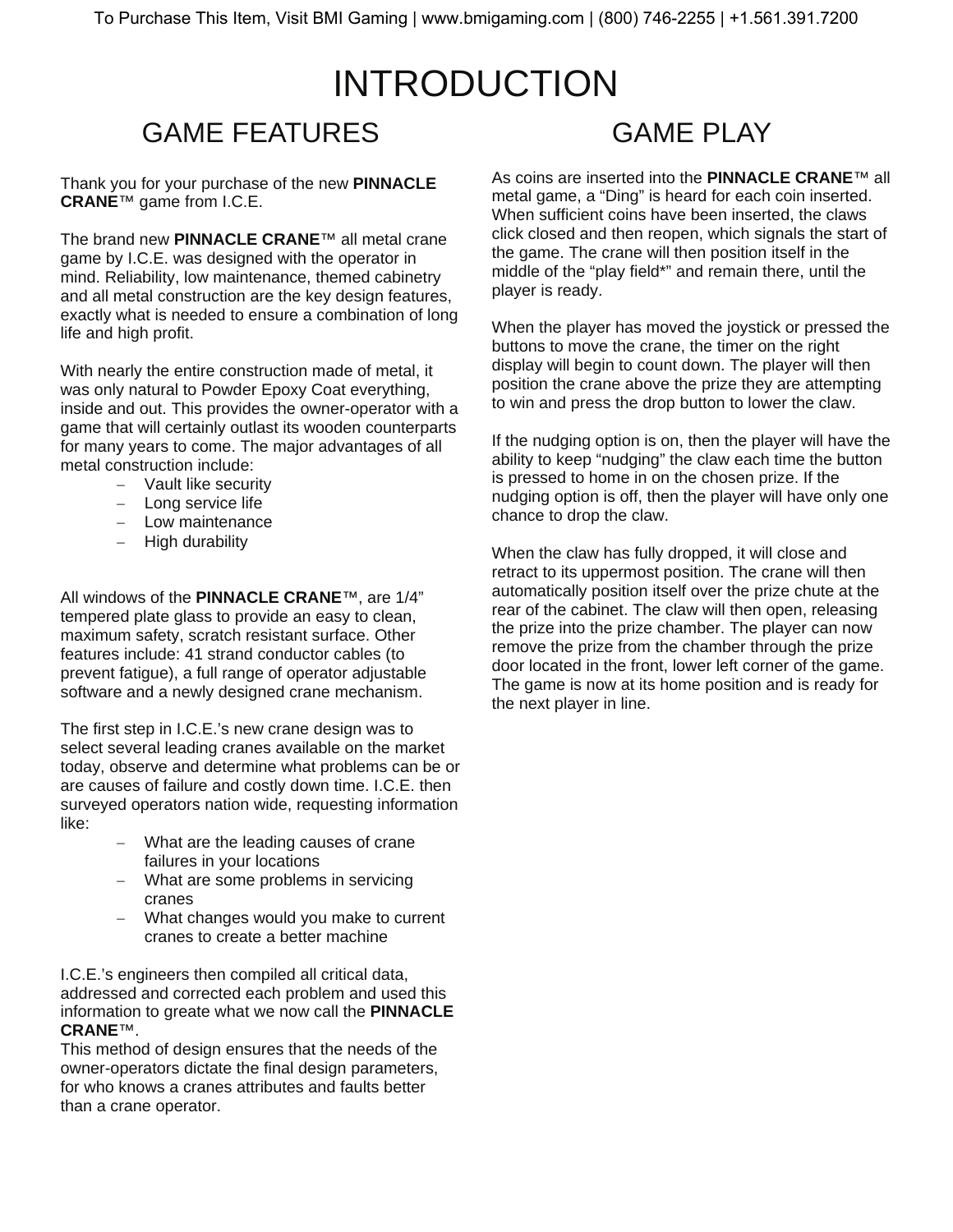### SETUP / TESTING / MAINTENANCE BEFORE YOU BEGIN **TESTING**

IMPORTANT: FAILURE TO FOLLOW THESE DIRECTIONS CLOSELY COULD CAUSE SERIOUS DAMAGE TO YOU AND/OR YOUR GAME.

WARNING: WHEN INSTALLING THIS GAME, A 3 PRONG GROUNDED A.C. RECEPTACLE MUST BE USED. FAILURE TO DO SO COULD RESULT IN INJURY TO YOURSELF OR OTHERS. FAILURE TO USE A GROUNDED RECEPTACLE COULD ALSO CAUSE IMPROPER GAME OPERATION, AND / OR DAMAGE TO THE **ELECTRONICS** 

DO NOT DEFEAT OR REMOVE THE GROUNDING PRONG ON THE POWER CORD FOR THE SAME REASON AS GIVEN ABOVE. USING AN IMPROPERLY GROUNDED GAME COULD VOID YOUR WARRANTY.

HAVE A QUALIFIED ELECTRICIAN CHECK YOUR A.C. RECEPTACLE TO BE SURE THE GROUND IS FUNCTIONING PROPERLY.

## GAME SET-UP

BEFORE PLUGGING THE GAME IN OR TURNING IT ON, BE SURE THE GAME HAS BEEN SET TO THE PROPER VOLTAGE.

## ASSEMBLY INSTRUCTIONS

- 1. Carefully unbox the game from its packaging.
- 2. Using the supplied keys, unlock the front door of cabinet.
- 3. Cut all tie wraps holding the wagon assembly and crane assembly in place.
- 4. Plug the game into a three prong grounded receptacle. **NOTE:** The appliance must be positioned such that the plug is accessible during use.
- 5. The game is now ready for start up.

After the initial setup, it is time to test your game for proper operation.

- 1. Locate the game in its permanent location and lock the casters.
- 2. Be sure that the game has been properly plugged into a three prong grounded outlet and that the receptacle is in good working order.
- 3. If using an extension cord, be sure it is a three prong grounded type of at least 16 Ga.
- 4. Verify that the game is set up for the proper voltage and turn the power to the game on.
- 5. The game will run through a test mode at every start up. See test mode explanation in the programming section for details.
- 6. Insert coins/bills at least ten times into the coin mech/ bill acceptor to assure proper operation.
- 7. Check the credit and prize counters for proper operation.
- 8. Check that the door disconnect switch works properly.
- 9. Check game volume during busy time at location to set it at the proper level.

## CLEANING

Regular cleaning of the game will keep it looking new and greatly enhance its appeal.

Clean the windows of your **PINNACLE CRANE**™ with a standard window cleaner such as Windex®

Clean the cabinet sides with a good cleaner such as "Fantastik" or "409" and a soft rag. A mild soapy solution can also be used.

NOTE: DO NOT USE ALCOHOL, THINNERS OF ANY KIND OR PINBALL PLAYFIELD CLEANERS ON ANY OF THE CABINET SURFACES, ESPECIALLY THE DECALS.

IF YOU HAVE ANY QUESTIONS OR COMMENTS REGARDING INSTALLATION OR PROPER FUNCTION OF YOUR GAME, PLEASE CALL OUR SERVICE DEPARTMENT AT 1-716-759-0360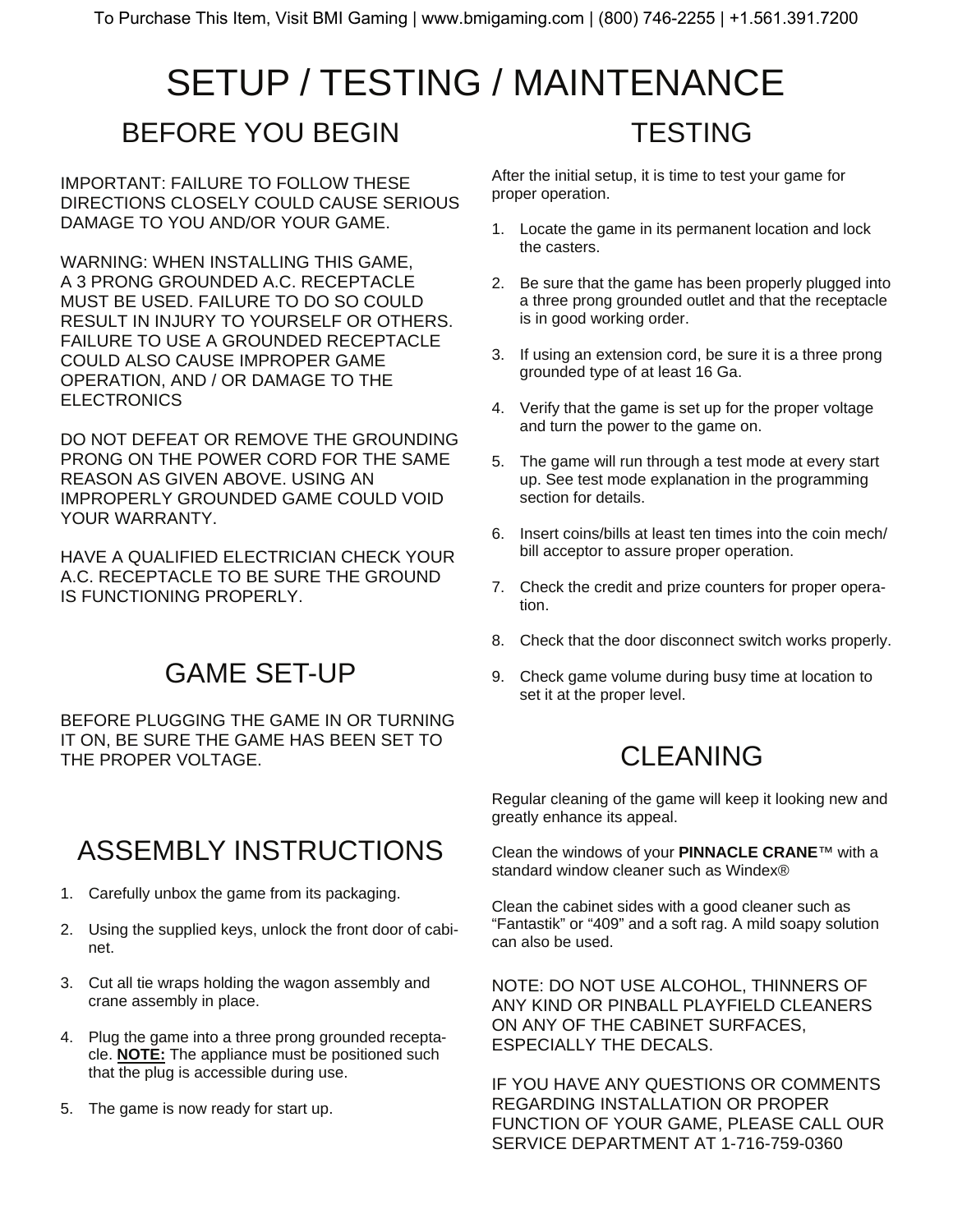### MANUAL SETTING

Initial adjustment tips

- − It is important to know that a mechanical adjustment is considered a "Macro adjustment" or a large adjustment, and that a software adjustment is considered a "Micro adjustment" or a fine adjustment.
- NOTE: These adjustments need only be performed when setting up the crane for the first time or when major changes to plush size and/or shape occur. Once a configuration is determined for your particular requirements, the same configuration in another CRANE GAME may require only minor adjustments.
- − It is advisable that you position your plush such that the "Eyes" are facing forward and looking at your potential customers.
- To maintain proper payout in either Manual mode or Skill leveling mode, ALL plush in the crane should be of similar size, shape and weight. DO NOT attempt to use 6" plush with 14" plush in the same crane as you are likely to have very different payout % from week to week which requires constant monitoring and adjusting.
- Set option 0 (Game mode) for game type you desire.
- Set option 3 (Game cost) for you particular game.
- − For the following tests, make sure that option 9 (Skill leveling strength) is set to 00. Any setting other than 00 and Skill leveling is enabled and incorrect results may occur.
- Make sure that the claw tips, when closed, are just touching. DO NOT allow them to overlap, for the claw could mechanically bind, causing down time.
- CHECK IF YOU HAVE THE CORRECT CLAW SHAPE. Assuming you have a medium claw, standard on most cranes, set option 8 to 40, 9 to 00 and play the game approximately 25 times. At this level, you should have difficulty picking up plush.
	- If you are able to pick up plush rather easy, you have the wrong claw shape or size and should go to the end of this section and see CLAW SHAPE.
	- − If you are unable to pick up plush, then set option 8 to 99 and play 25 games. You should now be able to pick up plush fairly consistently. If this is true, continue on to the next step. NOTE: When the game is first packed, it is often difficult to pick up plush until an area is cleared to maneuver in. Take this in to account while determining if the claw size or shape is correct.
- − Initially set option 8 (Manual strength) based on your plush size, such that the claw is just able to hold the plush when closed. If you are unsure, a good starting point for option 8 is 60 for average size plush and our standard medium claw. NOTE: When in programming mode at option 8, the claw will begin the open and close at approximately 5 second intervals. The operator can then associate the claw strength number on the right display with an actual "physical" claw strength at the claw.
- Knowing the cost of a game, the average cost of a piece of plush and the desired payout %, calculate the proper plush dispensing intervals for your setup, using the following formula: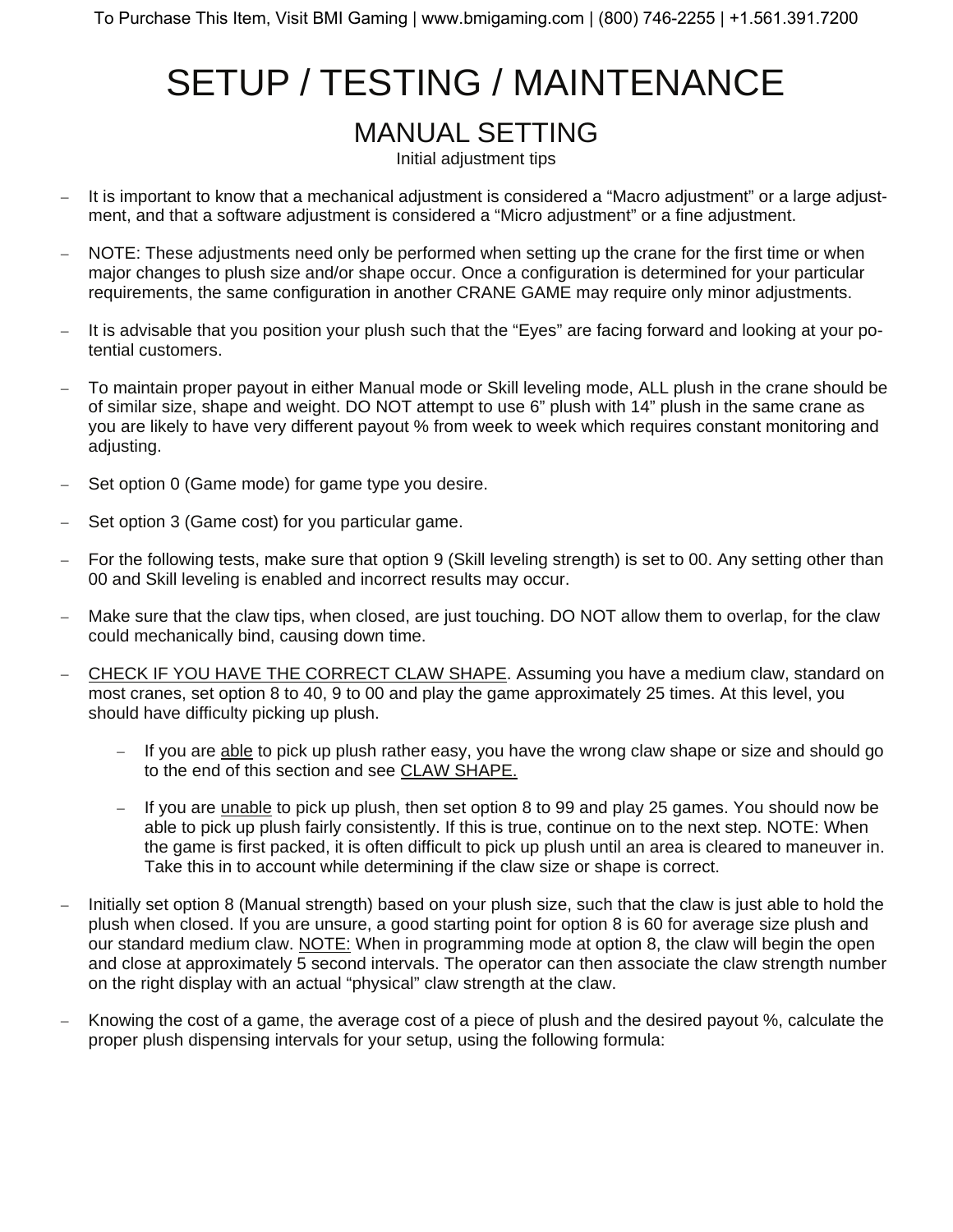#### *Calculation Option 1*

| 1) $100 * (Game cost)$ | $= A$ (# of dollars received for 100 games)                                                         |
|------------------------|-----------------------------------------------------------------------------------------------------|
|                        | 2) A $*$ (Desired payout %) = B (# of dollars worth of plush that should be dispensed in 100 games) |
| 3) B / (Cost of plush) | $=$ C (# of pieces of plush that should be dispensed in 100 games)                                  |
| 4) $100/C$             | $=$ Y (Proper plush dispensing intervals)                                                           |

### **OR**

### *Calculation Option 2*

| 1) (Plush Cost) / (Game Cost) | $=$ X (# of games required to pay for one piece of plush) |
|-------------------------------|-----------------------------------------------------------|
|                               |                                                           |

2)  $(X) / (Desired Payout %) = Y (Proper plus his pensing interval)$ 

#### **EXAMPLE**

| Game cost            | $=$ \$0.50 |
|----------------------|------------|
| Avg. cost of 1 plush | $= $2.00$  |
| Desired payout %     | $= 33\%$   |

#### *Example Calculation Option 1*

| 1) $100*(0.50)$      | $= $50$                                                     |
|----------------------|-------------------------------------------------------------|
| 2) $$50*(.33)$       | $= $16.5$ worth of plush in 100 games to give a 33% payout  |
| 3) $$16.5 / ($2.00)$ | $= 8.25$ pieces of plush per 100 games to give a 33% payout |
| 4) $100 / (8.25)$    | $= 12.12$ round off to 12.                                  |

### **OR**

#### *Example Calculation Option 2*

- 1)  $$2.00 / ($0.50) = 4$
- 2)  $(4) / (.33)$  = 12.12 round off to 12

NOTE: This means that for approximately every 12th game played, 1 piece of plush should be won.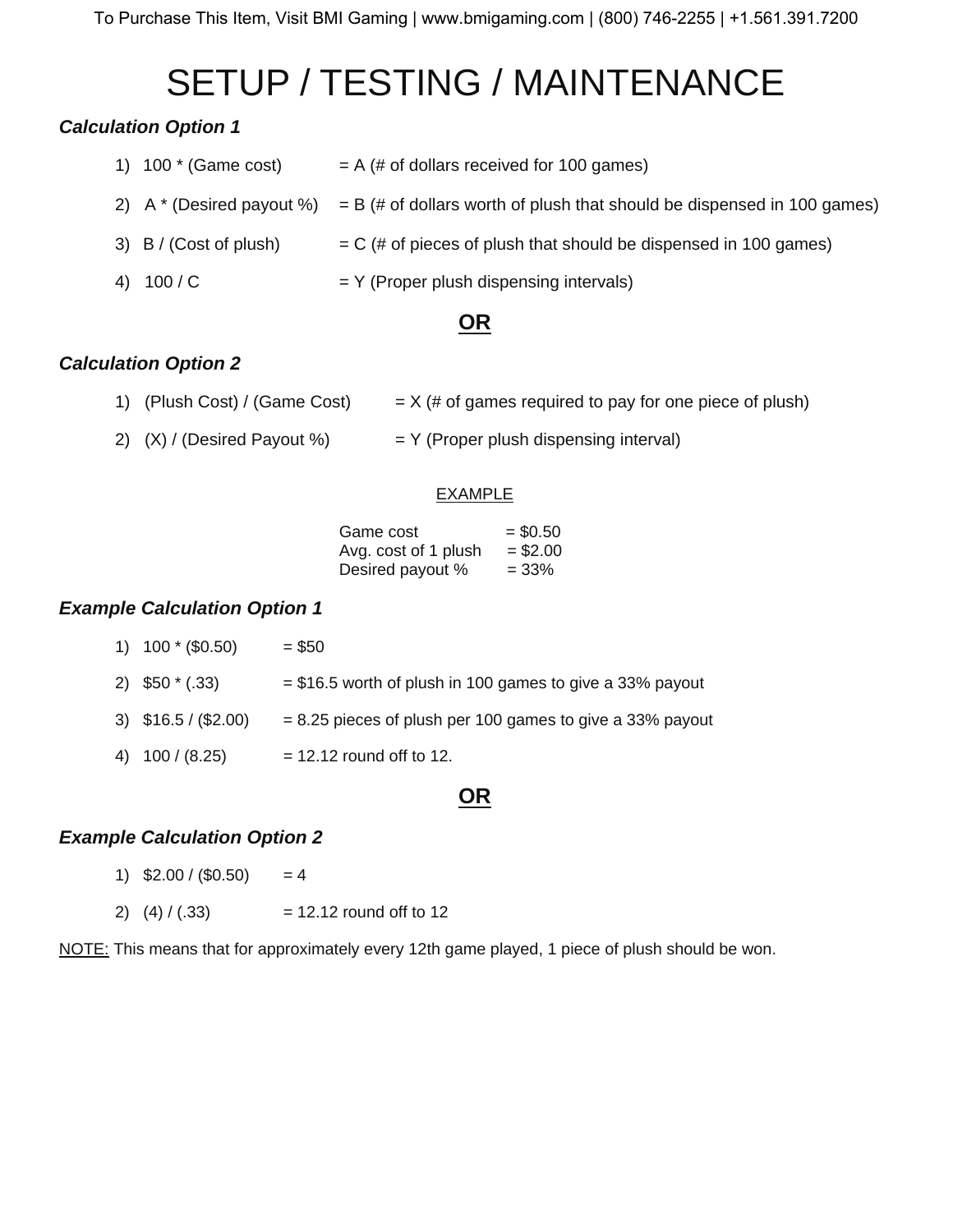Armed with the information particular to your game (Proper plush dispensing intervals determined above) play at least 50 games and see if the correct number of plush have been dispensed. (For the example above, in 50 games you should have dispensed approximately 4 pieces of plush. (Every 12.12 games) NOTE: The more games you play during the "TEST", the more accurate your accounting will be). When 50 games have been played, calculate the payout % using the formula below:

1)  $(\# \text{ of plush dispensed})^*$  (Cost of 1 pc. of plush) = Payout % (# of games played) \* (Cost of game)

#### EXAMPLE

 $(423 * ($0.50)$  = 52 = 52% payout

| Cost of a game         | $= $0.50$ |
|------------------------|-----------|
| Cost of 1 pc. of plush | $= $2.00$ |
| # of plush dispensed   | $= 55$    |
| # of games played      | $= 423$   |
| $(55)^*$ (\$2.00)      |           |

If the calculated payout is very high, your desired payout + 10% or more, it will be necessary to make a macro adjustment or move the claw tips apart slightly by loosening the three screws holding the claw slider to the coil housing and moving the claw slider up slightly. (See Fig. 1) NOTE: MOVING THE CLAW SLIDER 1/8th OF AN INCH COULD CHANGE YOUR PAYOUT BY AS MUCH AS 40%. BE SURE TO MOVE THE SLIDER IN VERY SMALL INCREMENTS SO AS NOT TO OVERSHOOT YOUR DESIRED PAYOUT.

 If the calculated payout is slightly high, your desired payout + less than 10%, then you can make a micro adjustment or software claw strength adjustment at Option 8.

 Conversely, if the calculated payout is very low or slightly low, you will need to make a macro or micro adjustment accordingly.

 Repeat the 50 games test and calculate the Payout %. Repeat the mechanical adjustment until you are within 10% of your desired payout. You can now enter the programming mode and adjust Option 8 (Mechanical strength) up or down slightly to achieve your desired payout. Your game is now set up according to your Desired Payout, Game Cost and Plush Cost.

If after using the initial adjustment tips above, you are still having difficulty in setting up your game, please call the I.C.E. service line at 1-716-759-0360.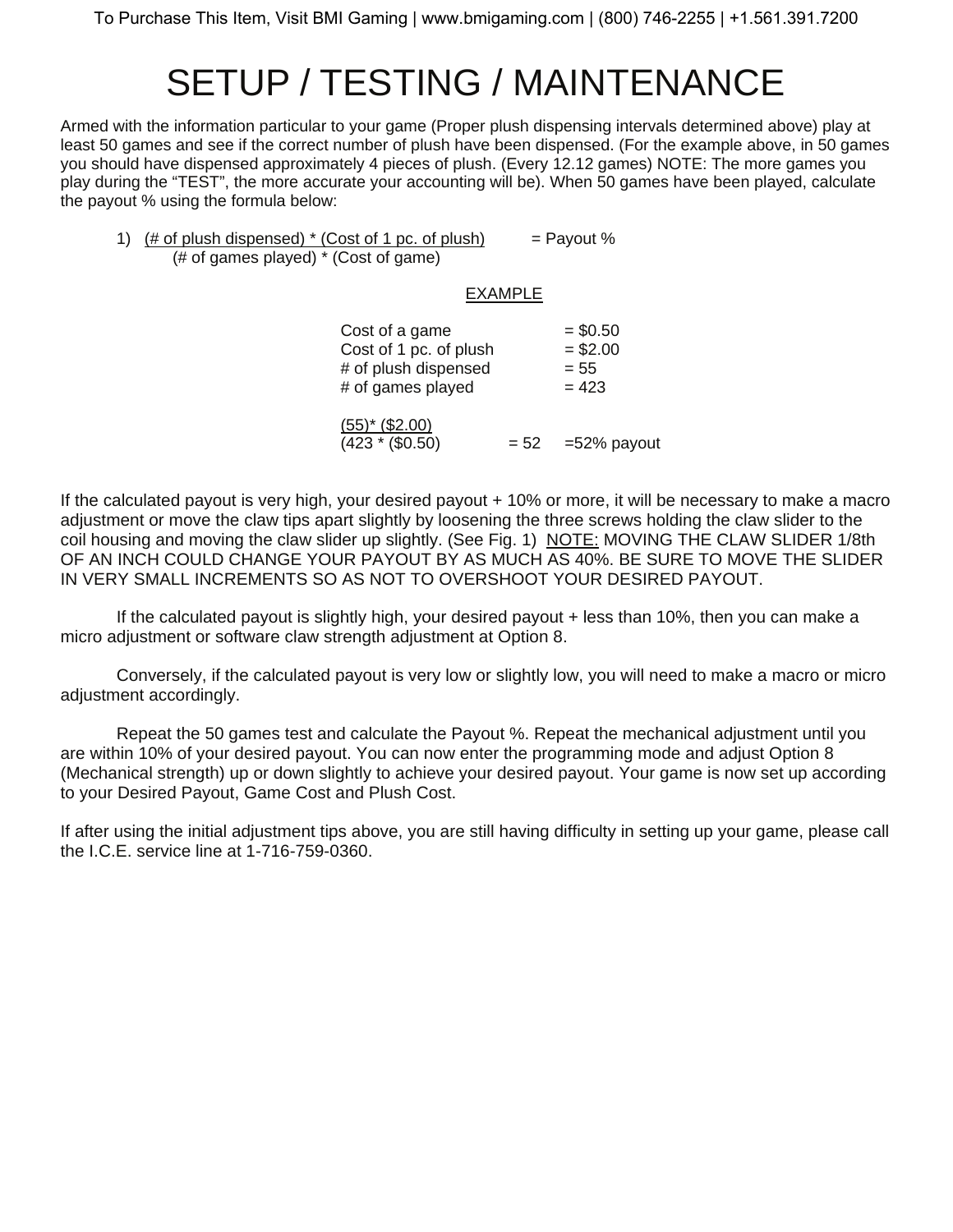## SETUP / TESTING / MAINTENANCE SKILL LEVELING SETTINGS Initial adjustment tips

- Before setting up Skill leveling, it is highly advisable to set up manual percentaging. This is a precaution in the unlikely event that the prize sensor fails or error code 10 or 11 is logged. If either one of these situations occurs, the game will AUTOMATICALLY revert to manual percentaging settings, allowing the game to still function until the error is corrected. If your manual settings are not set up, it may be possible to dispense too much plush resulting in a loss of revenue for that week, or dispensing too little plush, causing your customers to feel as though they can not win, which will eventually result in a loss of play and revenue.
- − It is important to know that a mechanical adjustment is considered a "Macro adjustment" or a large adjustment, and that a software adjustment is considered a "Micro adjustment" or a fine adjustment.
- **SPECIAL NOTE:** When using Skill leveling, you will be required to reset the computer memory once a week. This is done to clear computer memory of "portions" of plush that were to be dispensed and have not been OR "portions of plush that have not been dispensed and should not have been. Since we are human, we think of plush as whole entities. The computer has the ability to track plush as pieces or fractions of pieces. For example: If we want a 34% payout based on \$2.00 average cost plush and \$0.50 game play, we want APPROXIMATELY 1 piece of plush dispensed every 12 games. The actual number is 1 piece of plush for every 11.7647 games. The computer from week to week may have a bunch of the little pieces of plush that it did not give away and will eventually add up and hit the limit of 8 pieces not dispensed and take you out of Skill leveling Mode. Often this confuses an operator since the game worked very well for several weeks or even longer, but then kicked into Manual Mode and gave them an Error 11. To prevent this, it is HIGHLY suggested you reset the computer once a week using the following procedure:

 Once a week, or after a minimum of 500 games, enter the programming mode and change the % payout number up by one number and exit programming mode. The following week, enter the programming mode and change the % payout number down by one number. Example: Week one, the % payout number = 33. Week two, change % payout to 34. Week three, change % payout number back to 33, etc. Using % payout will have the smallest change on payout yet it will reset memory and keep things working as intended.

- NOTE: These adjustments need only be performed when setting up the crane for the first time or when major changes to plush size and / or shape occur. Once a configuration is determined for your particular requirements, the same configuration in another CRANE GAME may require only minor adjustments.
- − It is advisable that you position your plush such that all "Eyes" are facing forward and looking at your potential customers.
- To maintain proper payout in either Manual Mode or Skill leveling Mode, ALL plush in the crane should be of similar size, shape and weight. DO NOT attempt to use 6" plush with 14" plush in the same crane as you are likely to have very different payout % from week to week which requires constant monitoring and adjusting.
- Set Option 0 (Game mode) for game type you desire
- Set Option 3 (Game cost) for your particular game.
- Make sure that the claw tips, when closed, are just touching.
- To check if you have the correct claw shape, set Option 8 to 50, Option 9 to 00 and play the game approximately 25 times. At this level, you should have difficulty picking up plush.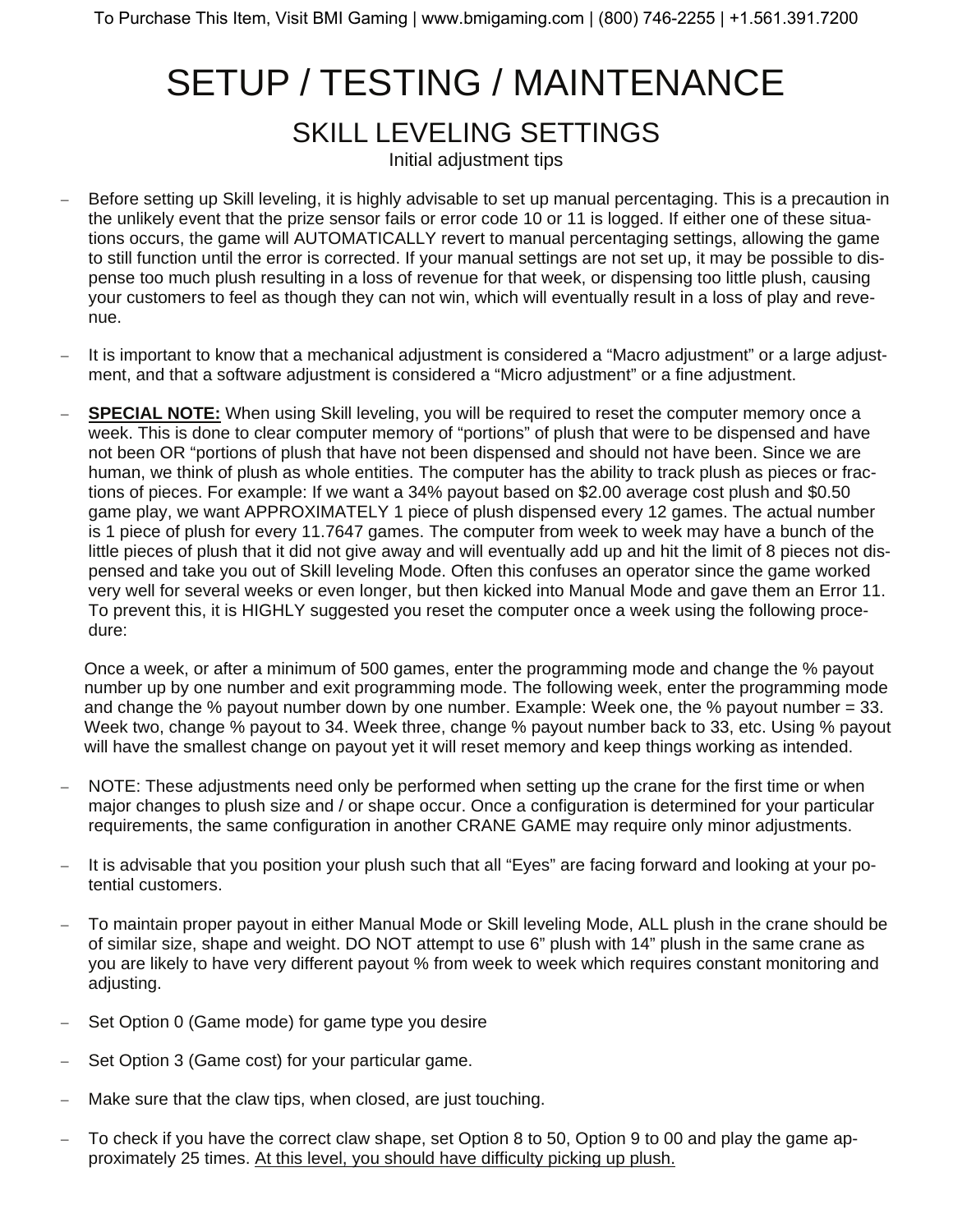- − If you are able to pick up plush, you have the wrong claw shape or size and should go to the end of this section and see CLAW SHAPE
- − If you are unable to pick up plush, then set Option 8 to 99 and play 25 games. You should now be able to pick up plush fairly consistently. If this is true, continue on to the next step. NOTE: When the game is first packed, it is often difficult to pick up plush until an area is cleared to maneuver in. Take this into account while determining if the claw size or shape is correct.
- − Make sure Option 8 (Manual strength) is et up as detailed above before setting up Skill leveling.
- Determine the proper Minimum Claw Strength by setting Option to 9 initially to 60 on the right display. Notice that the claw is opening and closing on a 5 second interval. Hold an average size piece of plush in the claw as it closes and note whether it has enough claw strength to hold the plush. Repeat this procedure until you find the breaking point where the claw will hold the piece of plush but if you lower the strength of the claw by 1 or 2 points, the claw will no longer be able to old the plush. This will be the number you want to use as your Skill leveling strength (Option 9). It will allow a skilled player to move plush around and have the ability to win at any time, yet requires a skilled player to win easily.
- Set Option 16 (Plush cost) based on the cost of your plush.
- Set Option 17 (Desired payout %) based on your desired payout.
- − Knowing the cost of a game, cost a piece of plush and the desired payout %, calculate the proper plush dispensing intervals using the following formula:

#### *Calculation Option 1*

| 1) $100*(Game cost)$       | $= A$ (# of dollars received for 100 games)                                         |
|----------------------------|-------------------------------------------------------------------------------------|
| 2) $A^*$ (Desire payout %) | $=$ B (# of dollars worth of plush that should have been dispensed in 100<br>games) |
| 3) B / (Cost of plush)     | $=$ C (# of pieces of plush that should be dispensed in 100 games)                  |
| 4) 100 / C                 | $=$ Y (Proper plush dispensing intervals)                                           |

#### **OR**

#### *Calculation Option 2*

- 1) (Plush Cost) / (Game cost)  $= X$  (# of games required to pay for one piece of plush)
- 2)  $(X) / (Desired payoff) = Y (Proper plus his prensing interval)$

#### EXAMPLE

| Game cost            | $=$ \$0.50 |
|----------------------|------------|
| Avg. cost of 1 plush | $= $2.00$  |
| Desired payout %     | $= 33\%$   |

#### *Example Calculation Option 1*

- 1)  $100 * (0.50) = $50$
- 2)  $$50$   $*$  (.33)  $= $16.5$  worth of plush in 100 games to give a 33% payout
- 3)  $$16.5 / ($2.00)$  = 8.25 pieces of plush per 100 games to give a 33% payout
- 4)  $100 / (8.25)$  = 12.12 round off to 12

#### **OR**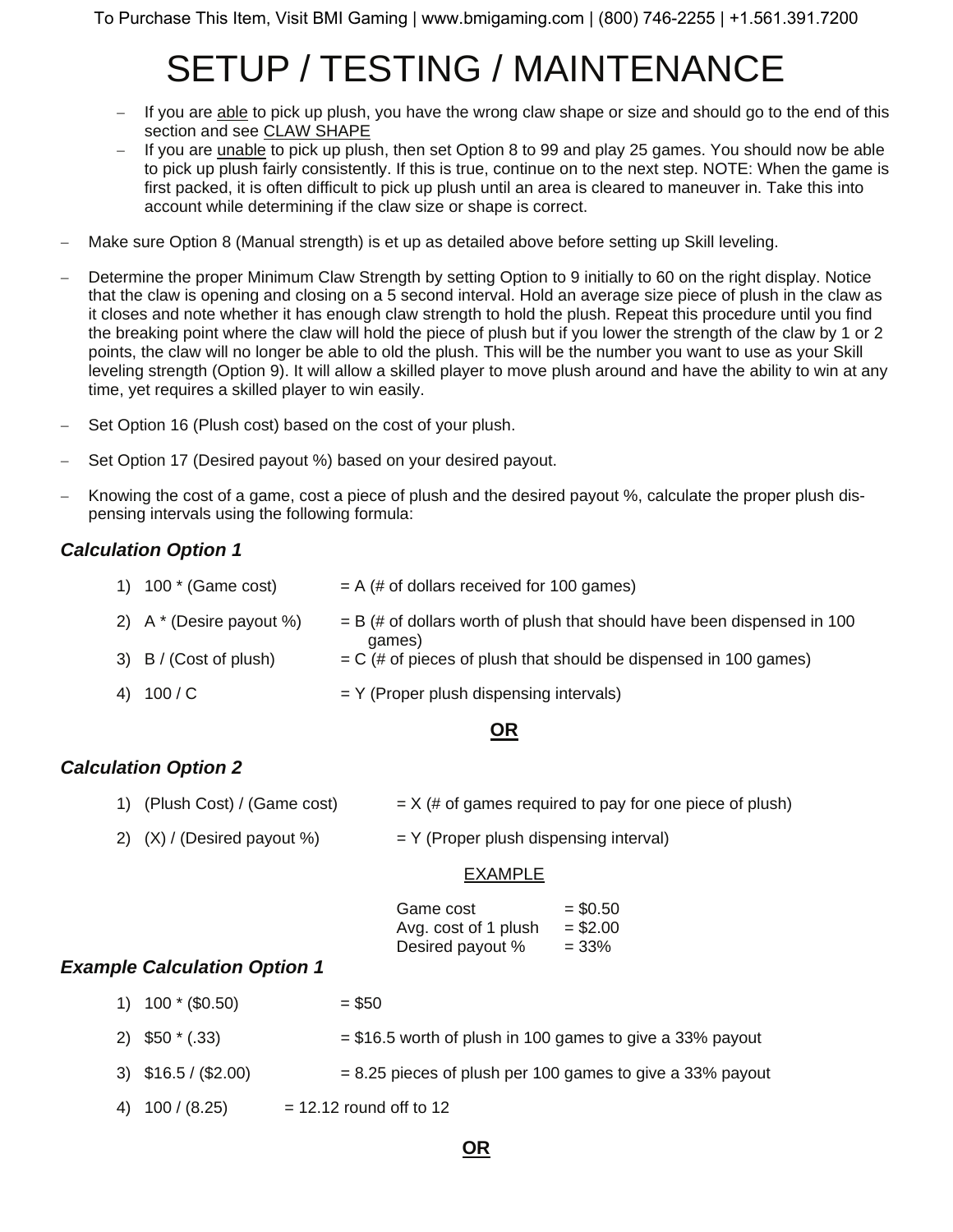#### *Example Calculation Option 2*

- 1)  $$2.00 / ($0.50) = 4$
- 2)  $(4) / (.33)$  = 12.12 round off to 12

NOTE: This means that for approximately every 12th game played, 1 piece of plush should be won.

Armed with the information particular to your game (Proper plush dispensing interval determined above) play at least 50 games and see if the correct number of plush have been dispensed. (For the example above, in 50 games you should have dispensed approximately 4 pieces of plush. (Every 12.12 games) NOTE: The more games you play during the "TEST", the more accurate your accounting will be). When 50 games have been played, calculate the payout % using the formula below:

1)  $(\# \text{ of plush dispensed}) * (Cost of 1 pc. Of plush) = Payout %$ (# of games played) \* (Cost of game)

#### EXAMPLE

| Cost of a game<br>Cost of 1 pc. Of plush<br># of plush dispensed<br># of games played | $= $0.50$<br>$= $2.00$<br>$= 55$<br>$= 423$ |
|---------------------------------------------------------------------------------------|---------------------------------------------|
| (56) * (\$2.00)<br>$(423 * ($0.50)$                                                   | $= 52$ = 52% payout                         |

If the calculated payout is very high, your desired payout + 10% or more, it will be necessary to make a macro adjustment or move the claw tips apart lightly by loosening the three screws holding the claw slider to the coil housing and moving the claw slider up slightly. (See Fig. 1) NOTE: MOVING THE CLAW SLIDER 1/8TH OF AN INCH COULD CHANGE YOUR PAYOUT BY AS MUCH AS 40%. BE SURE TO MOVE THE SLIDER IN VERY SMALL INCREMENTS SO AS NOT TO OVERSHOOT YOUR DESIRED PAYOUT.

 If the calculated payout is slightly high, your desired payout + less than 10%, then you can make a micro adjustment or software claw strength adjustment at Option 8.

 Conversely, if the calculated payout is very low or slightly low, you will need to make a macro or micro adjustment accordingly.

 Repeat the 50 games test and calculate the Payout %. Repeat the mechanical adjustment until you are within approximately 5 - 10% of your desired payout. You can now enter the programming mode and adjust Option 9 (Skill leveling strength) up or down slightly to achieve your desired payout. Your game is now set up according to your Desired Payout, Game Cost and Plush Cost. If at a later date you want to change your game cost, desired payout, plush cost, etc., it is NOT necessary to re-adjust your game manually. Just adjust the value option you wish to change in the PROGRAMMING SECTION. The game will adjust to your new configuration.

If after using the initial adjustment tips above, you are still having difficulty in setting up your game, please call the I.C.E. service line at 1-716-759-0360.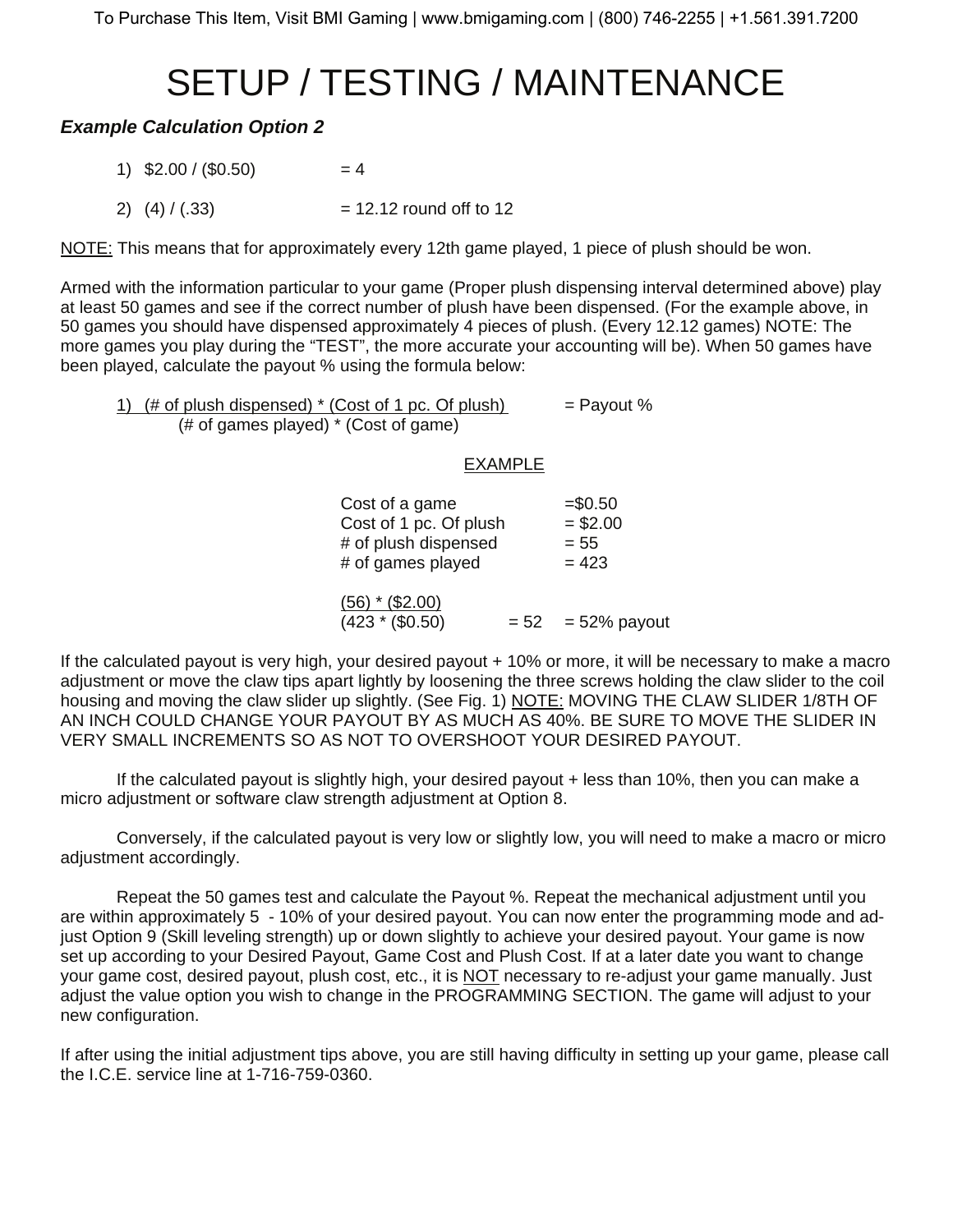# SETUP / TESTING / MAINTENANCE CLAW SHAPE

In an attempt to satisfy all variables associated with proper payout, I.C.E. has opted to include directions on how to reshape your medium claw for a lesser and greater mechanical advantage. On the following page are two medium claw shapes which will give very different mechanical advantages and ultimately very different claw strengths.

- When Option 8 is set to 50, and you are still picking up plush, then you will need to reshape your 3 claws to look more like shape "A". (SEE FIG. 2) NOTE: Be sure to align holes in claw with drawn holes on the template. This will assure proper shaping of the claw.
- − When Option 8 is set to 99, and you are unable to pick up plush consistently, then you will need to reshape your 3 claws to look more like shape "B". (SEE FIG. 2) NOTE: Be sure to align holes in claw with drawn holes on the template. This will assure proper shaping of the claw.

These are two claw shapes that I.C.E. has proven to work well, although there are many other shapes that may work. You will need to remove the claws from the claw mechanism by following the steps listed below.

- 1) Remove the claw mechanism from the coil housing by loosening the three screws on the coil slider and removing. Be sure not to lose the small spring around the plunger and the black Rynite washer below the spring. These two parts are critical in the proper operation of the crane mechanism. (SEE FIG. 1)
- 2) Loosen and remove the six small Phillips head machine screws and Nylock nuts attaching the three claws to the coil-claw interconnect and coil spider. (SEE FIG.1)
- 3) Reshape the claws according o the CLAW SHAPE Templates "A" or "B".
- 4) Re-assemble in reverse order. Make sure NOT to over tighten the Nylock nuts attaching the claws to the mechanism, as this would cause binding.

Now that you have reshaped your claws for your plush, return to the beginning of Adjustment tips and proceed through each step.

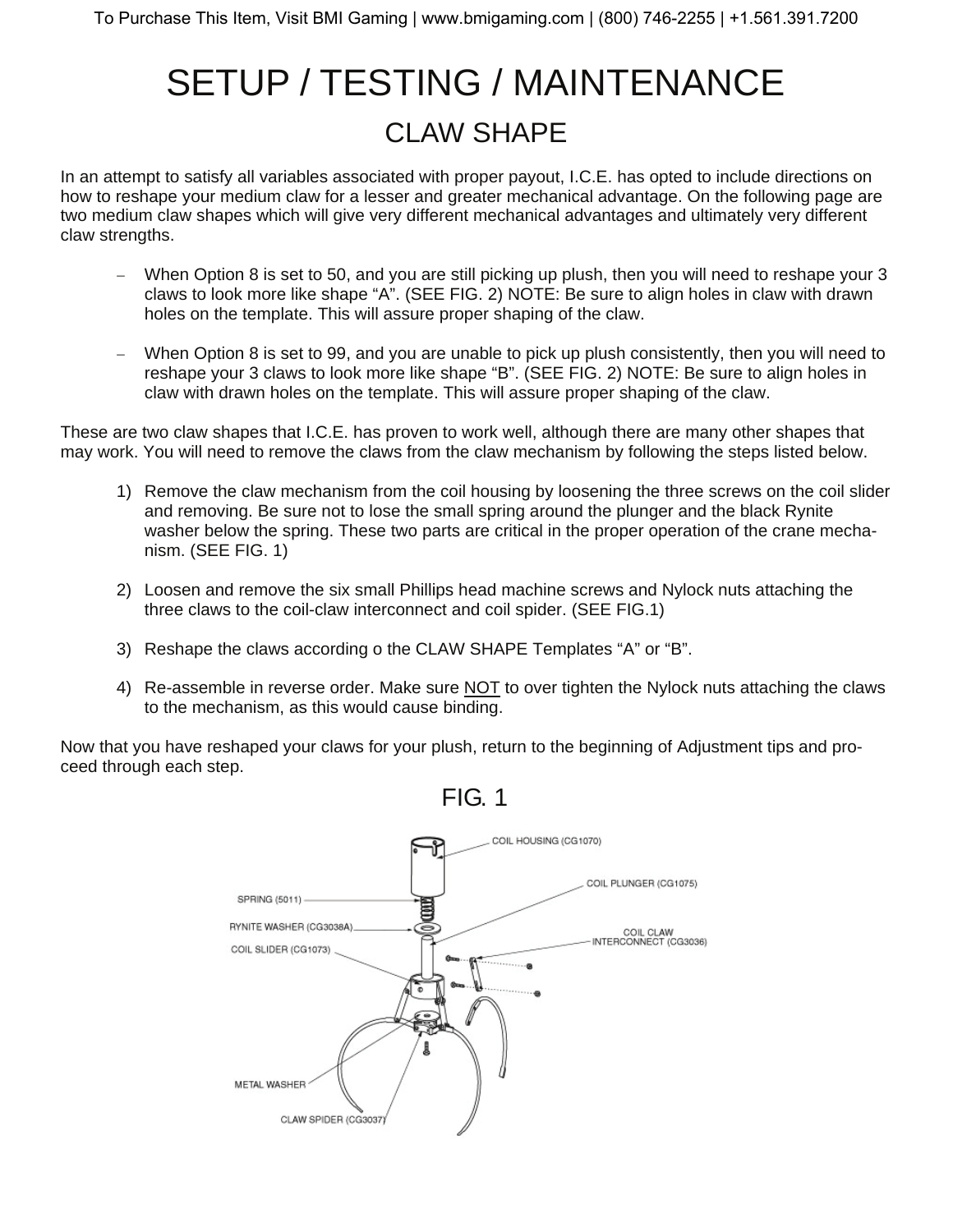# **CLAW TEMPLATES DRAWING**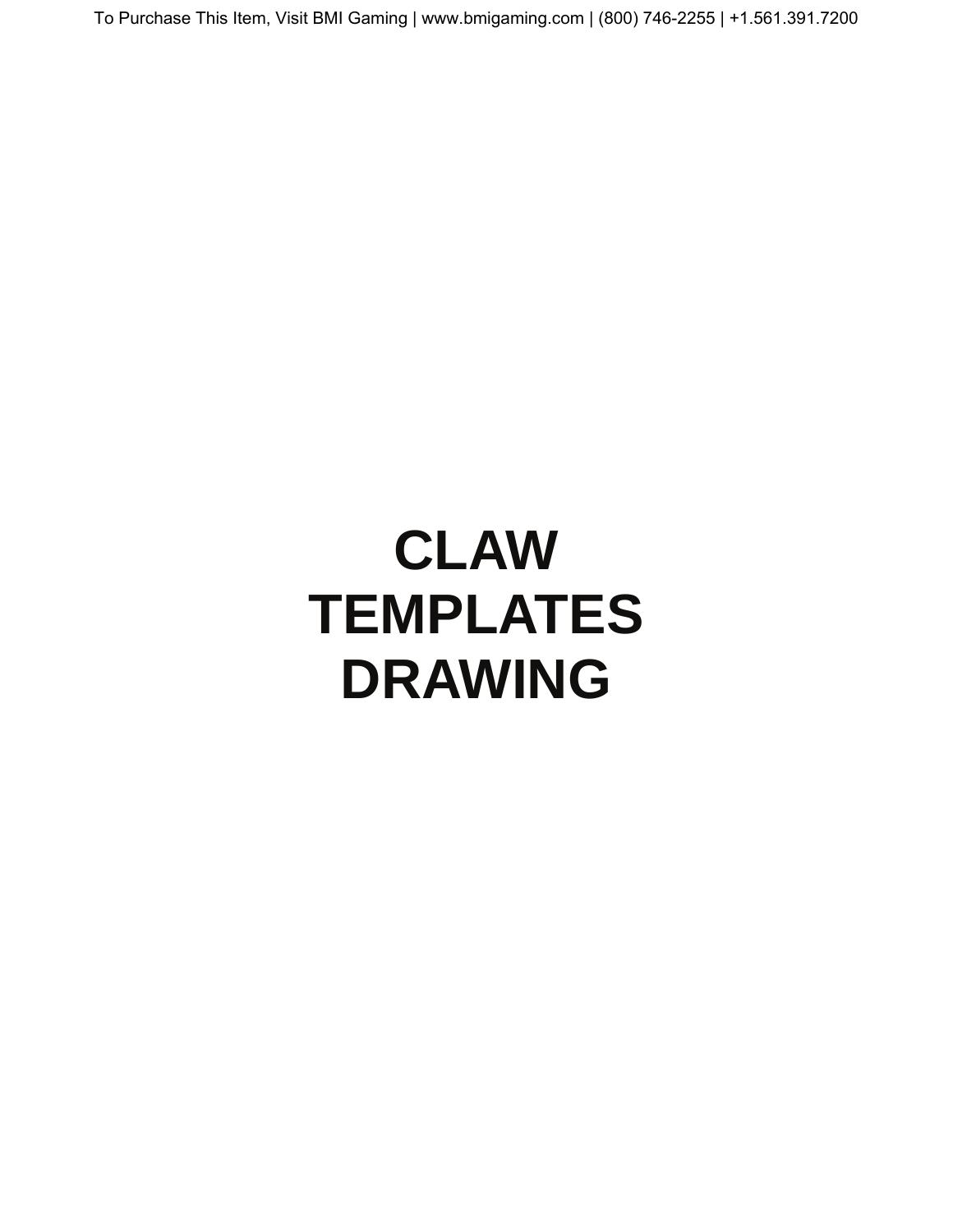| ROGRAMMING                      |                         |                                    |                                                                                                                                                               |
|---------------------------------|-------------------------|------------------------------------|---------------------------------------------------------------------------------------------------------------------------------------------------------------|
| <b>MODE</b><br>(Credit Display) | <b>DESCRIPTION</b>      | MIN / MAX / DEF<br>(Timer Display) | <b>MEANING</b>                                                                                                                                                |
|                                 |                         | <b>BASIC PROGRAMMING</b>           |                                                                                                                                                               |
| $\pmb{0}$                       | Game Type               | 0, 4, 0                            | 0-Left, Right, Forward, Backward, Nudge<br>1-Left, Right, Forward, Backward, Drop<br>2-Right, Forward, Nudge<br>3-Right, Forward, Drop<br>4-Single, Move Drop |
| 1                               | Game Mode               | 0, 1, 0                            | 0-Normal Play<br>1-Play till you win                                                                                                                          |
| 2                               | Time                    | 10, 60, 20                         | 10-60 Seconds (Inc. every 5 seconds)                                                                                                                          |
| 3                               | Coin                    | 0, 9, 2                            | 0-Free Play<br>1-9 Coins required for a single credit                                                                                                         |
| 4                               | Bill                    | 0, 9, 4                            | $0$ — $O$ ff<br>1-9 Number of coins each bill is worth                                                                                                        |
| 5                               | Counter Type            | 0, 1, 0                            | 0-Credit counter<br>1-Coin counter                                                                                                                            |
| 6                               | Attract                 | 0, 30, 20                          | 0-30 Minutes between attract modes<br>$0$ — $O$ ff                                                                                                            |
| 7                               | <b>Attract Type</b>     | 1, 2, 2                            | 1-Motion only<br>2-Audio and motion                                                                                                                           |
| 8                               | Manual Strength         | 60, 99, 60                         | 60-99 Claw strength Inc. by 1 (99= MAX)                                                                                                                       |
|                                 |                         | <b>ADVANCED PROGRAMMING</b>        |                                                                                                                                                               |
| 9                               | Skill Leveling Strength | 0, 99, 0                           | 0-Skill leveling off<br>40-99 Claw strength in skill (99 = MAX)                                                                                               |
| 10                              | F / B Speed             | 10, 20, 20                         | $10 =$ Low speed<br>$20 = High speed$                                                                                                                         |
| 11                              | L/R Speed               | 10, 20, 20                         | $10 =$ Low speed<br>$20 =$ High speed                                                                                                                         |
| 12                              | Up Speed                | 15, 20, 20                         | $10 =$ Low speed<br>$20 =$ High speed                                                                                                                         |
| 13                              | Down Speed              | 15, 20, 20                         | $10 =$ Low speed<br>$20 = High speed$                                                                                                                         |
| 14                              | <b>Right Time</b>       | 0, 40, 8                           | 0-40 Number of 1/4 sec. time intervals right                                                                                                                  |
| 15                              | Forward Time            | 0, 40, 5                           | 0-40 Number of 1/4 sec. time intervals forward                                                                                                                |
| 16                              | Plush Cost              | 1, 20, 4                           | Coins per piece of plush                                                                                                                                      |
| 17                              | Payout                  | 20, 50, 33                         | 20-50 Desired payout percentage                                                                                                                               |
| 18                              | <b>Tickets to Play</b>  | 0, 99, 0                           | 0-99 tickets to be paid just to play game                                                                                                                     |
| 19                              | <b>Tickets if Lose</b>  | 0, 99, 0                           | 0-99 tickets to be paid if you do not win plush                                                                                                               |
| 20                              | <b>Factory Default</b>  | 0, 1, 0                            | 0-Normal<br>1-Restore factory defaults upon next startup                                                                                                      |
| 21                              | Center On / Off         | 0, 1, 0                            | 0-Center option off<br>1-Center option on                                                                                                                     |
| 22                              | Snap On / Off           | 0, 1, 1                            | 0-Snap option off<br>1-Snap option on                                                                                                                         |
| 23                              | Up / Down Motor Test    | DIAG.                              | Right display changes: 0-1 Up switch is made<br>0-2 Down switch is made<br>0-3 Both switches are made                                                         |
| 24                              | Left / Right Motor Test | DIAG.                              | Right display changes: 0-1 Left switch is made                                                                                                                |
| 25                              | Front / Back Motor Test | DIAG.<br>13                        | Right display changes: 0-1 Back switch is made                                                                                                                |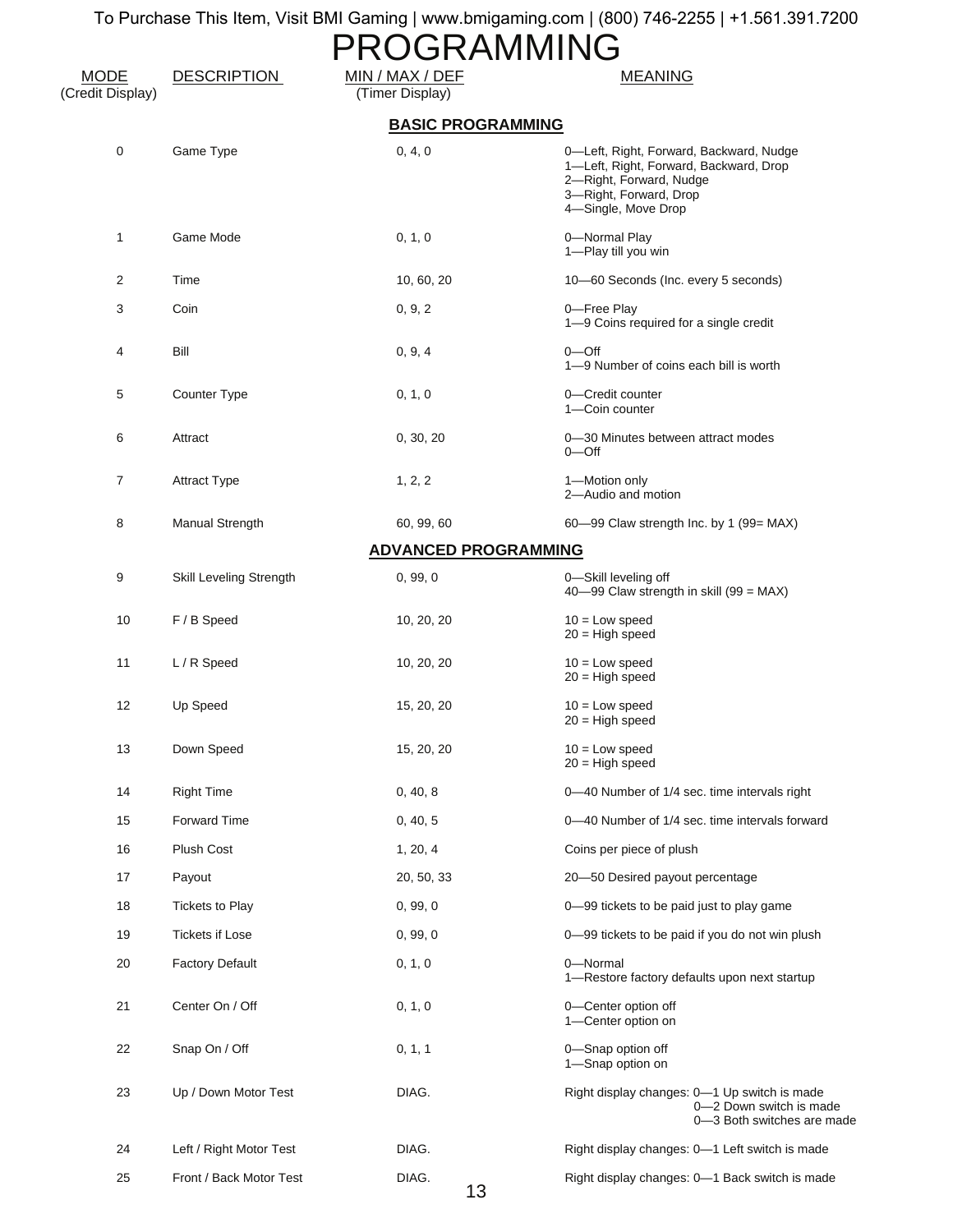# PROGRAMMING

### Mode Explanations

#### 0. GAME TYPE—There are 5 game types:

- − 0 Left, Right, Forward, Backward, Nudge—This mode is for a control panel that commonly has a joystick and allows the player to lower the claw each time the drop button is pressed. This allows the player to hone in on the prize they are attempting to win. NOTE: The crane will position itself according to the operator presets, options 14 and 15, *at coin up if Option 21 is set to "0" (Off).* The crane head will position itself according to the operator presets, options 14 and 15, *at the end of the game if Option 21 is set to "1" (On).*
- − 1 Left, Right, Forward, Backward, Drop—This mode is for a control panel that commonly has a joystick and the claw drops fully when the drop button is pressed. NOTE: The crane will position itself according to the operator presets, options 14 and 15, *at coin up if Option 21 is set to "0" (Off).* The crane head will position itself according to the operator presets, options 14 and 15, *at the d of the game if Option 21 is set to "1" (On).*
- − 2 Right Forward Nudge—This mode is for a control panel that commonly has 3 buttons, one to move right, one to move forward and one to drop the claw. The player also has the ability to lower the claw each time the drop button is pressed. This allows the player to hone in on the prize they are attempting to win. NOTE: Option 21 is not available with this mode and will remain at "0" (off).
- − 3 Right, Forward, Drop—This mode is for a control panel that commonly has 3 buttons, one to move right, one to move forward and one to drop the claw. The claw drops fully when the drop button is pressed. NOTE: Option 21 is not available with this mode and will remain at "0" (off).
- − 4 Single Move Drop—This mode is for a control panel with two buttons only, one to move forward and one to move right. At coin up, the crane will remain over the prize chute to give the player full access to the playfield. The player will have a chance to move the crane once forward and once to the right, after which the claw will automatically drop.
- 1. GAME MODE—There are 2 game modes:
	- Normal play—This is the standard type of play where a player has inserted enough coins to create 1 credit and then plays the game. Whether the player wins a prize or not, the game is over.
	- Play till win—In this mode, the player has inserted enough coins to create 1 credit and will be able to play the game until they win a prize.
- 2. TIME—This option allows the operator to set the game play length. Options are from 10 seconds to 60 seconds in 5 second intervals.
- 3. COIN—This option allows the operator to set the number of coins needed to create 1 credit. A setting of "0" will put the game into free play.
- 4. BILL—This option allows the operator to set the number of coins each bill is worth. A setting of "0" turns this option off.
- 5. COUNTER TYPE—Setting this option to "0" will have the game count credits on the mechanical and software counters. Setting this option to "1" will have the game count coins.
- 6. ATTRACT—This option allows the operator to set the number of minutes between attract modes. Available settings are from 0 minute to 30 minutes in 1 minute intervals. A setting of "0" turns off the attract mode.
- 7. ATTRACT TYPE—This option allows the operator to choose what type of attract mode they want.
	- "1" will have an attract mode with movement only.
	- "2" will have an attract mode with both audio and movement.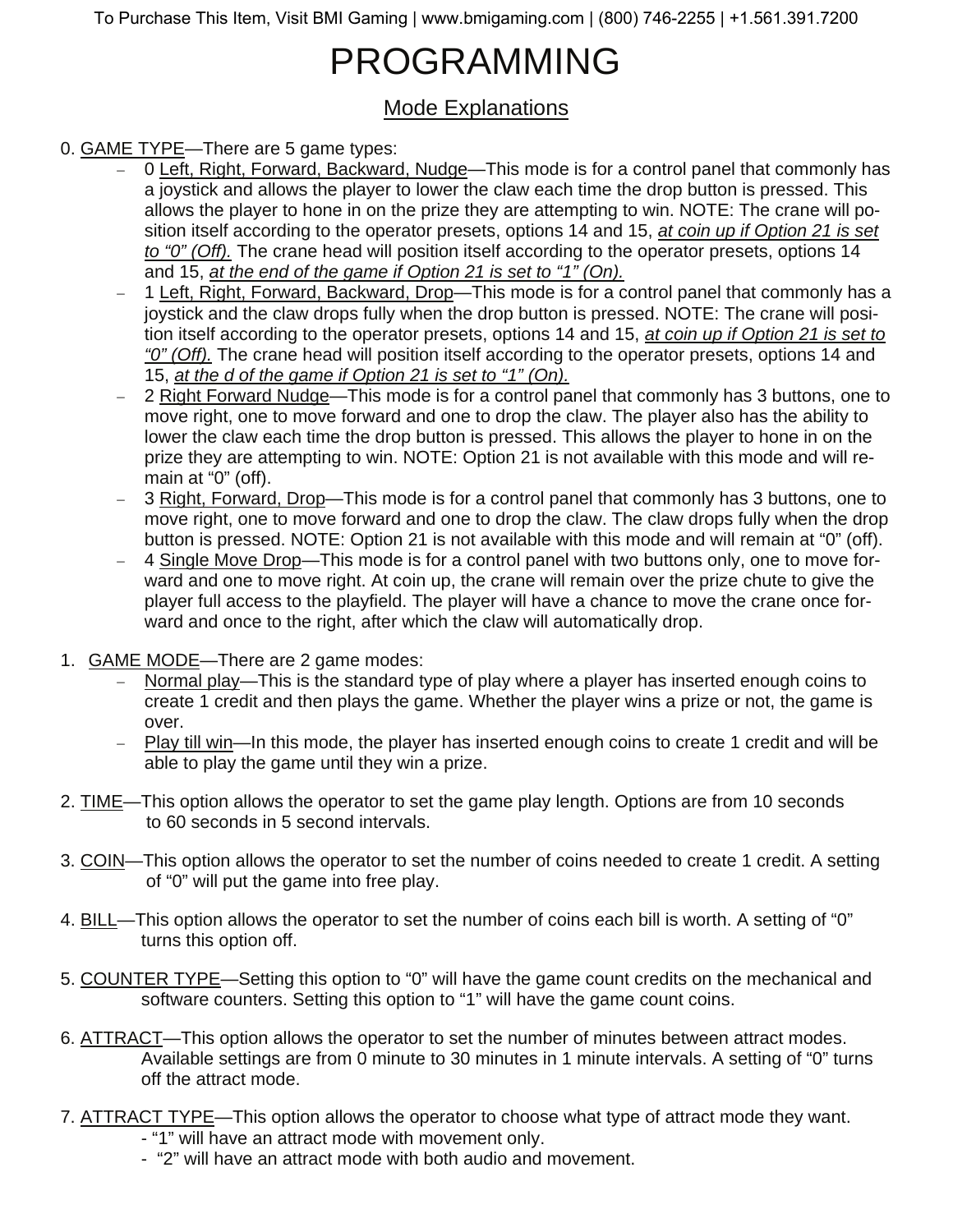# PROGRAMMING

- 8. MANUAL STRENGTH-This option allows the operator to set the strength of the claw for manual percentaging. Available claw strengths are 40— 99 with 99 = 100% claw strength. NOTE: When in this mode, the claw will open and close with the strength set in this mode. The operator will be able to feel each strength setting to determine which best suits their needs. When the correct strength setting is determined, the operator can just move to the next option, and the manual strength option is set.
- 9. SKILL LEVELING—This option allows the operator to set the claw strength for the skill leveling mode. Available claw strengths are 40—99 = 100% claw strength. NOTE: When in the auto skill leveling mode, the claw will, at bottoming, close with 100% strength and will then be backed off to the number set in this mode. i.e. With this mode set to 75, the claw will, at bottoming, close with 100% strength then back off to 75. NOTE: The claw will open and close allowing the operator to feel each strength setting to determine which best suits their needs. When the correct setting is determined, the operator can just move to the next option and the skill leveling option is set.
- 10. F / B SPEED—This option allows the operator to adjust the forward / backward speed of the crane. The available speeds are 10—20 with 10 being slow and 20 being fast.
- 11. L / R SPEED—This option allows the operator to adjust the left / right speed of the wagon. The available speeds are 10—20 with 10 being slow and 20 being fast.
- 12. UP SPEED—This option allows the operator to adjust the up speed of the crane. The available speeds are 15—20 with 15 being slow and 20 being fast.
- 13. DOWN SPEED—This option allows the operator to adjust the down speed of the crane. The available speeds are 15—20 with 15 being slow and 20 being fast.
- 14. RIGHT TIME—This option allows the operator to adjust the time the right drive motor will stay on, for centering purposes at game start up. Available time settings are 0—40 intervals of 1/4 sec. EXAMPLE: If this option is set at 5, then at coin up the right drive motor will stay on for  $(5 * 1/4 \text{ sec.} = 1 \frac{1}{4} \text{ sec.})$  1 1/4 sec. This option is used to correctly center the crane at coin up in different size cranes. An operator can also use this option along with Option 21, to adjust the position of the crane head when the game is over.
- 15. FORWARD TIME—This option allows the operator to adjust the time the forward drive motor will stay on, for centering purposes, at game start up. Available time settings are 0—40 intervals of 1/4 sec. EXAMPLE: If this option is set at 5, then at coin up the forward drive motor will stay on for  $(5 * 1/4 \text{ sec.} = 1 \frac{1}{4} \text{ sec.})$  1 1/4 sec. This option is used to correctly center the crane at coin up in different size cranes. An operator can also use this option along with Option 21, to adjust the position of the crane head when the game is over.
- 16. PLUSH COST—The operator will use this option to detail the cost of an average piece of plush used in their crane, in terms of the lowest denominator coin the game will accept. EXAMPLE: If the average cost of a piece of plush is \$1.50, and the lowest denominator coin used to coin up the game is \$0.25, then the number entered for this option will be 6.  $($1.50$0.25 = 6)$  The available plush costs for this option are  $1 - 20$ .
- 17. DESIRED PAYOUT—The operator will input the desired payout for the skill leveling mode. The available percentages for this option are 20% - 50%.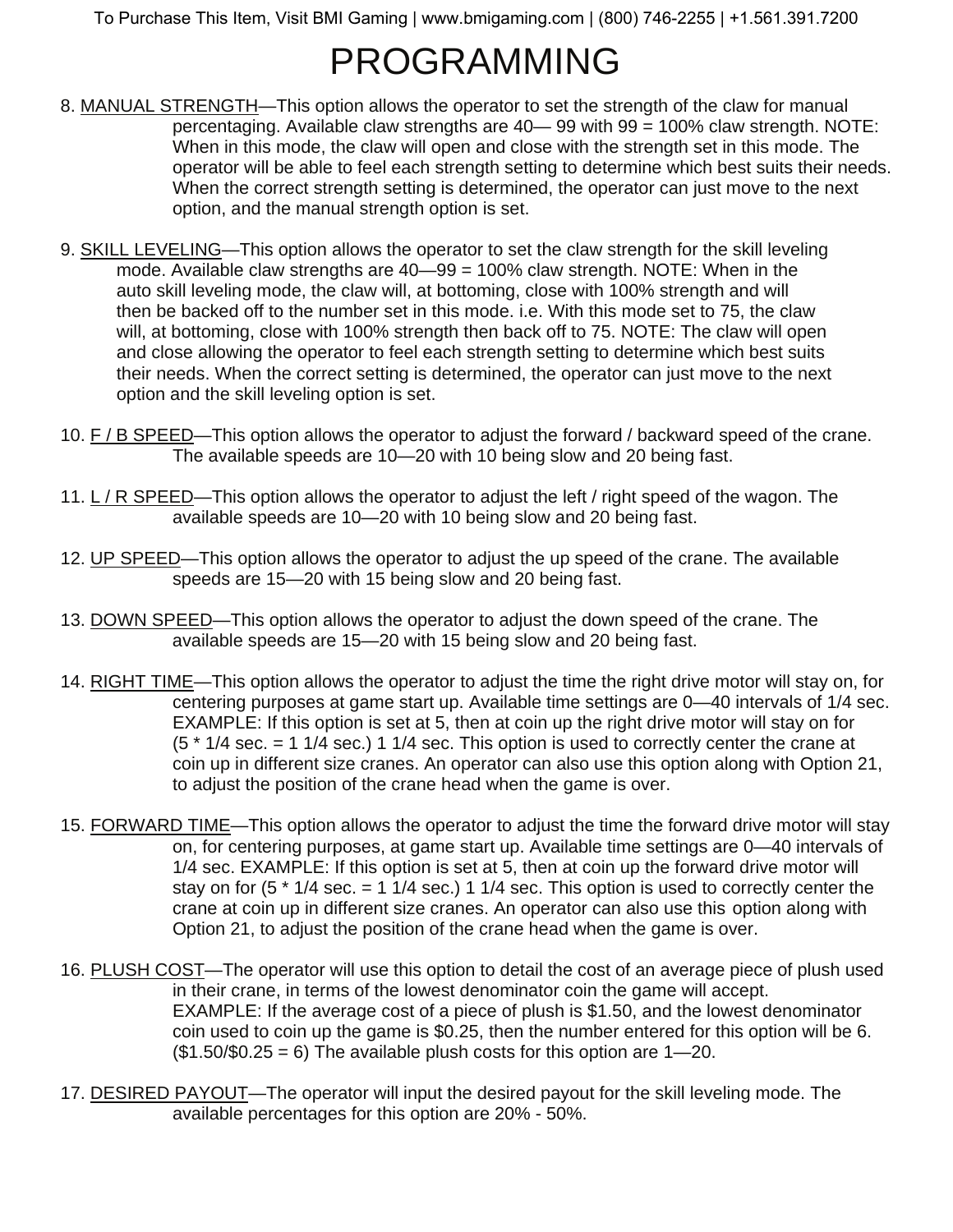# PROGRAMMING

- 18. TICKETS TO PLAY— This option is only used if you have a ticket dispenser. In this option, the operator has the ability to set the number of tickets that a player will be awarded just for playing the game. The available range is 0 - 99 tickets.
- 19. TICKETS IF LOSE—This option is only used if you have a ticket dispenser. In this option, the operator has the ability to set the number of tickets a player will be awarded when a piece of plush is not won. The available range for this option is 0 - 99 tickets.
- 20. FACTORY DEFAULTS—A setting of "0" for this option will keep the latest operator settings. A setting of "1" for this option will restore all options to factory defaults.
- 21. CENTERING—This option allows the operator to position the crane head any where on the play field. *If Option 21 is set to "0" (Off)* the crane head will position it *at the beginning of the game* according to the operator presets in Options 14 and 15. *If Option 21 is set to "1" (On)* the crane head will position itself *at the end of the game* according to the operator presets in Options 14 and 15.
- 22. SNAP—This option allows the operator to turn on and off the snap of the claws at the start of a game. *If Option 22 is set to "0" (Off)*, the claws will not snap together at the start of the game. *If Option 22 is set to "1" (On)*, the claws will snap together at the start of a game.
- 23. UP / DOWN MOTOR TEST—When the operator moves the joystick left and right, the claw will raise and lower respectively. The right display will change from: 0—1 If the up switch is made 0—2 If the down switch is made 0—3 If both switches are made
- 24. LEFT/ RIGHT MOTOR TEST—When the joystick is moved left and right, the wagon assembly will move to the left and right. The right display will change from: 0—1 If the left home switch is made
- 25. FRONT / BACK MOTOR TEST—When the joystick is moved left and right, the crane assembly will move forward and backwards. The right display will change from: 0—1 If the back home switch is made

### Entering the Programming Mode

To enter the programming mode, open the front door and press the button marked PROG, located near the main board, and the crane will move to the front center of the game. NOTE: The game WILL NOT go into the programming mode if the door is "closed", or the door switch has been pulled to its outer most position. Once you are in the programming mode, move the joystick forward and backward to move through the modes. To change the value of the mode, move the joystick left and right. Once all options have been set, press the drop button and the game will return to regular game play with the new settings.

### Entering the Accounting Mode

To enter the accounting mode, unlock and open the front door and press the button marked ACCOUNT, located near the main board. The left displays will flash between "cr" (Credits) then the number of credits 1 - 9999. If the operator presses the drop button, the displays will flash "pl" (Plush) then the number of plush that has passed through the sensor. These numbers can never be reset and WILL NOT match the numbers on the mechanical counters from the counters. It is advisable that the owner note this difference so that they will be able to track actual software coins / credits and plush out vs. the mechanical counters for accounting purposes.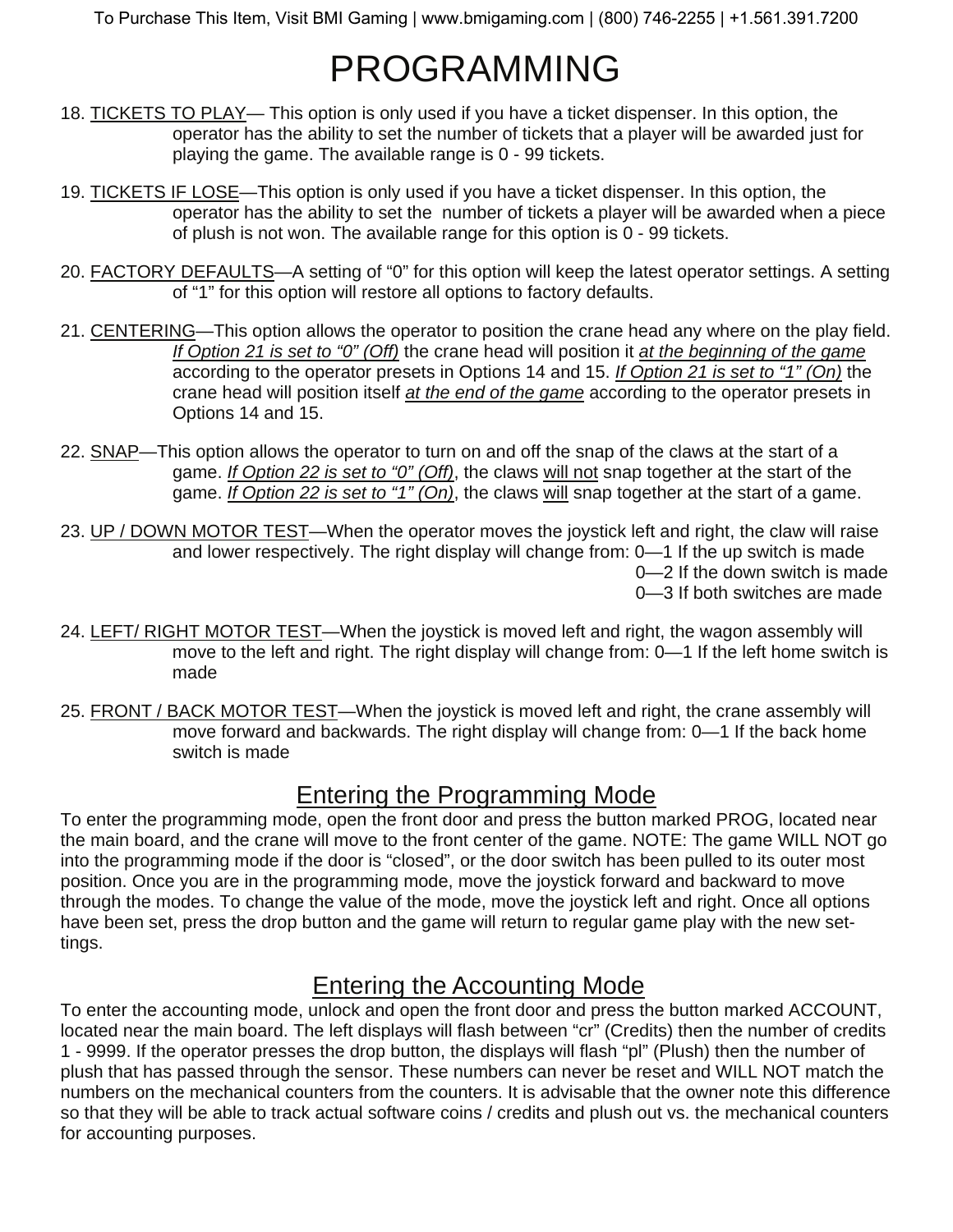## PROGRAMMING

### Test Mode Explanation

Every time that the game is powered up, the door is closed or exiting programming mode, the game will run through a test mode to check the following items:

- HOME BACK SWITCH FRONT / BACK MOTOR PRIZE SENSOR
- HOME LEFT SWITCH LEFT / RIGHT MOTOR OUT OF RANGE
- 
- 
- 
- 
- 
- UP SWITCH CREDIT / COIN DISCONNECT E<sup>2</sup> (MEMORY)
- DOWN SWITCH CLAW CLOSE, CLAW OPEN
- 
- 

If any of the above items are malfunctioning, the game will light up the 4 decimal points on the podium displays. This will alert the operator that there has been a problem. The operator needs only unlock and open the front door and the error codes will be displayed one at a time on the left display. To move to the next error code, the operator needs to press the drop button. Repairs should be made to those areas in which errors have been logged. When all codes have been seen, and the door is closed, the game will reset the error codes, run through a test mode to check for proper operation and if all is well, game play can start. If not, the 4 decimals will once again light up and the operator will need to check the error codes again. Game play can continue to the best of the machine's abilities, with problems, until the errors are corrected. At no time should the game be inoperable unless a key component is damaged.

Error code 10 / 11 will alert the operator that the game has paid out 8 too many or 8 too little pieces of plush when in skill leveling. If this error is logged, the game will automatically revert to MANUAL settings until one of the following options has been changed. (COST OF PLUSH, SKILL % MIN., % PAYOUT, OR GAME COST) This is why it is imperative that the manual setting be setup before skill leveling is used.

NOTE: Changing one of these options will reset error code 10 / 11 and the game will begin skill leveling with the new settings.

NOTE: Some items on the list can not be detected by the game and require that the operator watches for these actions to be performed during the start up test mode. (Claw close, Claw open)

| $\frac{\#}{1}$ | <b>Error Codes</b><br>Problem<br>$E2$ (Memory) | Solution<br>Replace Microprocessor                                                 |
|----------------|------------------------------------------------|------------------------------------------------------------------------------------|
| $\overline{2}$ | <b>Prize Sensor</b>                            | Check / Replace Prize Sensor                                                       |
| 3              | Up Sensor                                      | Check / Replace Up Sensor                                                          |
| 4              | Down Sensor                                    | Check / Replace Down Sensor                                                        |
| 5              | Left / Right Sensor                            | Check / Replace L /R Sensor                                                        |
| 6              | Front / Back Sensor                            | Check / Replace F /B Sensor                                                        |
| 7              | Front / Back Motor                             | Check / Replace F / B Motor                                                        |
| 8              | Left / Right Motor                             | Check / Replace L / R Motor                                                        |
| 9              | <b>Counter Disconnect</b>                      | Just a warning that the credit / coin<br>counters were disconnected at some time.  |
| 10             | Out Of Range (High)                            | Change setting for the Cost of Plush,<br>Skill leveling Min, % Payout or Game Cost |
| 11             | Out Of Range (Low)                             | Change setting for the Cost of Plush,<br>Skill leveling Min, % Payout or Game Cost |

### Error Codes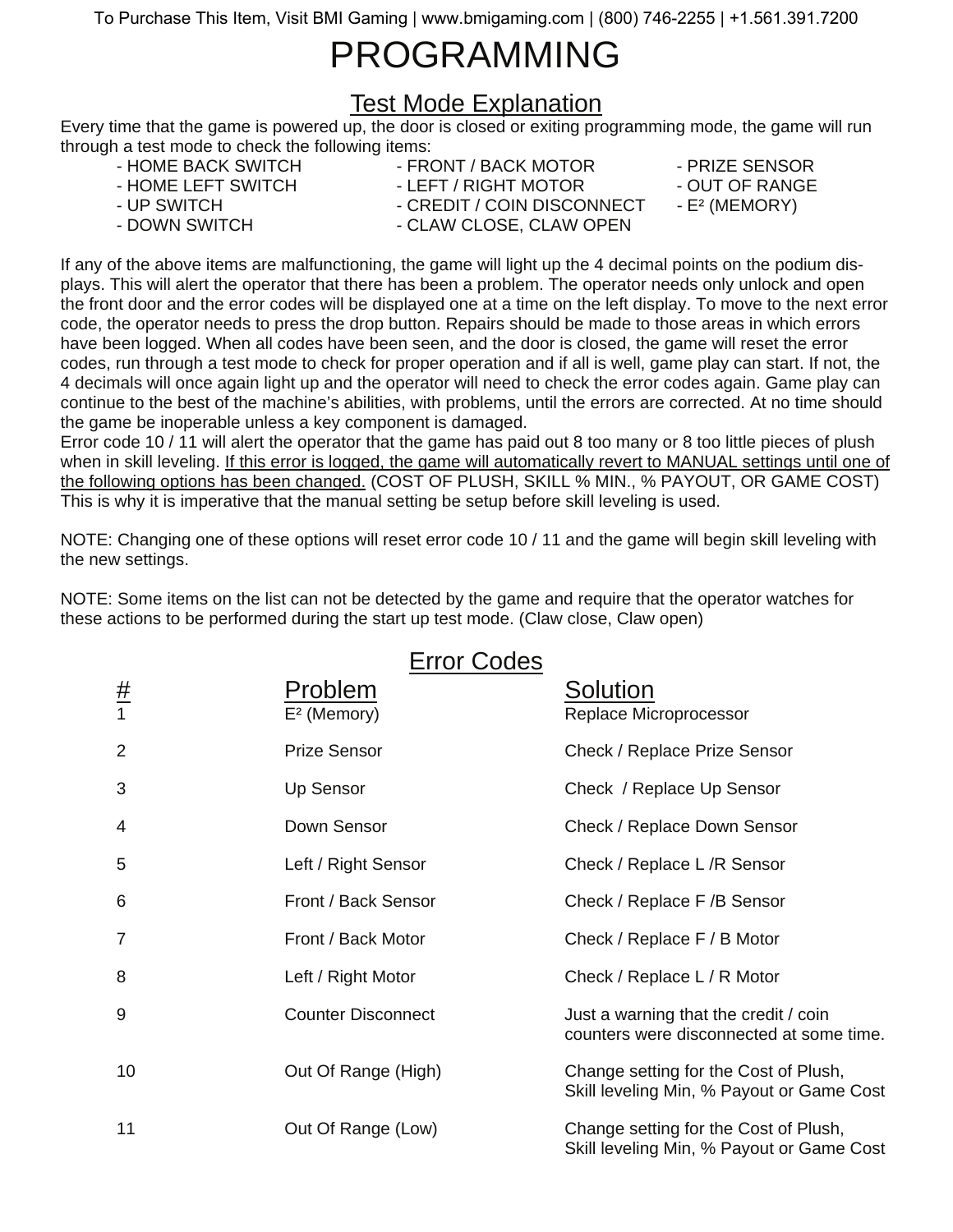# QUICK TROUBLESHOOTING

| <b>PROBLEM</b>                                                                          | <b>PROBABLE CAUSE</b>                                                                                                                                                                          | <b>SOLUTION</b>                                                                                                                                                           |
|-----------------------------------------------------------------------------------------|------------------------------------------------------------------------------------------------------------------------------------------------------------------------------------------------|---------------------------------------------------------------------------------------------------------------------------------------------------------------------------|
| THE DECIMALS ON THE 4<br>DISPLAYS ARE LIT UP                                            | THIS IS IN FACT NOT A PROBLEM BUT A WAY<br>OF LETTING THE OPERATOR KNOW THAT<br>THERE WAS A PROBLEM DURING THE START<br><b>UP MODE</b>                                                         | OPEN THE FRONT DOOR AND THE<br>ERROR CODES ARE SHOWN ON THE<br>DISPLAYS. TO ADVANCE THROUGH.<br>THE ERROR CODES, PRESS THE<br><b>FIRE BUTTON</b>                          |
| NO GAME POWER                                                                           | ON-OFF SWITCH ON THE GAME IS TURNED OFF<br>BLOWN A.C. POWER FUSE<br>GAME NOT PLUGGED OR CORD DAMAGED<br><b>BAD TRANSFORMER</b><br>TRANSFORMER HARNESS NOT CONNECTED<br><b>BAD POWER MODULE</b> | <b>TURN POWER ON</b><br>REPLACE WITH PROPER FUSE<br><b>CHECK POWER CORD</b><br>CHECK FOR PROPER VOLTAGES<br><b>CHECK HARNESS</b><br>REPLACE POWER MODULE                  |
| <b>GAME WILL NOT TAKE MONEY</b><br>OR GIVE CREDITS CORRECTLY                            | <b>BAD COIN SWITCH</b><br>COIN DISCOUNTING SET WRONG<br>COINS PER CREDIT SETTING INCORRECT<br><b>BAD COIN MECHANISM</b><br>LOOSE OR DAMAGED HARNESSING<br>BAD MAIN P.C. BOARD                  | CHECK W/METER AND REPLACE<br>CHECK PROGRAMMABLE SETTING<br>CHECK PROGRAMMABLE SETTING<br>ADJUST OR REPLACE<br><b>CHECK W/METER-REPAIR</b><br>REPAIR OR REPLACE MAIN BOARD |
| DISPLAYS DO NOT WORK                                                                    | <b>BAD 12V FUSE</b><br><b>BAD DISPLAY P.C. BOARD</b><br>BAD MAIN P.C. BOARD<br>LOOSE OR DAMAGED DISPLAY HARNESSING                                                                             | REPLACE WITH PROPER FUSE<br>REPAIR OR REPLACE P.C. BOARD<br>REPAIR OR REPLACE P.C. BOARD<br>CHECK W / METER AND REPAIR                                                    |
| CRANE OR WAGON DOES NOT<br><b>MOVE</b>                                                  | <b>BAD MOTOR</b><br>LOOSE OR DAMAGED HARNESSING<br>BAD SWITCH ON BUTTON OR JOYSTICK<br>BAD HARNESSING TO BUTTONS OR JOYSTICK<br>BLOWN FUSE TO MOTORS ON MAIN P.C.B.                            | <b>REPLACE MOTOR</b><br>CHECK W / METER-REPAIR<br><b>REPLACE SWITCH</b><br>CHECK W / METER-REPAIR<br>REPLACE WITH PROPER FUSE                                             |
| <b>CRANE KEEPS TRYING TO</b><br>MOVE IN TO THE HOME<br><b>POSITION</b>                  | <b>BAD LIMIT SWITCH(S)</b><br>LIMIT SWITCH NOT ALIGNED WITH ACTUATOR                                                                                                                           | <b>REPLACE SWITCH(S)</b><br>ALIGN SWITCH AND ACTUATOR                                                                                                                     |
| <b>CLAW WILL NOT CLOSE</b>                                                              | BLOWN FUSE TO CLAW ON MAIN P.C. BOARD<br><b>BAD COIL</b><br>LOOSE OR DAMAGED HARNESSING<br>CLAW HAS MECHANICALLY JAMMED                                                                        | REPLACE WITH PROPER FUSE<br><b>REPLACE COIL</b><br>CHECK W / METER AND REPAIR<br>FIND JAM AND REPAIR                                                                      |
| <b>CLAW STAYS CLOSED</b>                                                                | BAD DRIVE TRANSISTOR ON MAIN P.C.B.<br>CLAW HAS MECHANICALLY LOCKED                                                                                                                            | REPLACE TRANSISTOR<br>FIND JAM AND REPAIR                                                                                                                                 |
| SKILL LEVELING IS NOT<br><b>FUNCTIONING</b>                                             | PROGRAMMING IS NOT CORRECTLY SET<br><b>BAD PRIZE SENSOR</b><br>LOOSE OR DAMAGED SENSOR HARNESS                                                                                                 | SET OPTIONS "9", "16" AND "17"<br>REPLACE PRIZE SENSOR<br>CHECK W / METER AND REPAIR                                                                                      |
| CLAW GOES DOWN AND THEN<br>UP BUT DOES NOT CLOSE                                        | DOWN SWITCH BAD<br>LOOSE OR DAMAGED HARNESS TO DOWN<br><b>SWITCH</b>                                                                                                                           | REPLACE DOWN SWITCH<br>CHECK W / METER AND REPLACE                                                                                                                        |
| CLAW COMES UP AND ABOUT<br>10 SEC. PASSES BEFORE<br>CRANE MOVES TO THE HOME<br>POSITION | UP SWITCH BAD<br>LOOSE OR DAMAGED HARNESS TO UP SWITCH<br><b>BROKEN "UP" SPRINGS</b>                                                                                                           | REPLACE UP SWITCH<br>CHECK W / METER AND REPLACE<br><b>REPLACE SPRINGS</b>                                                                                                |
| <b>CRANE OR WAGON WHEELS</b><br><b>SLIP</b>                                             | MISSING OR DAMAGED O-RING DRIVE BELTS<br>LOOSE SET SCREWS IN WHEELS<br>LOOSE SET SCREWS IN DRIVE COUPLER<br>RAILS NEED TO BE SCUFFED                                                           | REPLACE O-RING BELTS<br><b>TIGHTEN SET SCREWS</b><br><b>TIGHTEN SET SCREWS</b><br>SCUFF TOP OF RAILS WITH<br><b>SANDPAPER</b>                                             |
|                                                                                         |                                                                                                                                                                                                |                                                                                                                                                                           |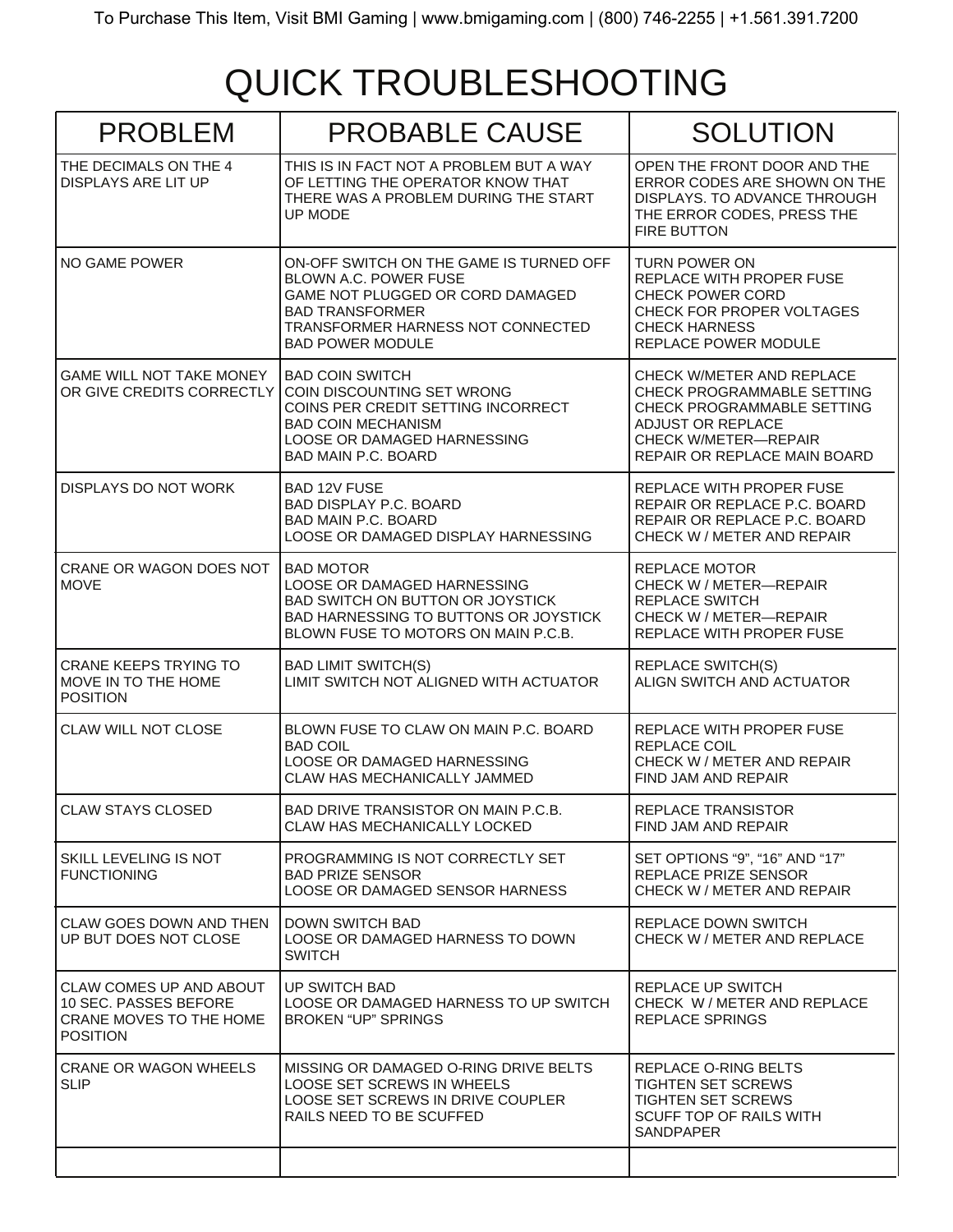# QUICK TROUBLESHOOTING

- NOTE: A self test will be performed each time the front door is "closed" , the game is powered up, or when you exit programming mode.

- NOTE: The game will not count credits or plush out on either the mechanical or software counters while the front door is open.

- NOTE: If the Wagon does not move smoothly through a full travel from left to right, check to see that the wheel spacing is correct. If the spacing is correct, then check the 2 cabinet rails for burrs that may cause the wheels to bind.

- NOTE: If the Crane does not move smoothly through a full travel from front to back, check to see that the wheel spacing is correct. If the spacing is correct, then check the 2 separator rails for burrs that may cause the wheels to bind.

- NOTE: If the Micro track for the left / right movement is binding during its travel, check to see if the top mirror bracket's edge, also the shelf the micro track rides on, has been de-burred.

- NOTE: If the front door is having trouble closing fully, check to see that all harnessing is out of the way for the door to close. Next, check to see that the prize chamber wall is far enough to the right to allow the right edge of the prize door frame to swing past. Finally, check to see that the door is aligned properly.

- NOTE: If the door will not lock properly or locks with difficulty, check to see that the lock rotates smoothly. Next, check that the lock rods are not binding on the lock cam or the lock rod guides. Next, check that all friction points have been lubricated with molly grease. Finally, if need be, adjust the lock rod guides such that the door closes and locks smoothly.

- NOTE: If the decimals light up on the displays after a self test, an error has been logged. When the door is in the open position, the error codes will be shown on the left display. To advance through the error codes, press the drop button.

- NOTE: If at the beginning of the self test mode, the claw does not drop, one or more of the following may apply. The prize sensor is not working or is blocked. The string or string lever is mechanically binding. The up or down switch is sticking or misaligned from its actuator.

- NOTE: If claw stays closed, it is likely that the diode has blown and the transistor controlling the claw has also blown. Shut off the game immediately and have a qualified technician install a new coil assembly and transistor on main board.

- NOTE: If claw is jerky while being lowered, it is likely that the up spring is missing or has not been slightly elongated properly. Another possibility is that the string has mechanically bound on the spool. To fix the string binding, enter the programming mode and go to mode 24. By moving the joystick to the left and right, you are able to raise and lower the claw mechanism. Move the crane over the prize chute and lower the claw mechanism all the way until it starts to wind up backwards. Reverse the motor direction to raise the claw mechanism and properly rewind the string on the spool. Exit the programming mode and the string should be free of mechanical binding.

- NOTE: If the claw stays open, first check for bad fuses on the main board. Next check that there are no wires dislodged from the connectors in the harness between the wagon and crane, the harness between the wagon and the main board, the crane assembly and the wagon assembly. If the problem still exists, and no fuses are blown or wires dislodged, it is likely that the transistor controlling voltage to the claw has blown on the main board. Have the coil assembly and transistor on the main board replaced by a qualified technician.

- NOTE: If the crane / wagon, in the home position, tries to move left or back, check to see that the actuators are both present. Next, check to see that the sensors are present. Next, check to see that the sensors and actuators are aligned. Then check to see that the sensor wires are not dislodged from the connectors. Finally, replace the sensor, it is likely to be bad.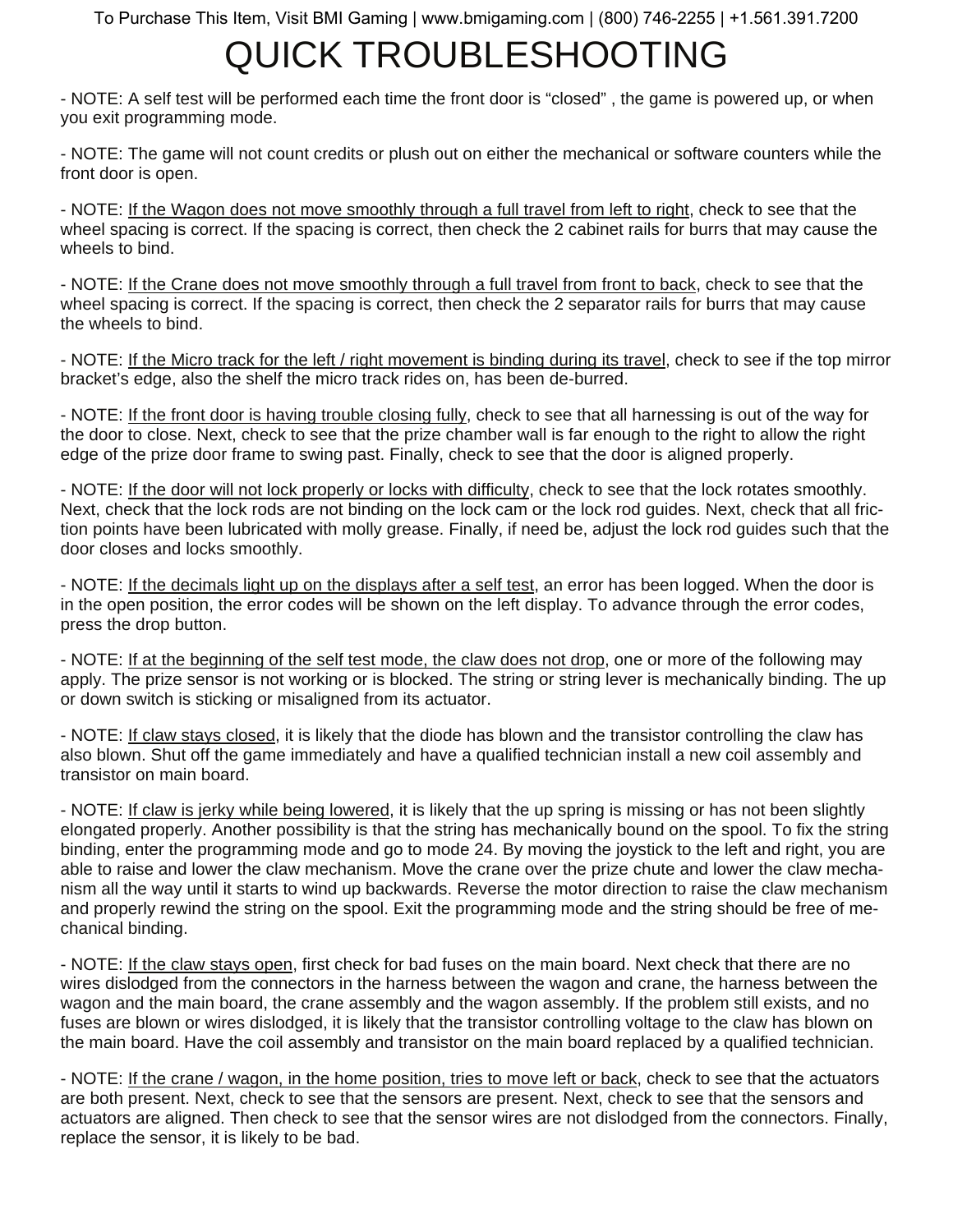# GAME REPAIR

WARNING: ALWAYS REMOVE POWER FROM THE GAME BEFORE ATTEMPTING ANY SER-VICE, UNLESS NEEDED FOR SPECIFIC TEST-ING. FAILURE TO OBSERVE THIS PRECAU-TION COULD RESULT IN SERIOUS INJURY TO YOURSELF AND / OR OTHERS.

### TROUBLESHOOTING PHILOSOPHY

To find problems with the game, always check the obvious first. See that the game is plugged in and that all of the fuses are good.

Next, check to see that all of the connectors are firmly seated and that no wires have been pulled out.

When trying to find out if specific components are bad or not, try swapping them with components from another **PINNACLE CRANE**™ game, if available, to see if the problem moves with the component or stays where it was. This will help you decide if you have a problem with a specific component or maybe a problem with either the wiring or the main p.c. board. Use extreme caution when using probes or volt meters if the game is powered up. If checking continuity, it is important to disconnect the harnessing at both ends, as attached they may yield erroneous results.

If a p.c. board is suspected as causing your problems, check to see that all of the I.C. chips are firmly seated on the board.

### MAIN P.C. BOARD REPLACEMENT

- 1. Remove all A.C. power from the game
- 2. Unlock and open the front door
- 3. Carefully remove all of the connectors from the main p.c. board.
- 4. Remove the 4 long plastic hexagon nuts that secure the board to the main board housing.
- 5. Gently pull the p.c. board from the mounting studs.
- 6. Reassemble in the reverse order using a new main p.c. board.

### FRONT GLASS REPLACEMENT

- 1. Remove all A.C. power from the game.
- 2. Remove the (3) 10-24 carriage bolts holding the top glass frame in place.
- 3. Loosen the (5) 1/4-20 kep nuts holding each side glass retainer in place and slide retainers back.
- 4. Loosen and remove the (3) self tapping screws holding the bottom glass retainer / window valance in place.
- 5. If the glass is broken, be sure to remove all pieces from where the new glass will rest.
- 6. With proper ceiling height, slide the new glass in from the top. NOTE: Be careful to proper align the glass with the side channels to prevent breakage.
- 7. When glass is properly seated, slide the side glass retainers into place and tighten the (5) 1/4- 20 kep nuts for each side.
- 8. Re-install the bottom glass retainer and tighten into place via the (3) self tapping screws
- 9. Re-install the top window frame and tighten into place via the (3) 10-24 carriage bolts.

### SIDE GLASS REPLACEMENT

- 1. Remove all A.C. power from the game.
- 2. Remove wagon and crane assemblies.
- 3. Remove front and rear cabinet rails and hardware.
- 4. Remove fluorescent lights and brackets on side where glass is to be replaced.
- 5. Remove (2) side window retainers and (1) top window retainer.
- 6. Remove side marquee.
- 7. Back out long 1/4-20 bolts that hold on the side window retainers so they are flush with the 1" tube frame.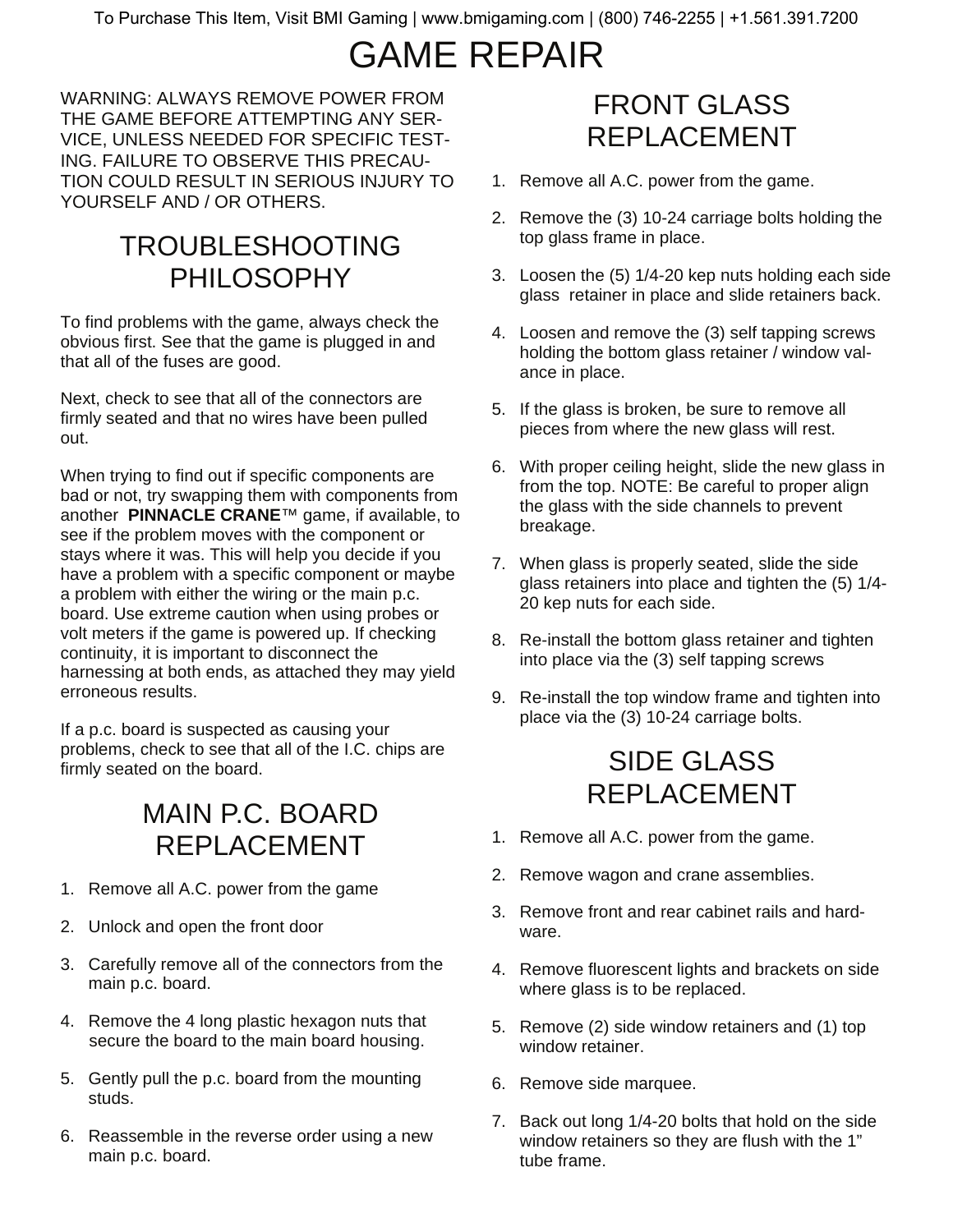## GAME REPAIR

- 8. Remove bolts holding playfield in place near bottom of the glass.
- 9. Install new glass from the inside of the game and drop into channel in the playfield.
- 10. Reinstall retainers, lights, brackets, marquee, playfield bolts and rails in reverse order.

### PLUSH RETAINER WALL REPLACEMENT

- 1. Remove all A.C. power from the game.
- 2. Unlock and open front door
- 3. Carefully remove the (2) 1/4-20 nuts holding the plastic plush retainer / wall to the side of the game.
- 4. Remove old plastic plush retainer wall
- 5. Reassemble in reverse order using new plastic plush retainer wall.

### REMOVAL OF CRANE MECHANISM

- 1. Remove all A.C. power from the game.
- 2. Unlock and open the front door.
- 3. Slide the crane assembly to the front center of the game.
- 4. Loosen black thumb screw securing the front to back micro track bracket in place. The thumb screw is located on the front face of the crane assembly nearest the door.
- 5. Slide the micro track bracket forward and up to disconnect it from the crane assembly.
- 6. Carefully lift the entire crane assembly off the rails approximately 2 inches, shift to the left as far as possible, drop the right side down past the right crane rail and slide the entire assembly out from between the two separator rails.
- 7. The crane assembly can now be removed from the cabinet so necessary maintenance / repairs can be made

### REMOVAL OF WAGON ASSEMBLY

- 1. Remove all A.C. power from the game.
- 2. Unlock and open front door.
- 3. Remove crane assembly as detailed previously.
- 4. Loosen black thumb screw securing the micro track bracket in place. The thumb screw is located on the upper right face of the wagon assembly at rear.
- 5. Slide the micro track bracket to the right and up to disconnect it from the wagon assembly.
- 6. Carefully lift the entire wagon assembly off the rails and rotate clockwise until the left front wheel clears the front rail.
- 7. Lower the front of the wagon assembly and remove the assembly from between the two rails.
- 8. The wagon assembly can now be removed from the cabinet so necessary maintenance / repairs can be made.
- 9. Reassemble in reverse order.

### PRIZE SENSOR REPLACEMENT

- 1. Remove all A.C. power from the game.
- 2. Unlock and open the front door.
- 3. Disconnect the connector to the prize sensor board.
- 4. Remove the 2 bolts holding the prize sensor bracket to the playfield and remove the prize sensor and bracket from the game.
- 5. Remove the 2 plastic hexagonal nuts securing the sensor board to the bracket.
- 6. Carefully remove the sensor board from its mounting studs.
- 7. Reassemble in reverse order using a new prize sensor board.

8. Reassemble in reverse order.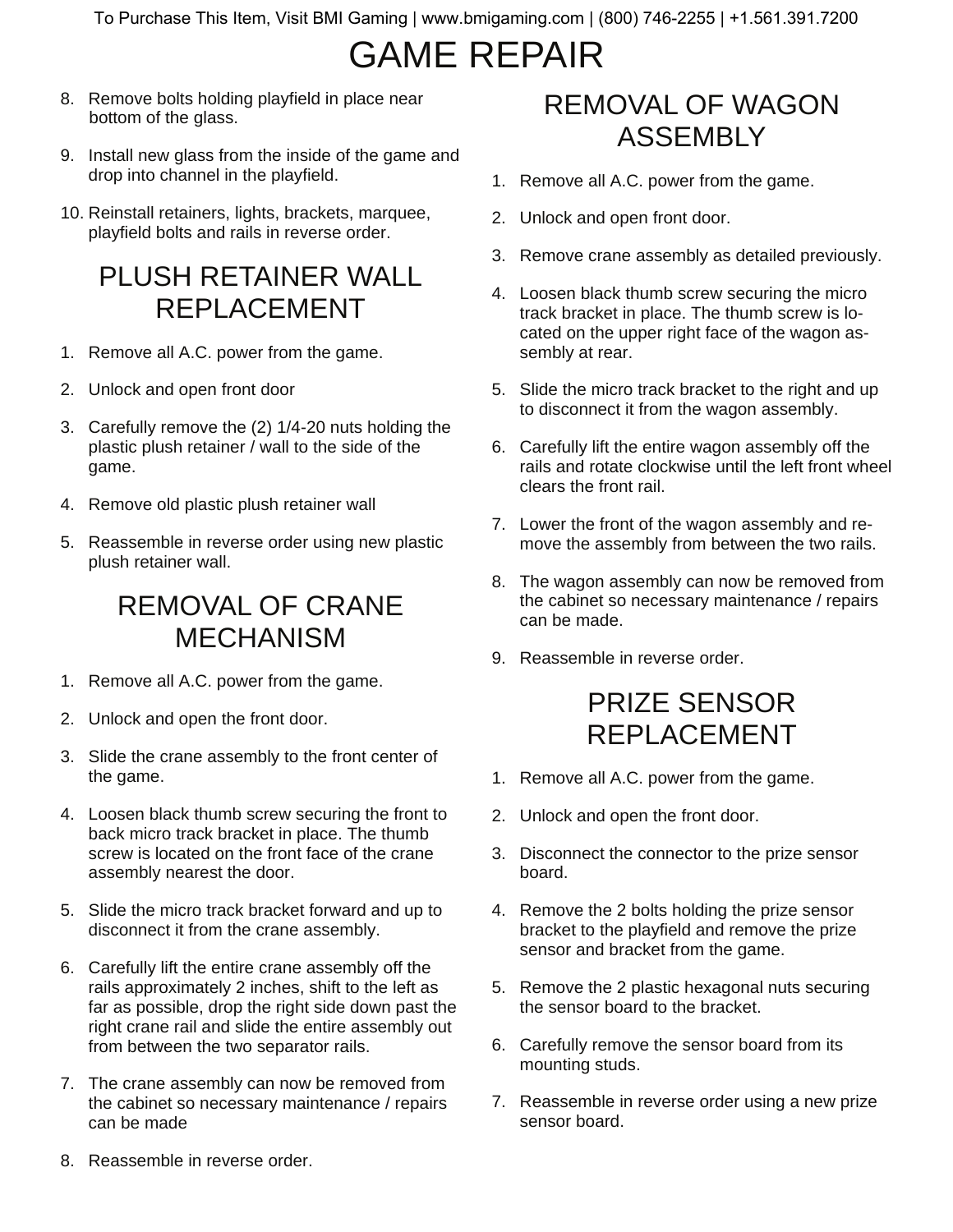## GAME REPAIR

## STRING REPLACEMENT

- 1. Remove all A.C. power from the game.
- 2. Unlock and open front door.
- 3. Remove crane assembly as previously stated.
- 4. Disconnect the claw assembly from the crane assembly by removing the two bolts securing the aluminum coil cap to the coil housing.
- 5. Tie a knot at the end of the replacement string. Use super glue to prevent the knot from working loose or use a lighter to melt the knot to prevent loosening.
- 6. Using a lighter, melt the other end of the string and form a point before it completely cools.
- 7. Remove crane housing cap by loosening the (2) thumbscrews.
- 8. Feed the pointed end up through the hole in the coil cap and pull until the knot is firmly seated on the inside of the cap. SEE CRANE ASSEMBLY **DRAWING**
- 9. A proper string routing diagram is located on the bottom side of the crane housing cap.
- 10. Feed the pointed end up through the hole in the bottom of the crane assembly housing.
- 11. Feed string over first string guide then under the next string guide.
- 12. Finally, feed the string through the hole in the side of the string spool, attached to the motor shaft, and tie another knot. (Once again, either use super glue to prevent the knot from working loose or use a lighter to melt the knot to prevent loosening)
- 13. The string is now properly strung.
- 14. Re-attach the claw assembly to the crane assembly using the two bolts that were removed in step 4.
- 15. Re-install the crane assembly into the game and set it in the home position with the claw assembly hanging in the prize chute.
- 16. Turn on the game and the crane will automatically rewind the string properly.

### MOTOR REPLACEMENT

- 1. Remove all A.C. power from the game.
- 2. Unlock and open front door.
- 3. Remove crane and / or wagon assembly as previously stated. NOTE: What is removed depends on which motor has gone bad.
- 4. Loosen two thumb screws securing crane housing cap in place and remove. NOTE: This step is only for the 2 motors in the crane assembly.
- 5. Remove drive o-rings and wheels from the bad motor.
- 6. De-solder the motor leads from the bad motor. NOTE: Be sure to note which wire goes to which motor lead, for if they are re-installed backwards, the motor will run opposite of its intended direction.
- 7. Carefully remove the bronze bushing supporting the motor shaft of the bad motor. NOTE: This step is only for the 2 motors in the crane assembly.
- 8. Remove the 4 bolts securing the motor to the housing.
- 9. Carefully remove the bad motor.
- 10. Re-assemble in reverse order using new motor. NOTE: When motor is completely re-installed, place one drop of thread lock on each of the 4 bolts that secure the motor in place to prevent the bolts from backing out.

#### **PRECAUTION**

When installing a new motor in any of the three locations, please note that the 4 screws, if tightened too much, could mis-align the motor and cause binding. It is advisable that you tighten the 4 screws just enough to keep the motor from moving. Then apply a small drop of (Blue) loctite on the back side of each of the 4 screws to prevent the screws from loosening. When the motor is installed properly, it should draw .5 amps or less when running at proper 22 volts.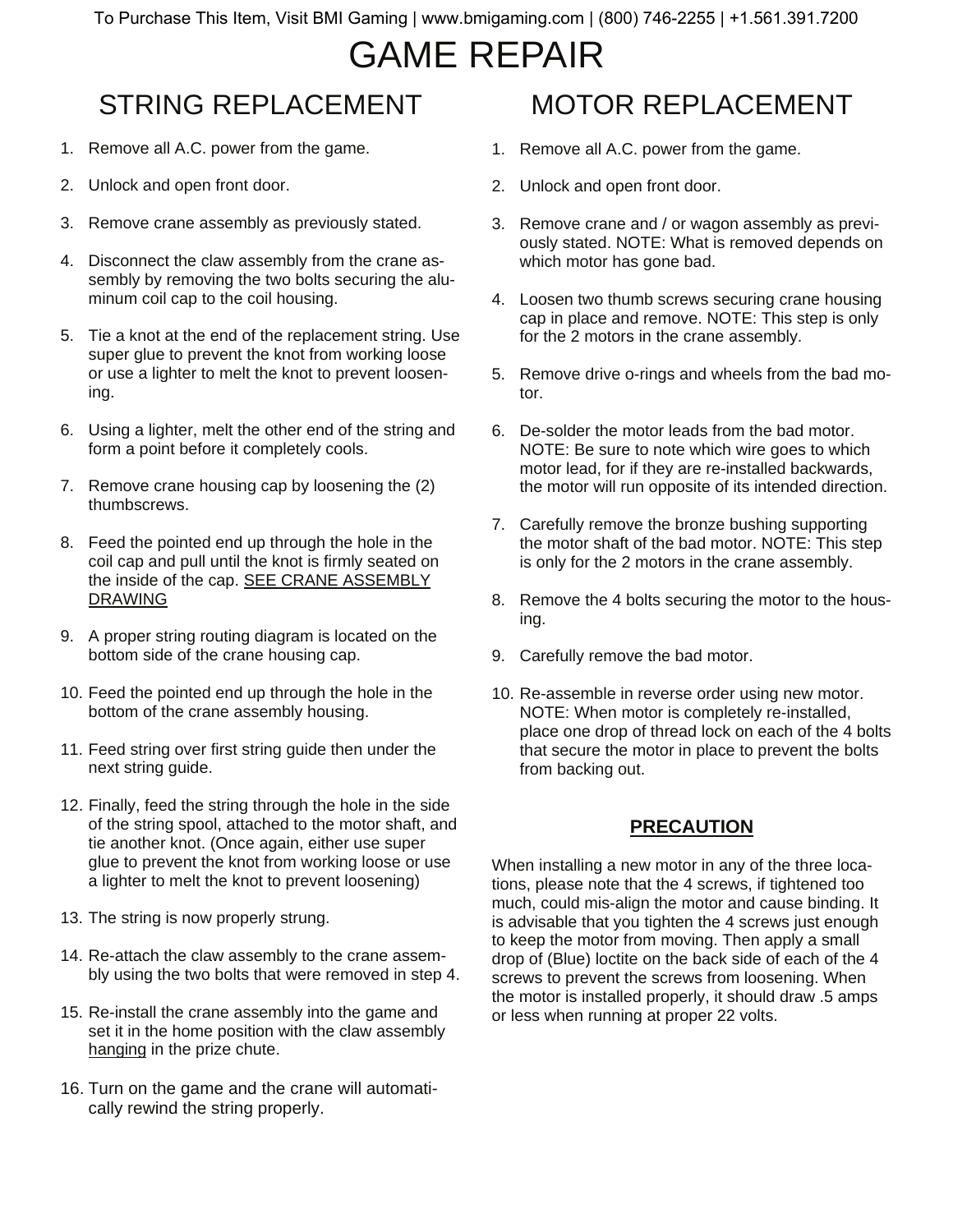# GAME REPAIR

## FUSE REPLACEMENT

CAUTION FOR CONTINUED PROTECTION AGAINST RISK OF FIRE. REPLACE ONLY WITH THE SAME TYPE OF FUSE HAVING THE SAME ELECTRICAL RATING.

| AREA                                   | OCATION | AMP   |     |
|----------------------------------------|---------|-------|-----|
| <b>MAIN BOARD</b>                      | F2      | 6 MDQ | 250 |
|                                        | F3      | 3 MDQ | 250 |
|                                        | F4      | 4 MDQ | 250 |
| POWER MOD                              |         | 3 MDQ | 250 |
| <b>ROPE LIGHT</b><br><b>CONTROLLER</b> |         | 3 MDQ | 250 |

### CORD REPLACEMENT

IF THE SUPPLY CORD IS DAMAGED, IT MUST BE REPLACED BY THE MANUFACTURER OR ITS SERVICE AGENT OR A SIMILARLY QUALIFIED PERSON IN ORDER TO AVOID A HAZARD.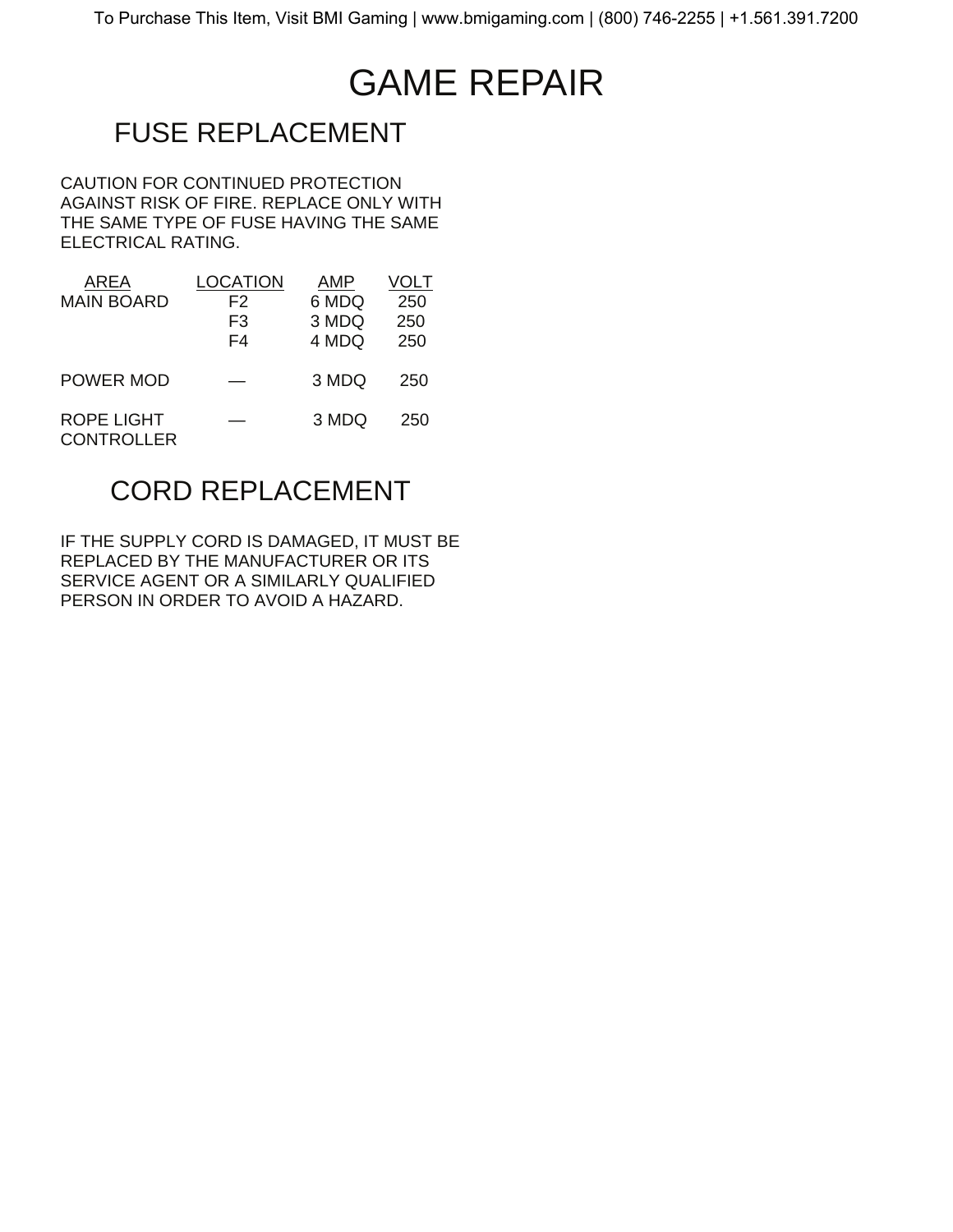## PARTS LISTINGS

| 5011           | SPRING                           |
|----------------|----------------------------------|
| <b>BC1002</b>  | <b>LEFT REAR CORNER</b>          |
| <b>BC1003</b>  | <b>RIGHT REAR CORNER</b>         |
| <b>BC1004</b>  | <b>CABINET FRAME</b>             |
| <b>BC1005</b>  | DOOR PANEL                       |
| <b>BC1006</b>  | <b>DOOR FRAME</b>                |
| <b>BC1007</b>  | PRIZE DOOR                       |
| <b>BC1008</b>  | <b>SIDE PANEL</b>                |
| <b>BC1011</b>  | <b>SIDE WINDOW RETAINER</b>      |
| <b>BC1013</b>  | <b>LOCK CAM</b>                  |
| BC1014         | <b>UPPER LOCK ROD</b>            |
| <b>BC1015</b>  | <b>LOWER LOCK ROD</b>            |
| <b>BC1016</b>  | <b>DOOR WHEEL BRACKET</b>        |
| <b>BC1017</b>  | DOOR WINDOW FRAME TOP            |
| <b>BC1018</b>  | <b>PODIUM</b>                    |
|                |                                  |
| BC1022         | <b>REAR CORNER CAP</b>           |
| <b>BC1023</b>  | <b>DOOR SEAL</b>                 |
| <b>BC1025</b>  | <b>FRONT WINDOW VALENCE</b>      |
| CG1020         | <b>FRONT / REAR CABINET RAIL</b> |
| CG1052         | <b>3" SWIVEL CASTER</b>          |
| CG1055X        | <b>WAGON ASSEMBLY</b>            |
| CG1061X        | <b>CRANE ASSEMBLY</b>            |
| CG1054         | <b>WAGON ROLLER SHAFT</b>        |
| CG1069X        | <b>TRACK MOUNT RAIL ASSEMBLY</b> |
| CG2008         | <b>MOTOR / GEARBOX</b>           |
| CG3019X        | <b>THUMB SCREW</b>               |
| C3030          | <b>WHEEL</b>                     |
| CG4003         | <b>O-RING DRIVE BAND</b>         |
| CG1062         | <b>CRANE MOTOR HOUSING CAP</b>   |
| CG1066         | <b>CRANE UP SPRING</b>           |
| CG1070         | <b>COIL HOUSING</b>              |
| CG1073         | <b>COIL SLIDER</b>               |
| CG1075         | <b>COIL PLUNGER</b>              |
| CG1078A        | <b>SMALL CLAW</b>                |
| <b>CG1078B</b> | <b>MEDIUM CLAW</b>               |
| CG1078D        | <b>JUMBO CLAW</b>                |
| CG3036         | <b>COIL CLAW INTERCONNECT</b>    |
| CG3037         | <b>CLAW SPIDER</b>               |
| CG4004         | <b>STRING</b>                    |
| CG2014         | <b>JOYSTICK</b>                  |
| CG3008         | <b>MICRO TRACK 56 LINK</b>       |
| CG3009         | <b>MICRO TRACK 35 LINK</b>       |
| CG3013         | <b>COIN FUNNEL</b>               |
| <b>BC3026</b>  | <b>MIRROR</b>                    |
| <b>BC3027</b>  | <b>FRONT GLASS</b>               |
| <b>BC3028</b>  | <b>SIDE GLASS</b>                |
|                | <b>LOCK T-HANDLE</b>             |
| CG5014         | <b>LOCK BARREL</b>               |
| CG5015         |                                  |
| <b>BC9001</b>  | <b>SERVICE MANUAL</b>            |

### MECHANICAL PARTS GRAPHICS & DECALS

| <b>BC7007</b> | <b>DECAL SIDE MARQUEE</b>  |
|---------------|----------------------------|
| <b>BC7013</b> | <b>DECAL CONTROL PANEL</b> |
|               | <b>JOYSTICK</b>            |
| <b>BC7015</b> | <b>DECAL CONTROL PANEL</b> |
|               | <b>BUTTONS</b>             |
| <b>BC7027</b> | <b>DECAL FRONT MARQUEE</b> |
|               |                            |

### ELECTRICAL / ELECTRONIC PARTS

| 2132    | <b>GE BRIGHT STICK</b>        |
|---------|-------------------------------|
| 2970    | <b>DOOR SWITCH</b>            |
| FP2007  | SWITCH                        |
| CG2012  | F / B, UP, DOWN SENSOR        |
| CG2013  | L/R SENSOR                    |
| CG2010  | F / B, UP, DOWN ACTUATOR      |
| HH1020  | L/R ACTUATOR                  |
| CG3038X | SOLENOID ASSEMBLY             |
| CG2002  | <b>TRANSFORMER</b>            |
| BC2032X | <b>DISPLAY PCB</b>            |
| CG2034X | <b>MAIN PCB</b>               |
| 2080    | BRIDGE RECT. 10 AMP 400V      |
| 208004  | <b>VOLTAGE REG. IC LM338K</b> |
| 2110    | <b>TRANSISTOR TIP 122</b>     |
| 2124    | VOLTAGE REG. IC LM358         |
| CG2039X | <b>PRIZE SENSOR PCB</b>       |
| HD20224 | 5 V COUNTER                   |
| CG2600  | DBV MARS SERIES 2000          |
| BC3005  | ABS FRONT CORNER VALANCE      |
| BC3006  | ABS REAR CORNER VALANCE       |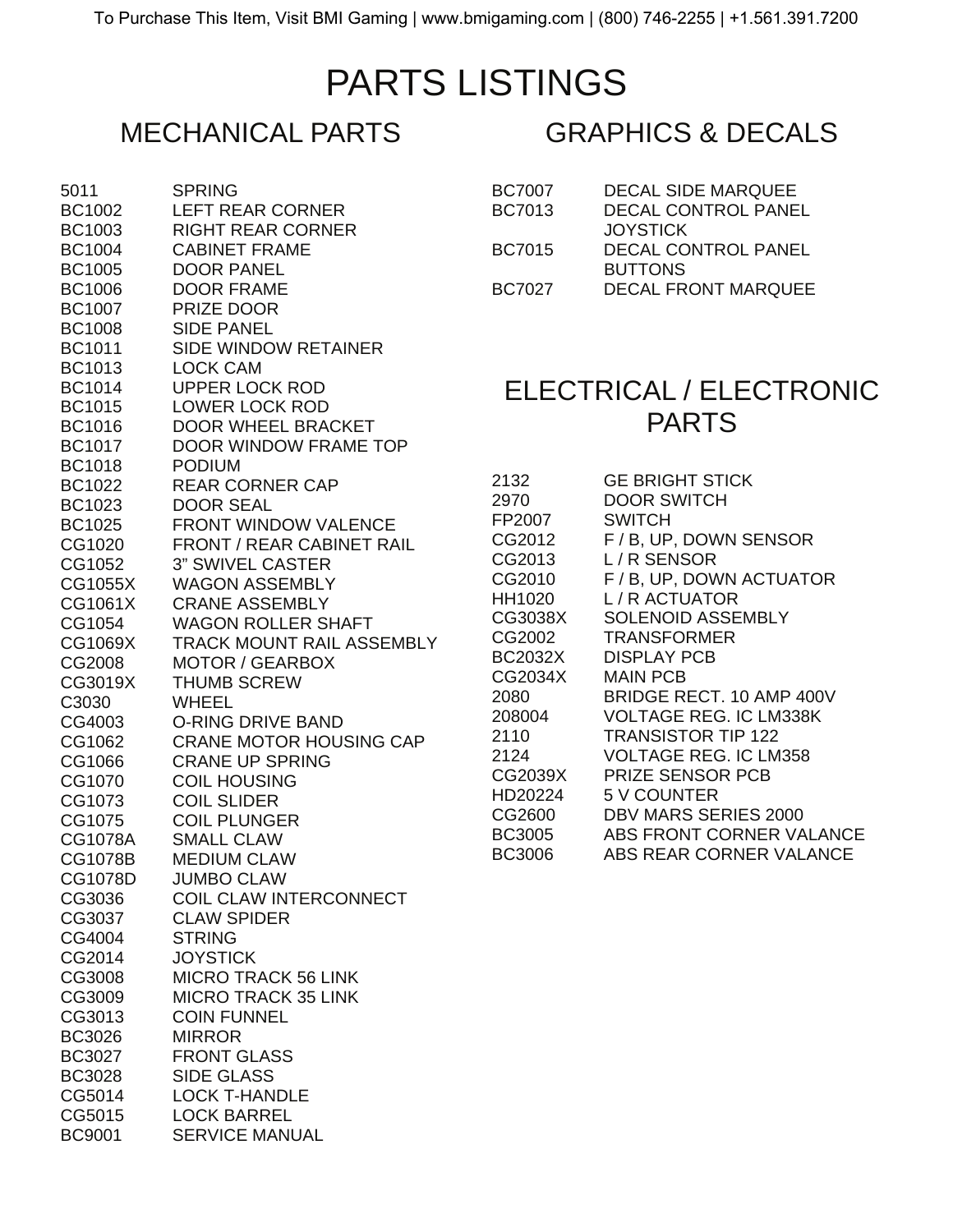# **CRANE ASSEMBLY DIAGRAM**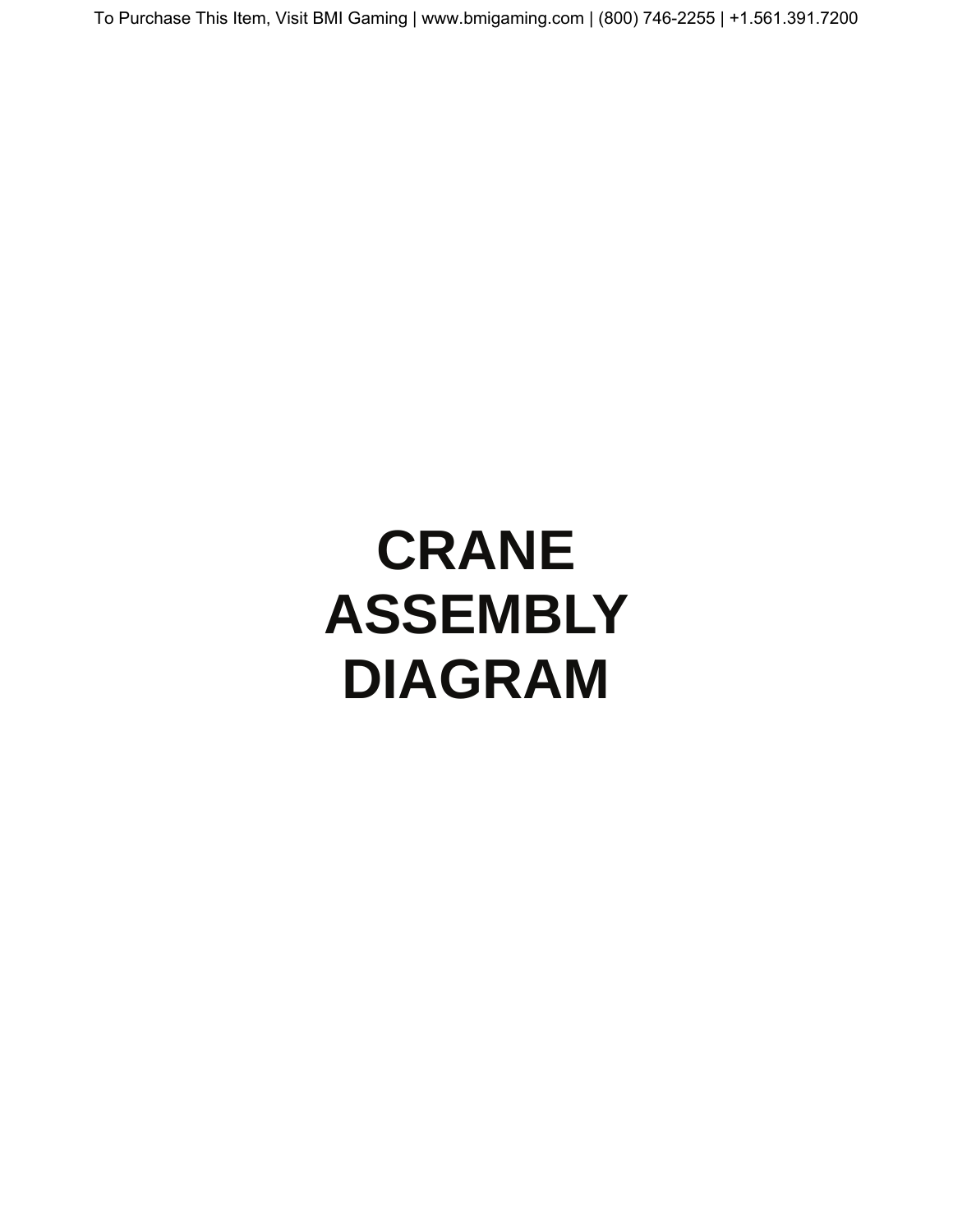# **WAGON ASSEMBLY DIAGRAM**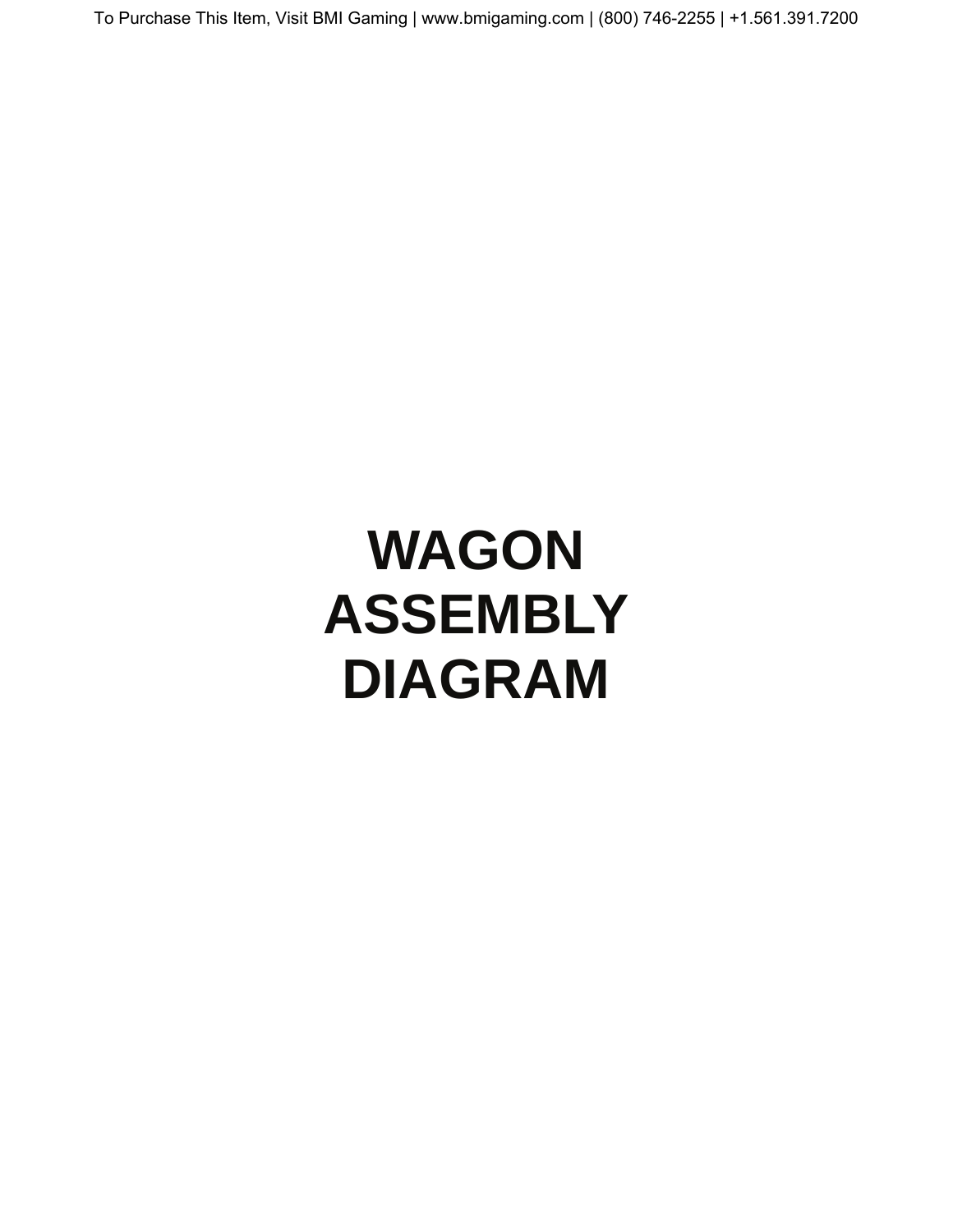# **CLAW ASSEMBLY DIAGRAM**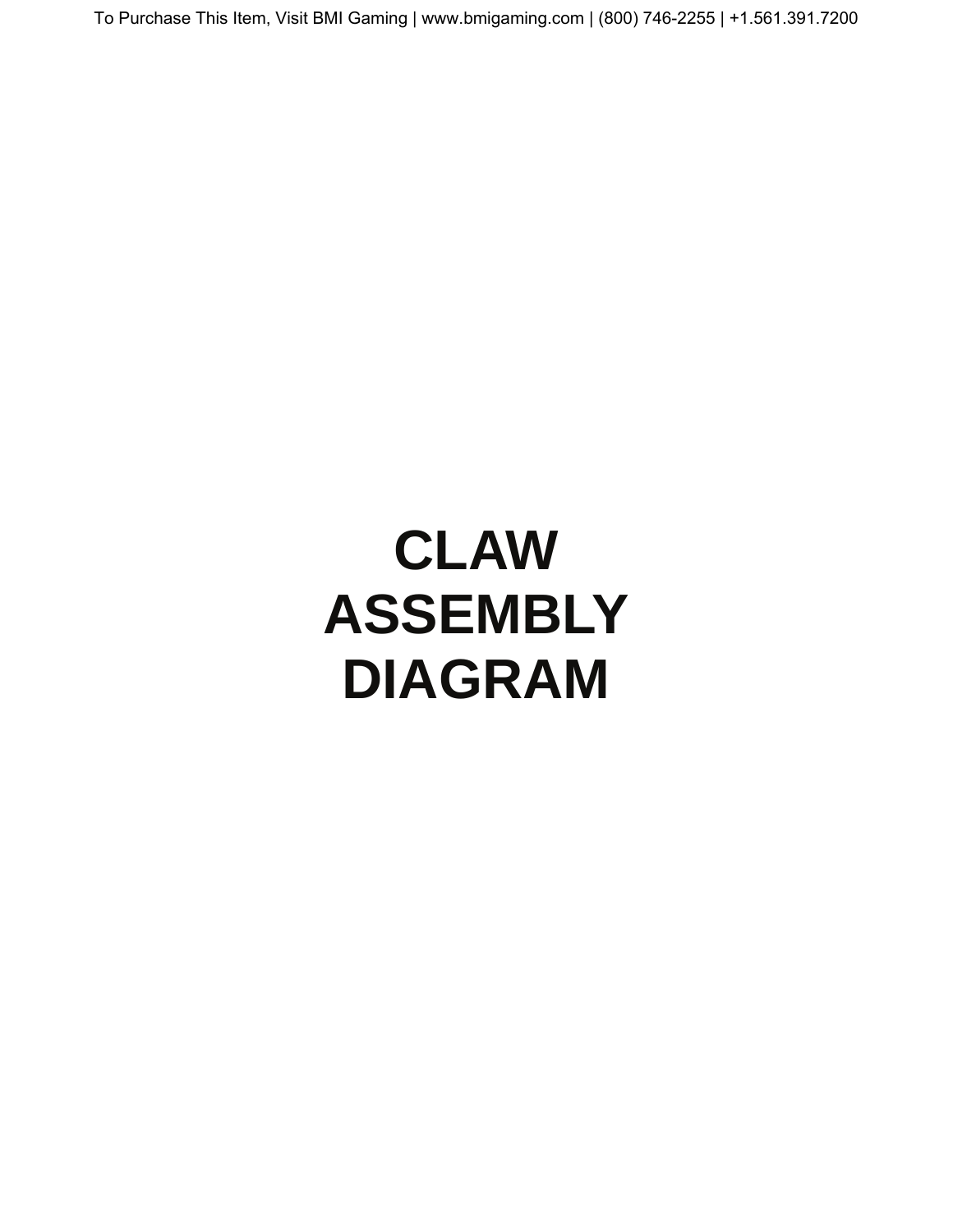# **STRING ROUTING DIAGRAM**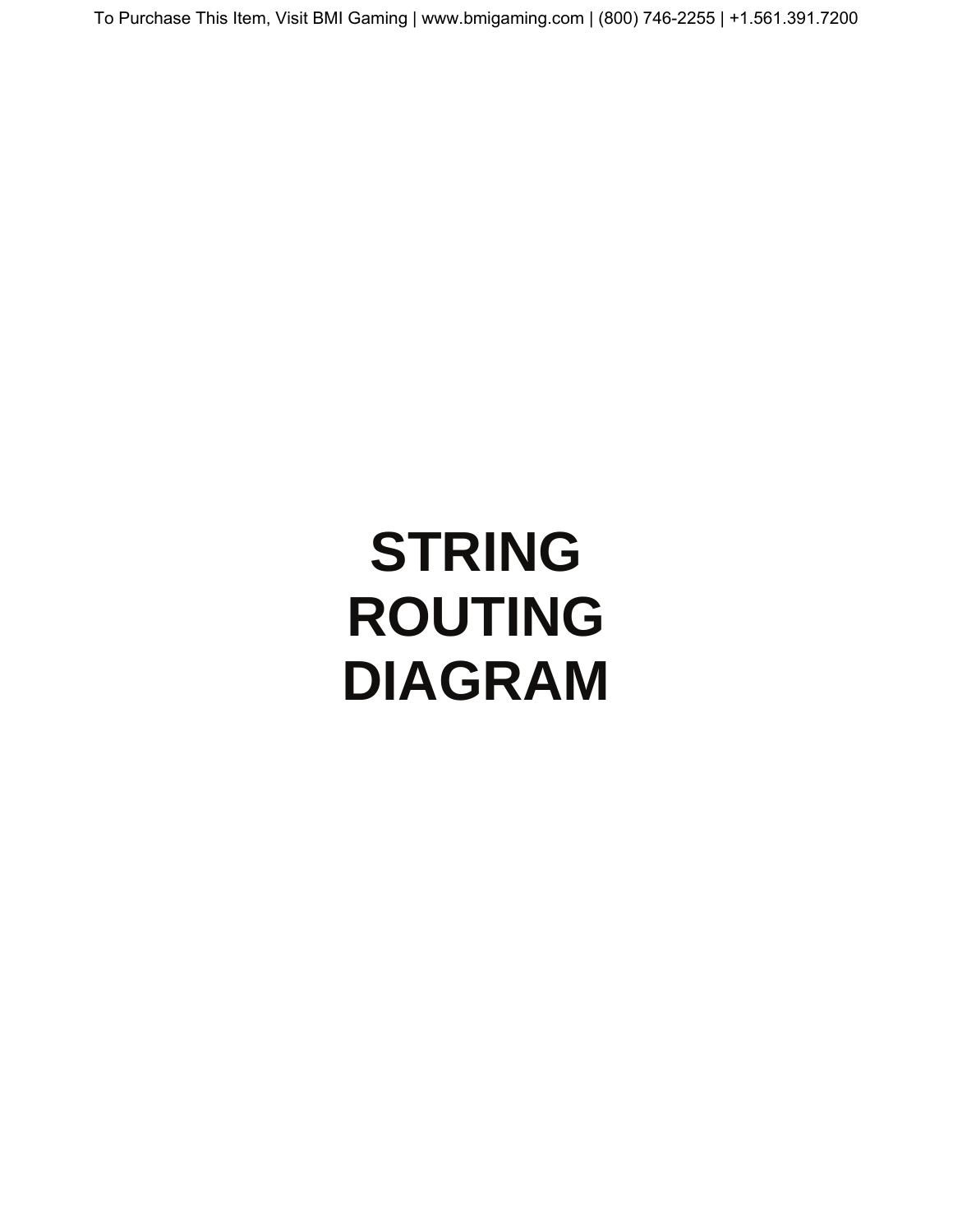# **MAIN PC BOARD SCHEMATIC**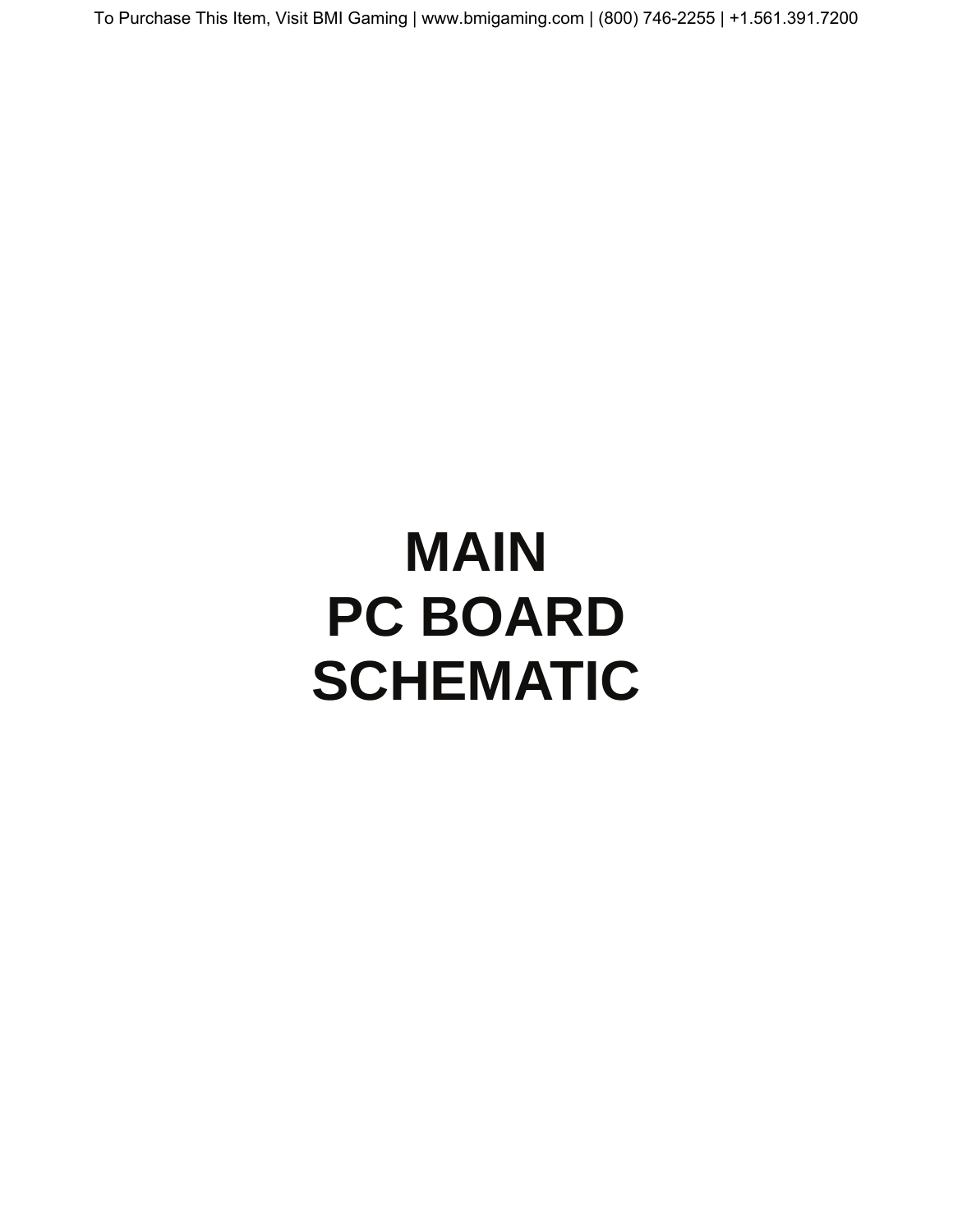# **DISPLAY BOARD SCHEMATIC**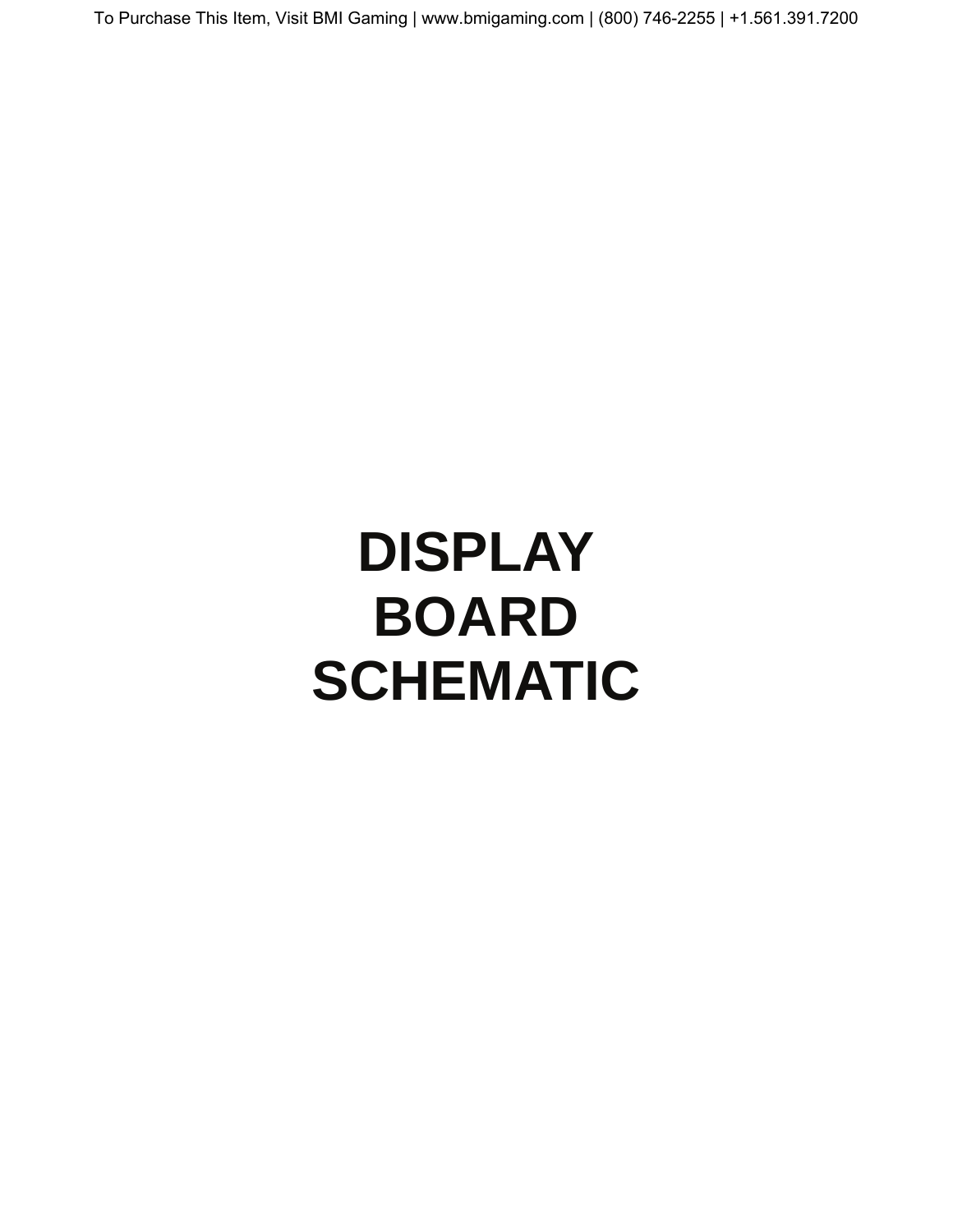# **PRIZE SENSOR BOARD SCHEMATIC**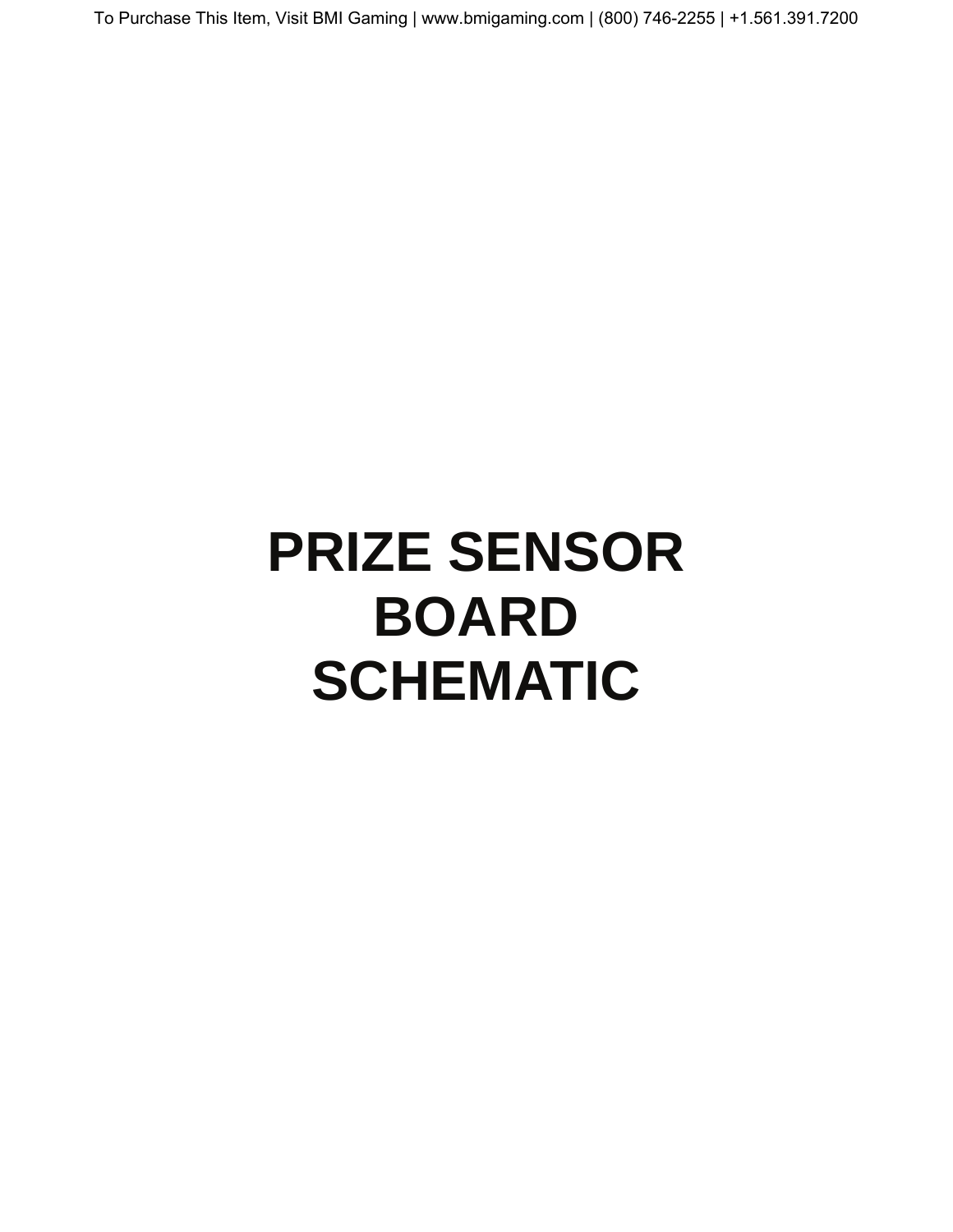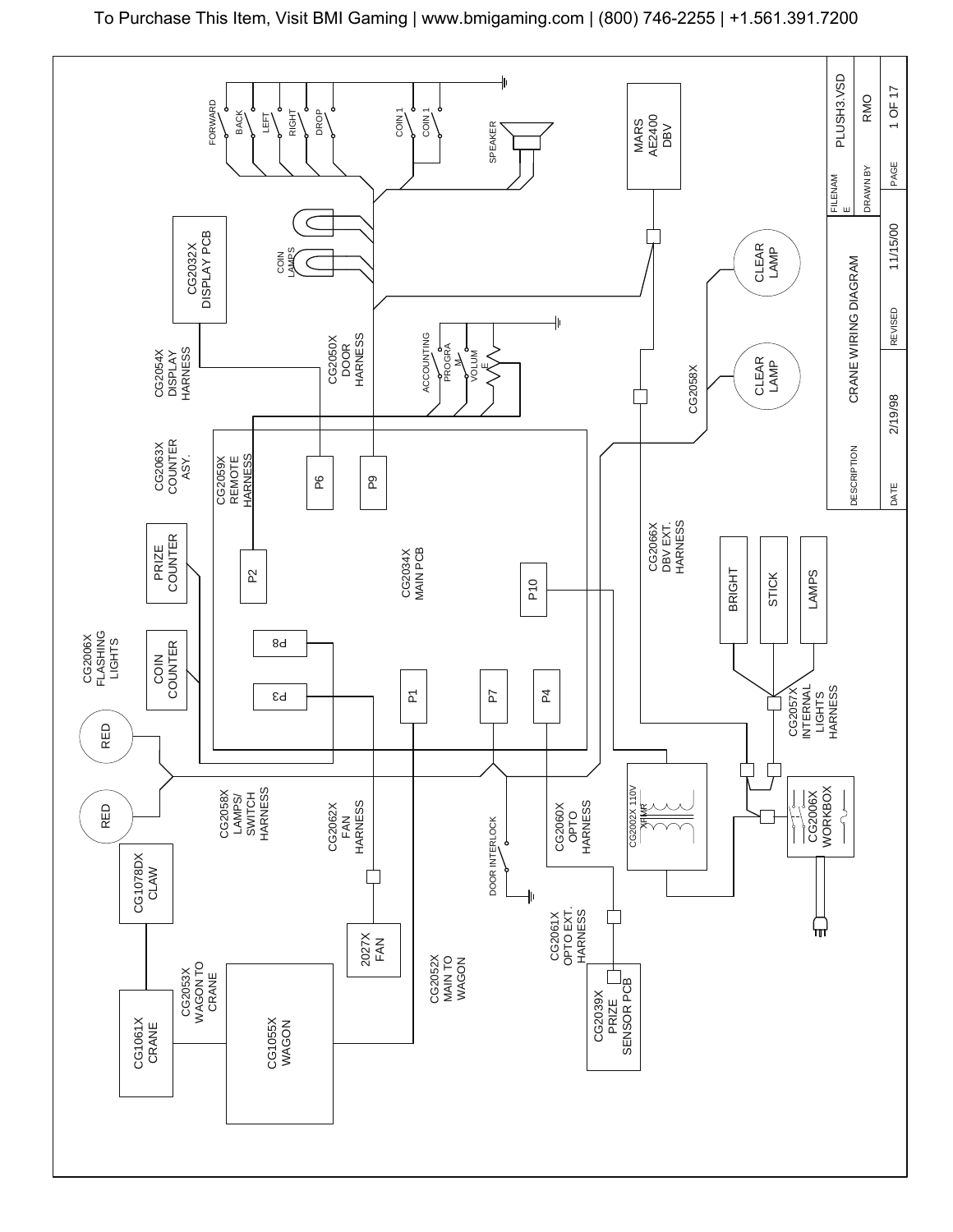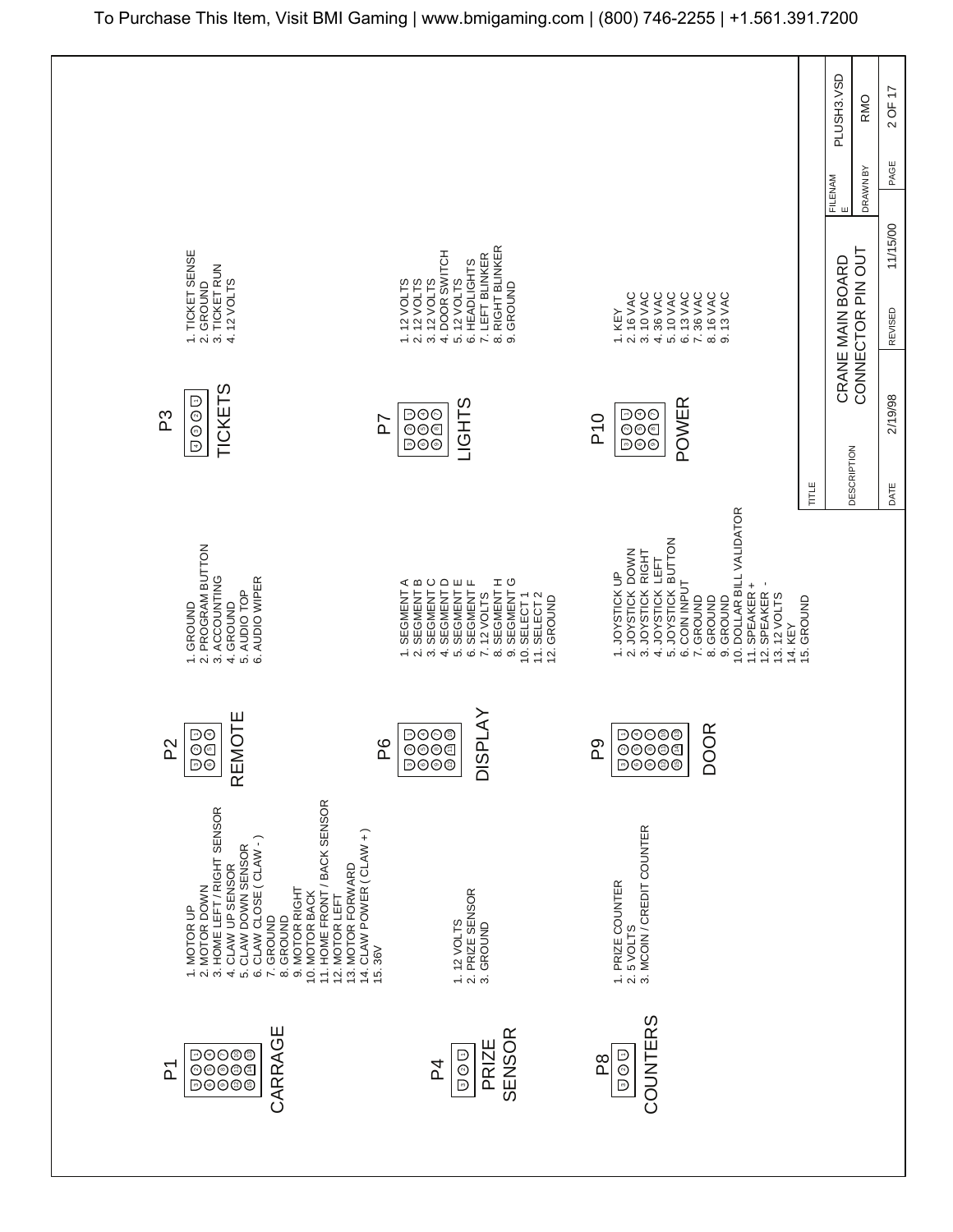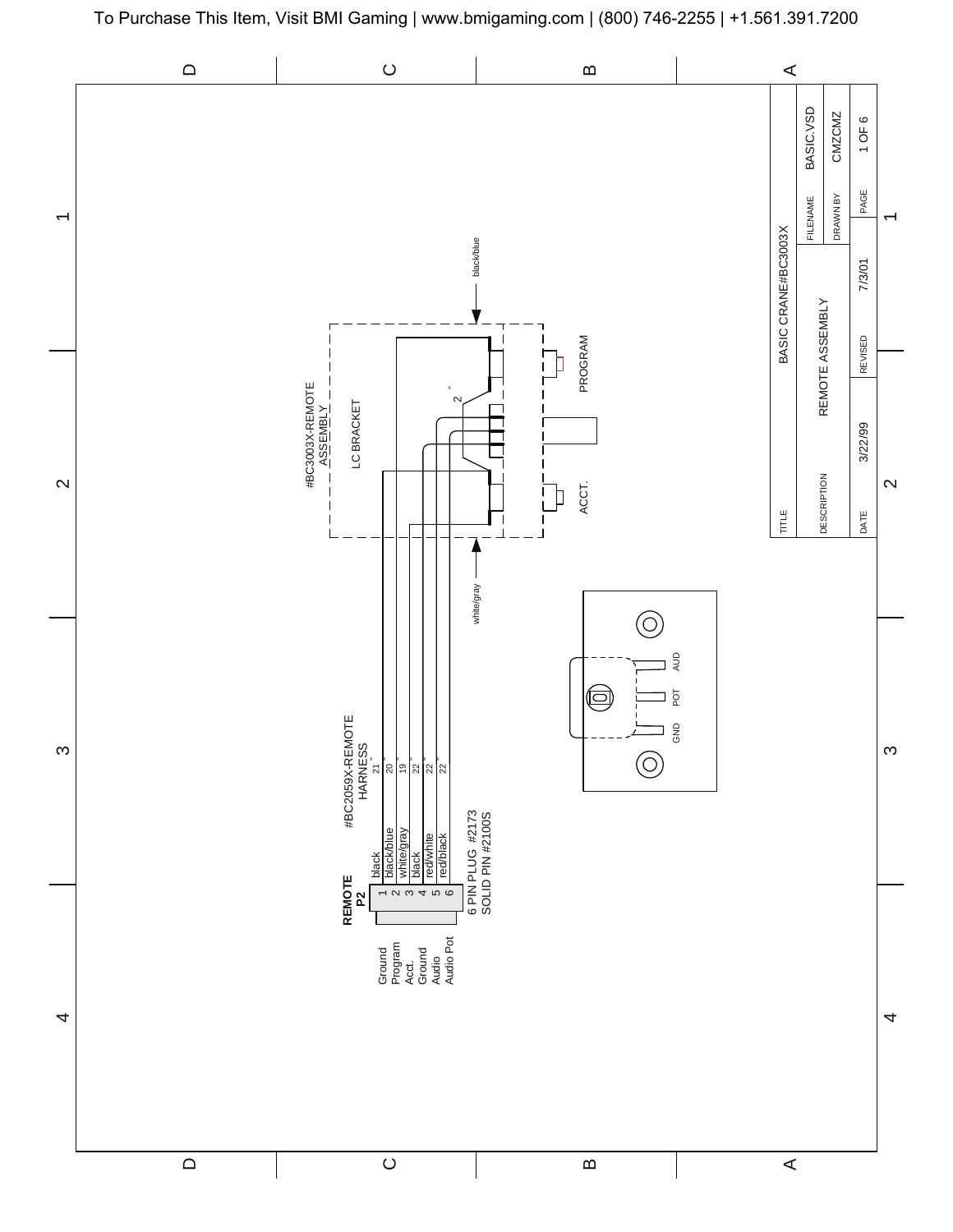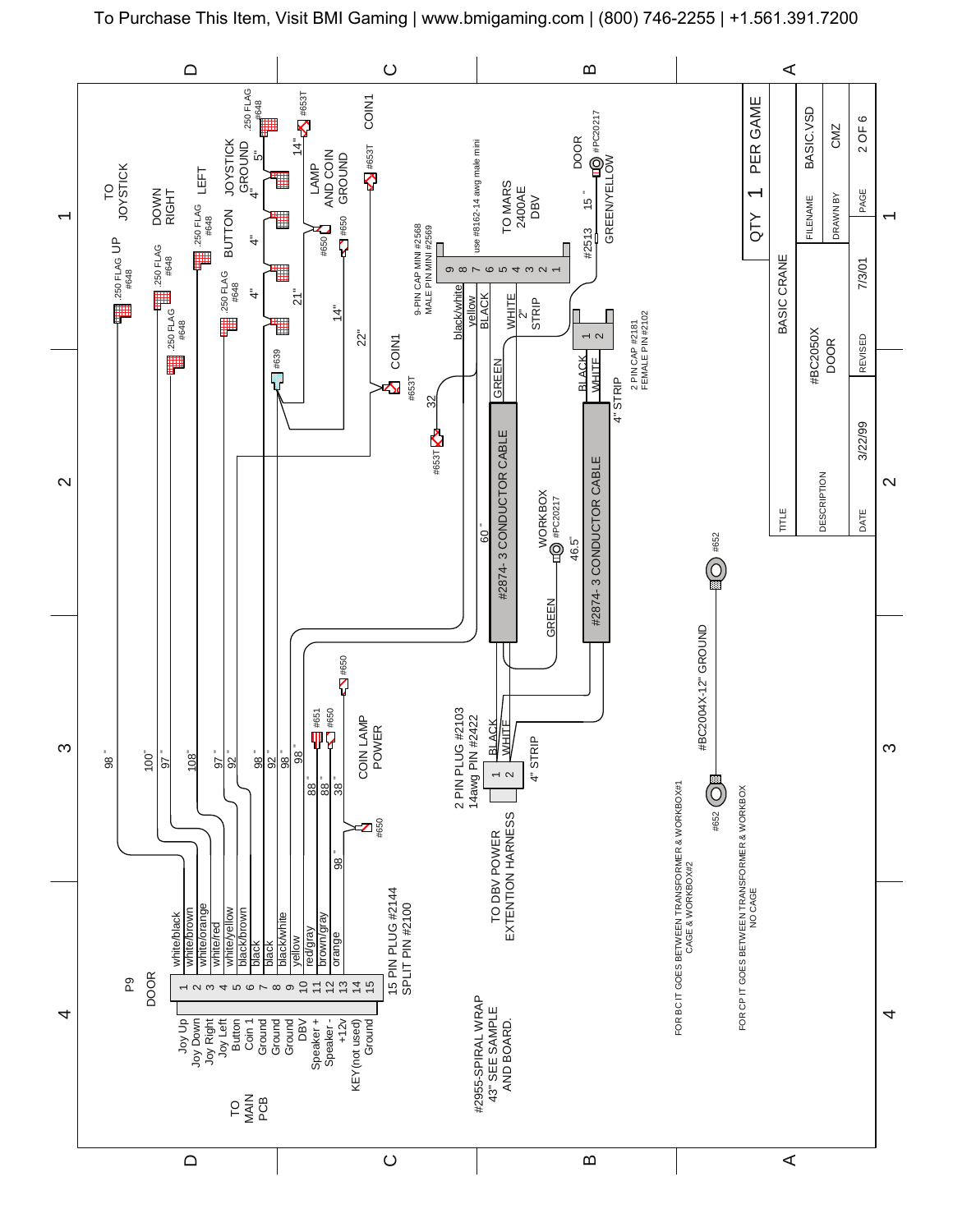

To Purchase This Item, Visit BMI Gaming | www.bmigaming.com | (800) 746-2255 | +1.561.391.7200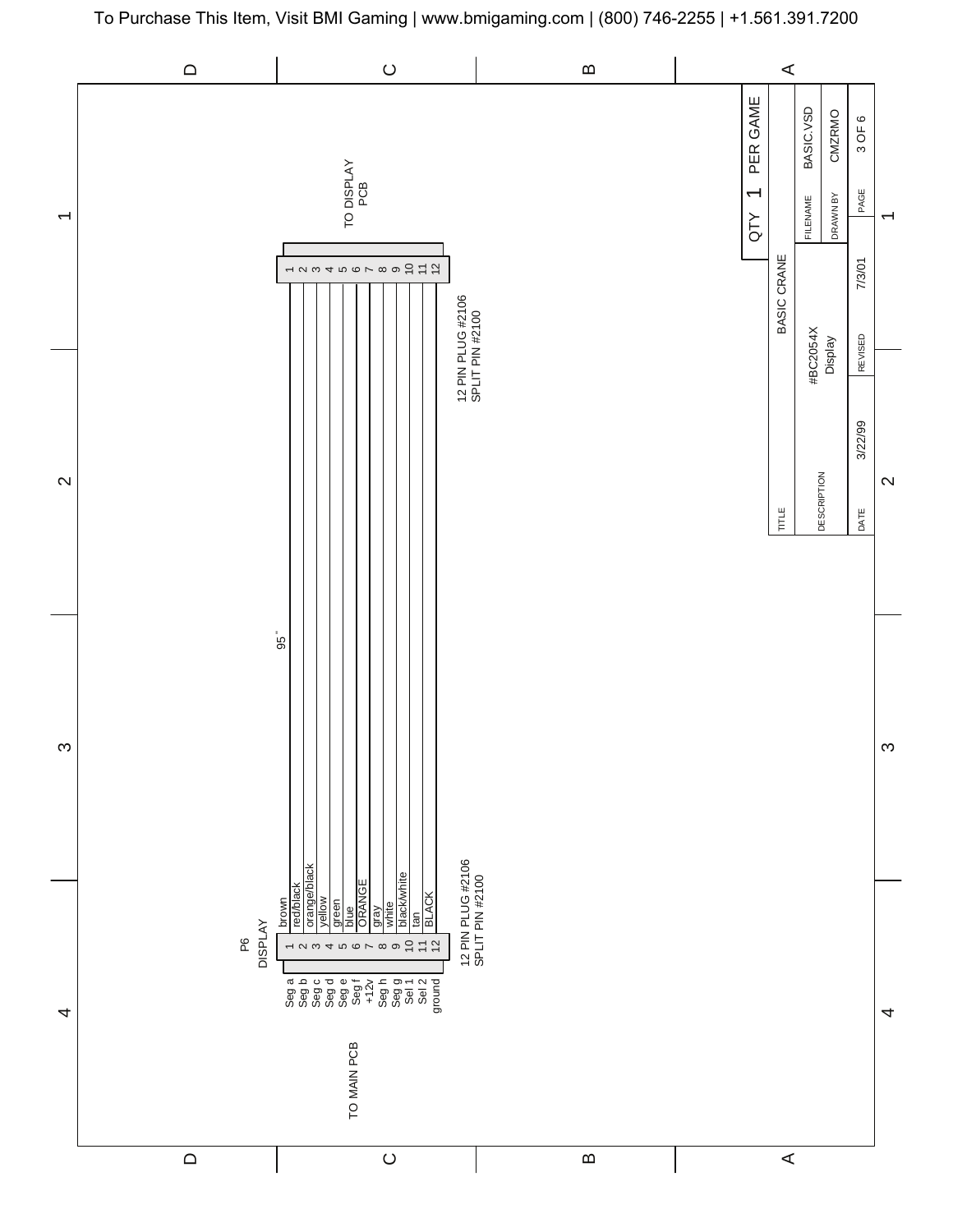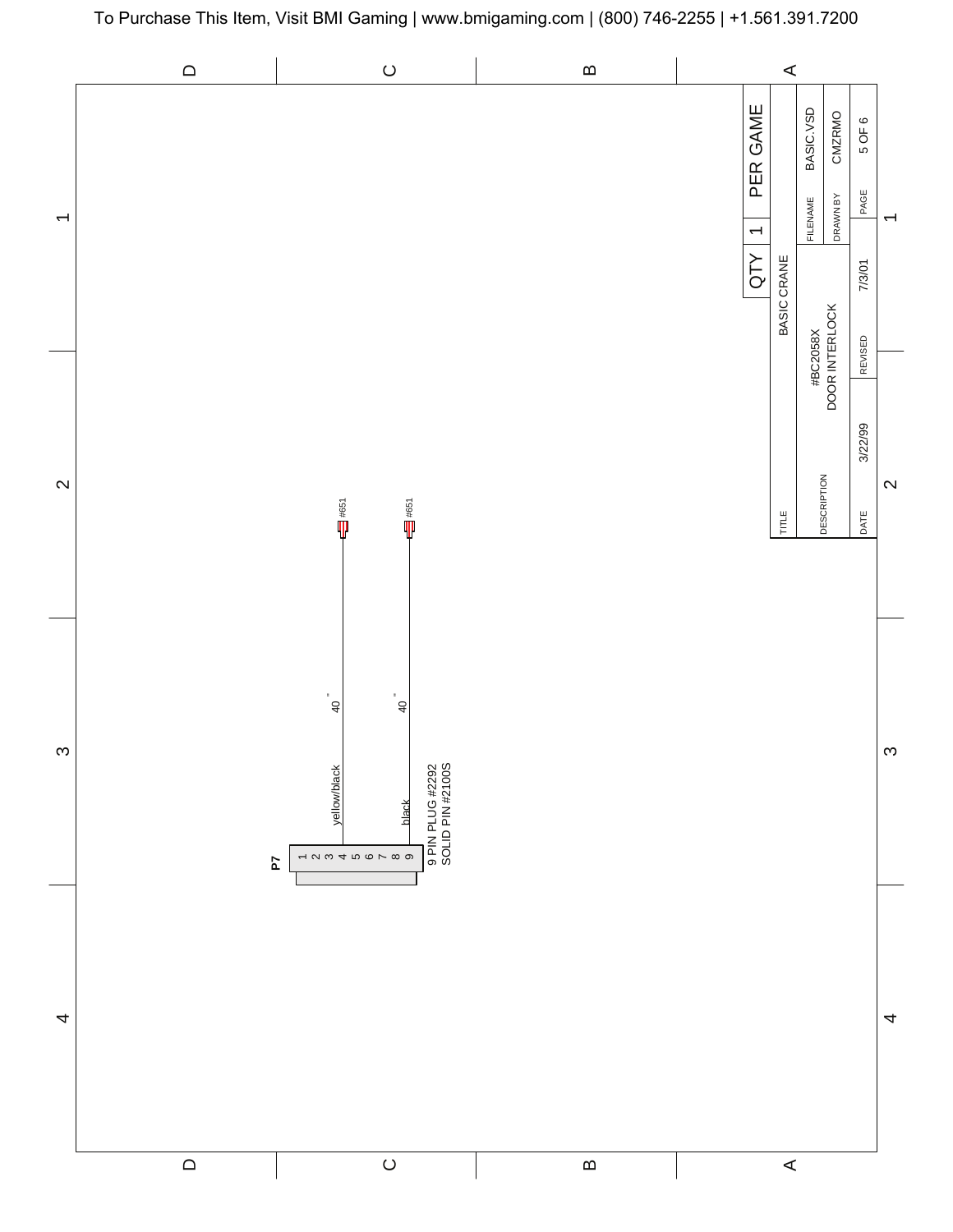

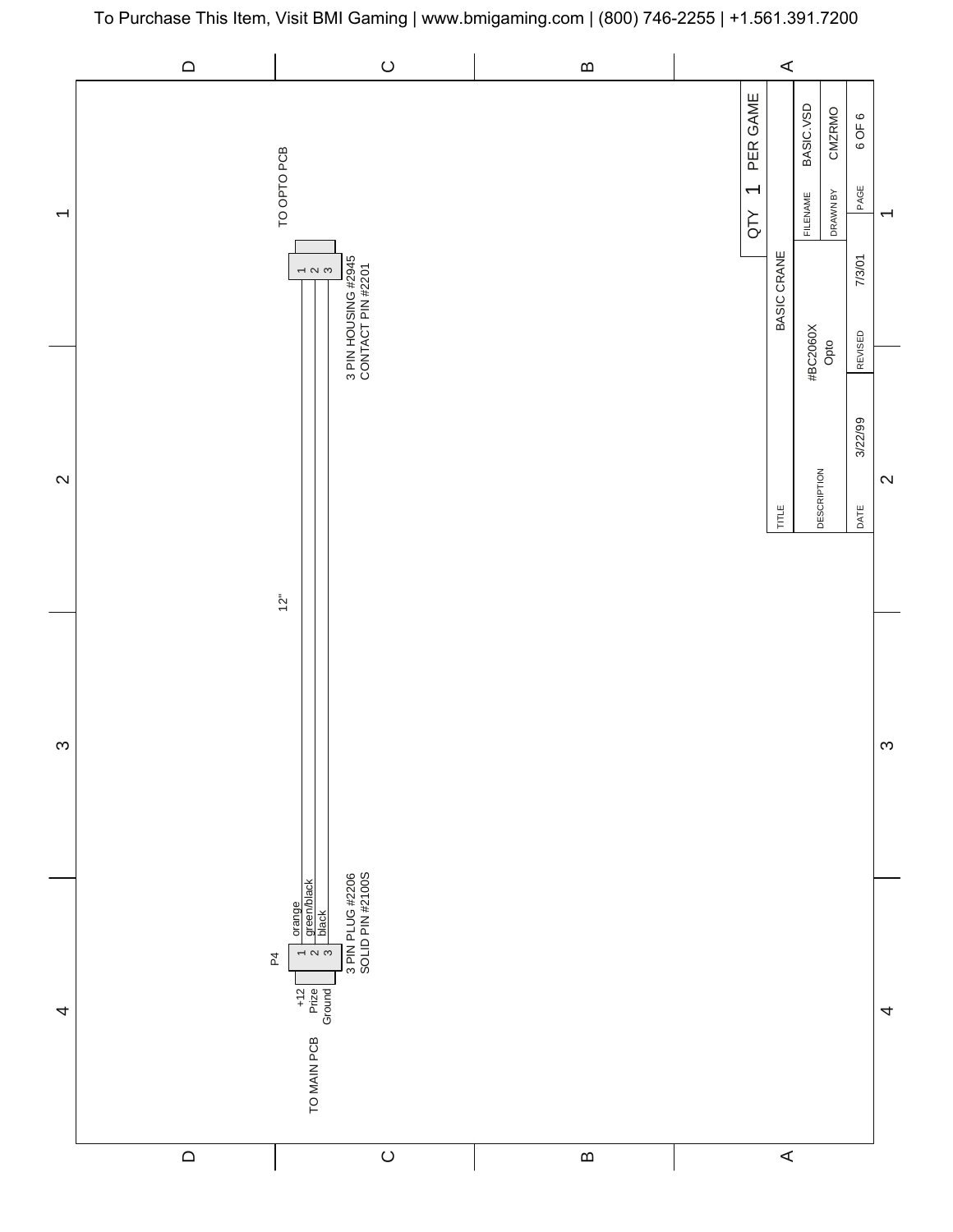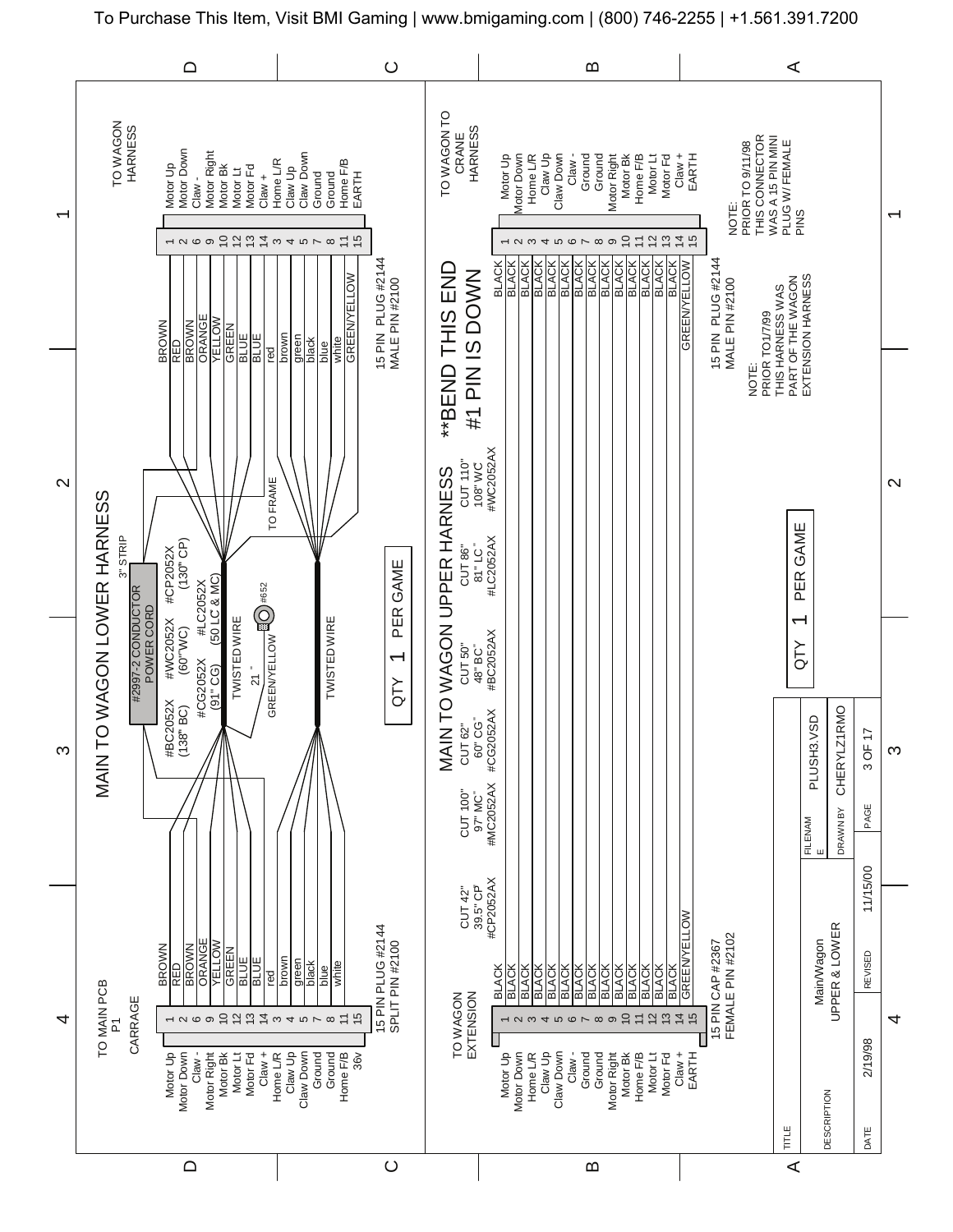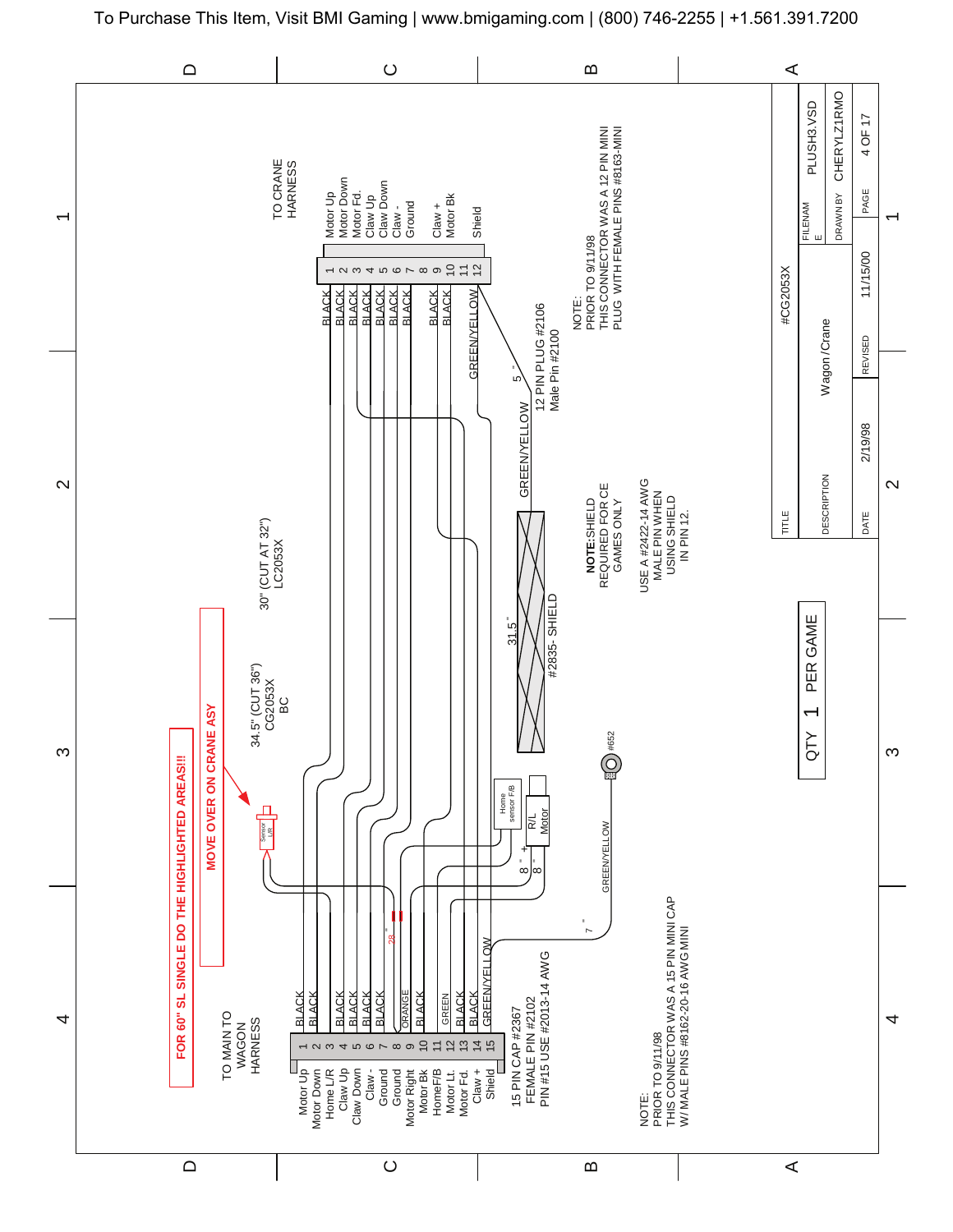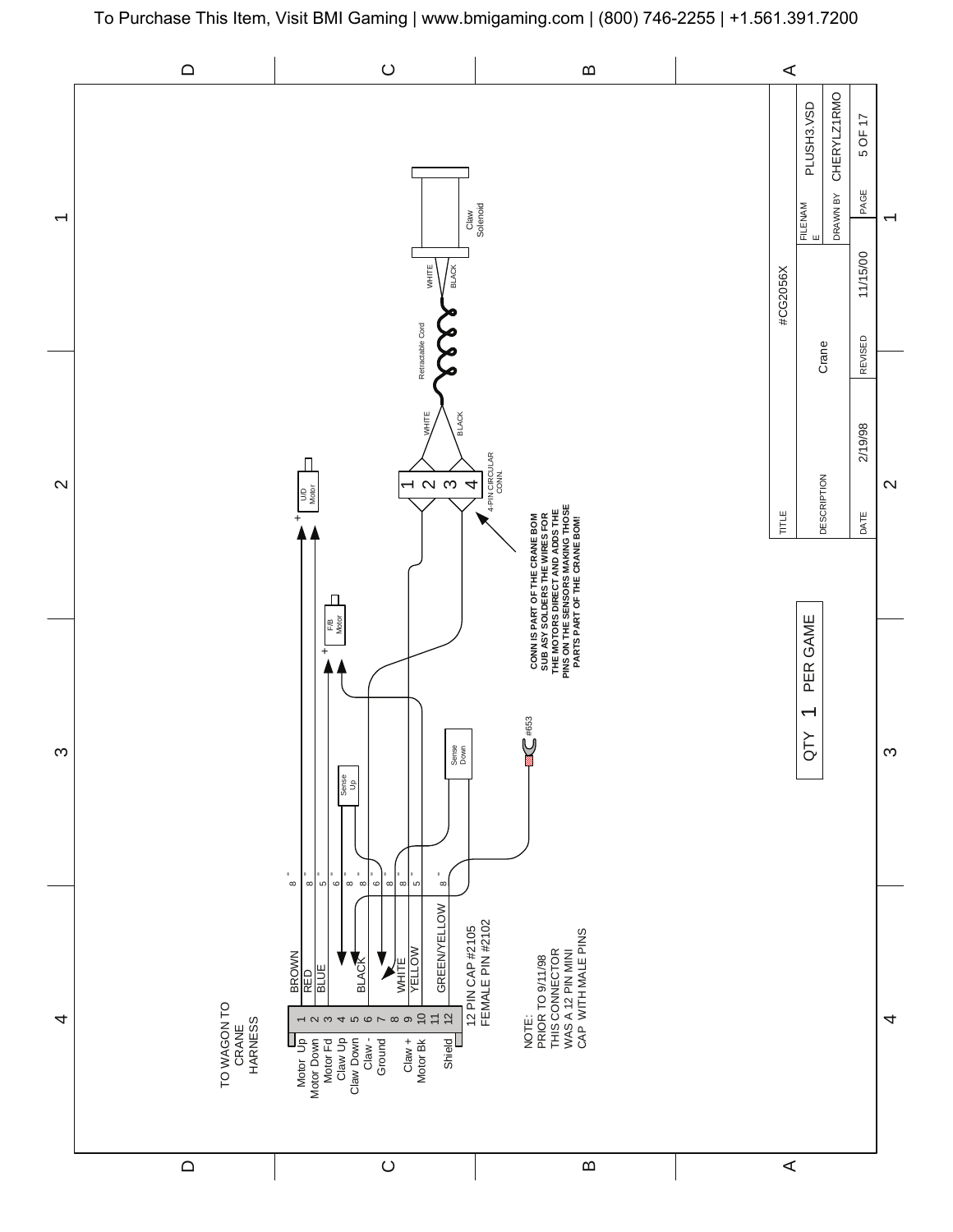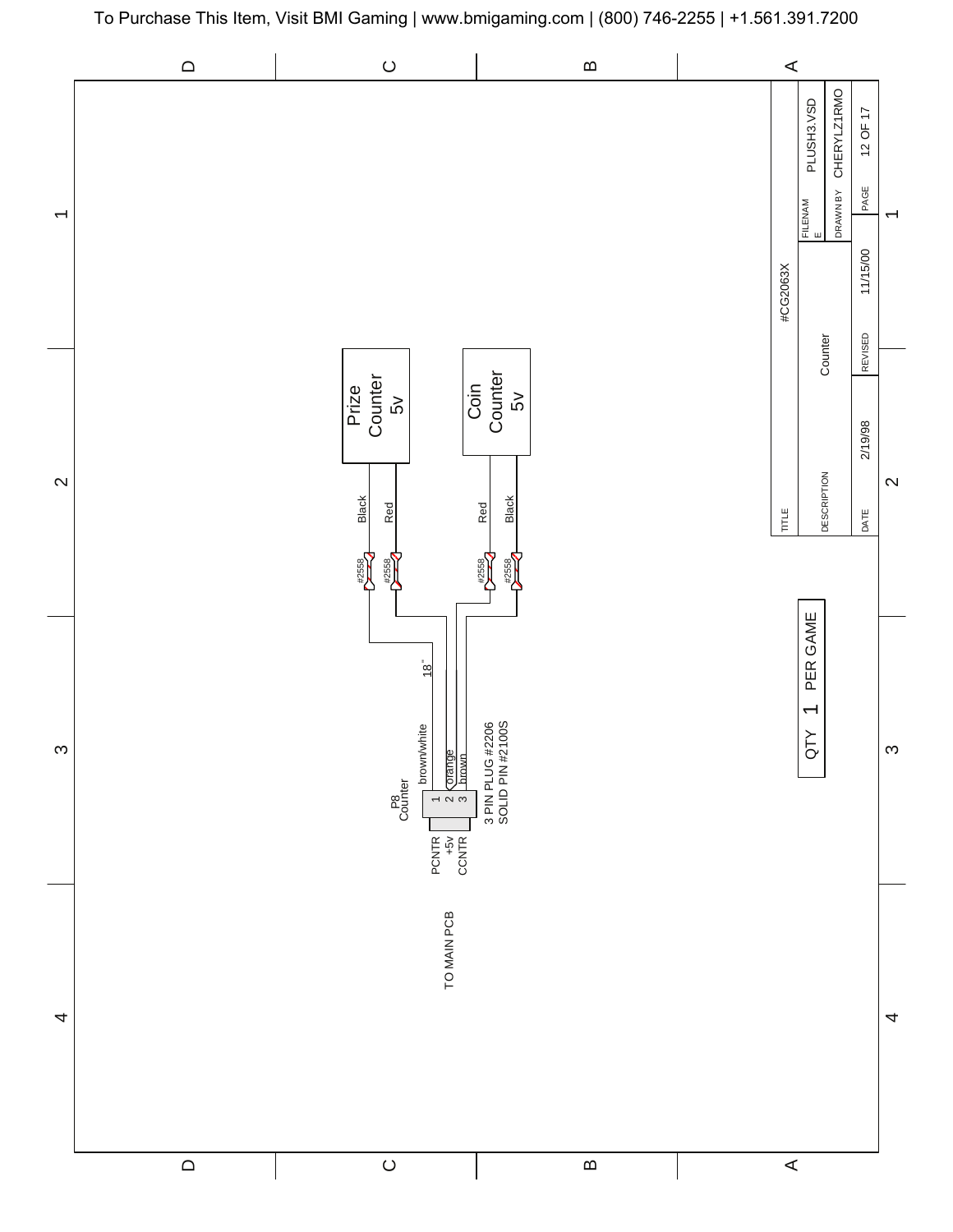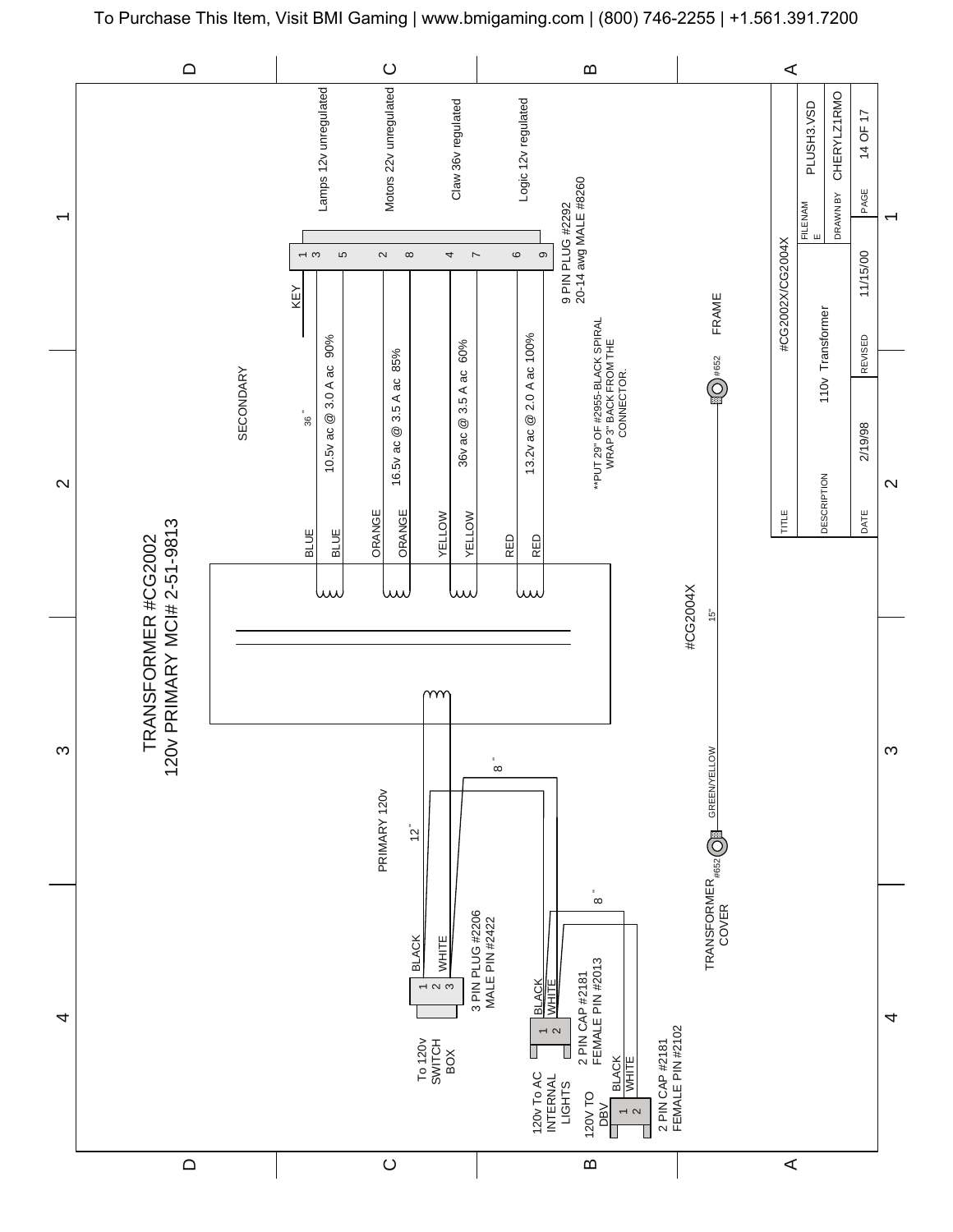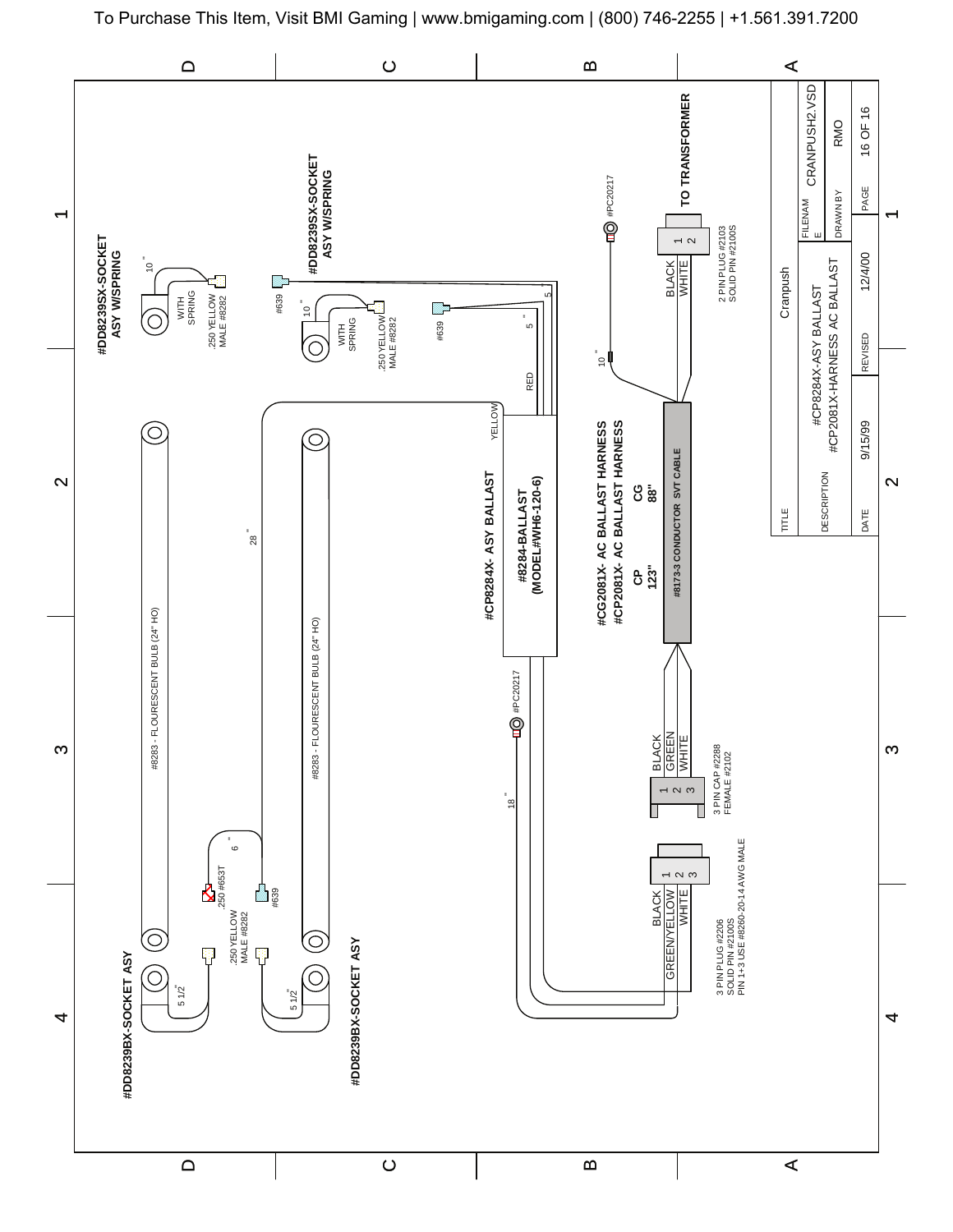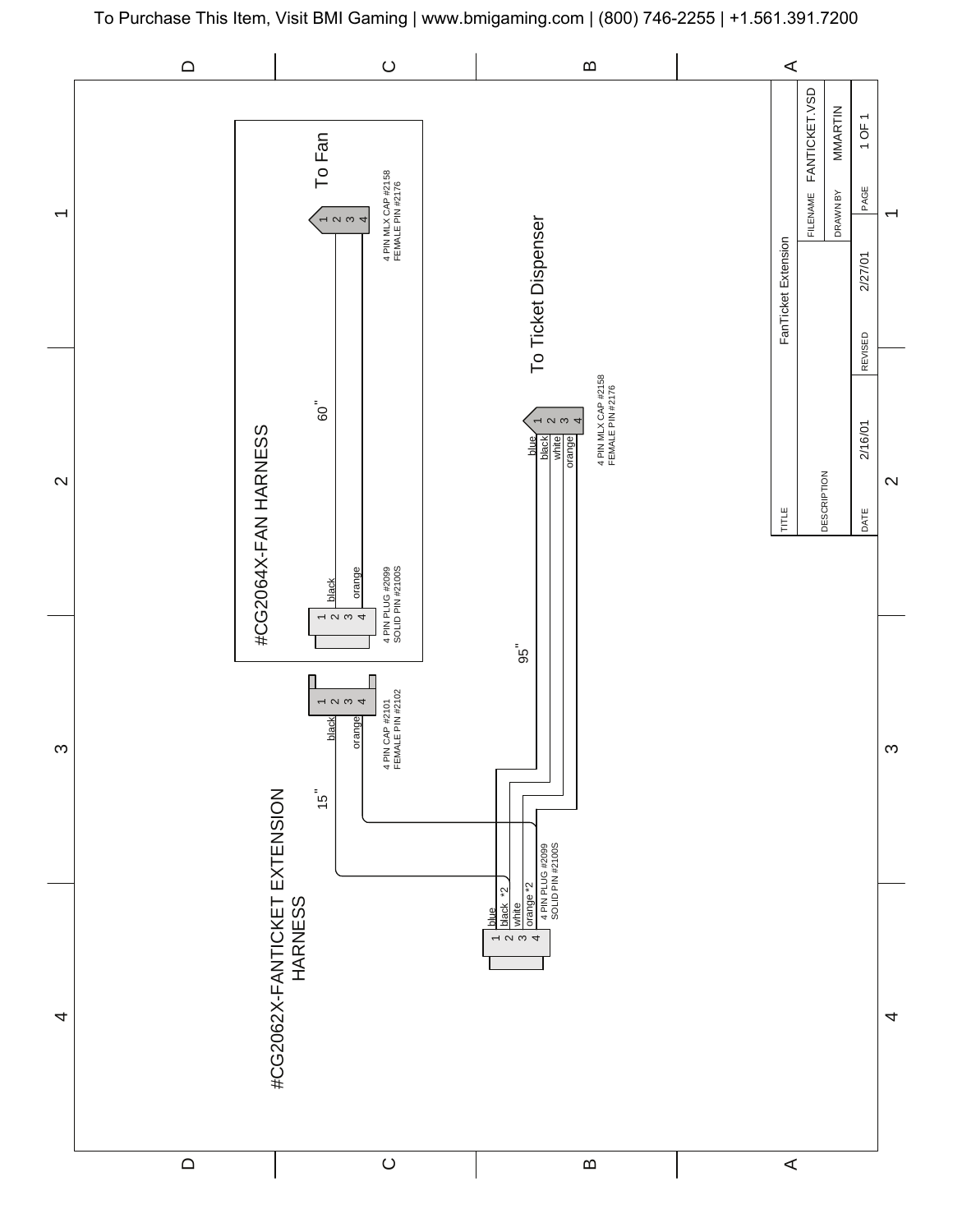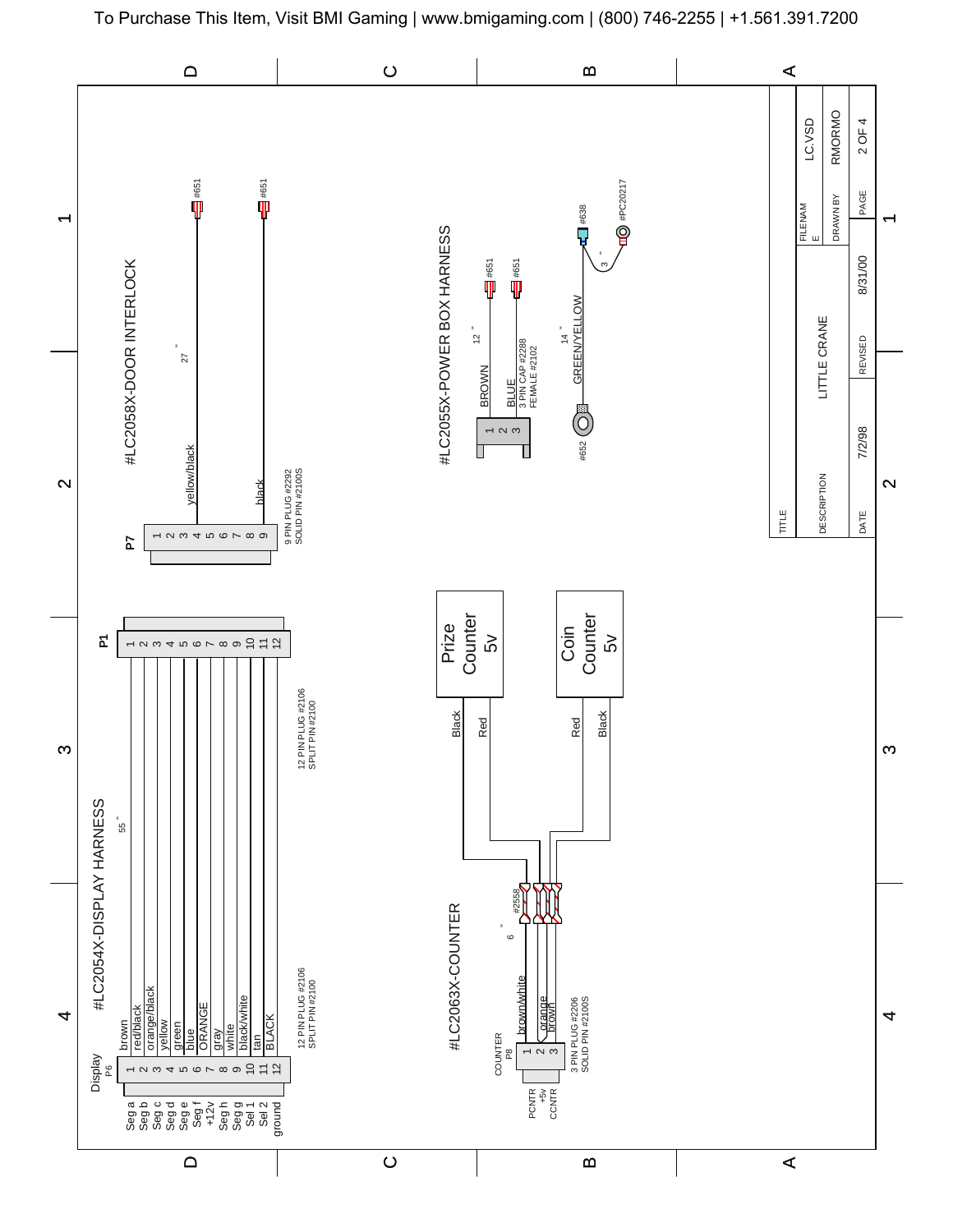